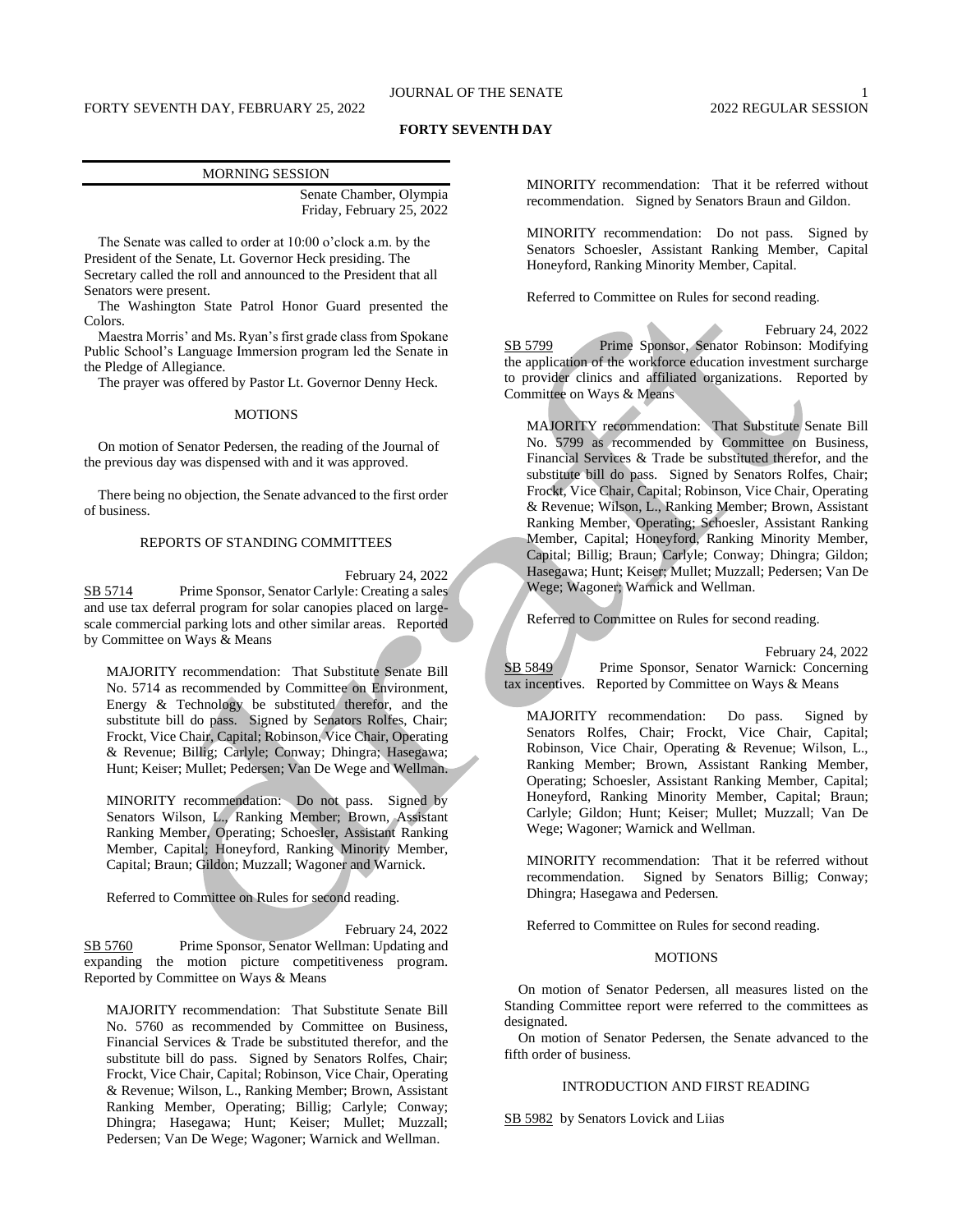AN ACT Relating to alcohol concentration; amending RCW 46.61.502, 46.61.504, 46.61.5055, and 46.61.506; creating a new section; prescribing penalties; and providing an effective date.

Referred to Committee on Law & Justice.

SJM 8010 by Senators Liias and Wilson, C.

Requesting Congress to enact federal legislation mandating the use of intelligent speed adaptation technology in all new motor vehicles.

Referred to Committee on Transportation.

SHB 1790 by House Committee on Transportation (originally sponsored by Ramos, Robertson, Fitzgibbon, Ryu, Callan, Fey, Ramel, Donaghy and Riccelli)

AN ACT Relating to the creation, display, and material durability of temporary license plates; amending RCW 46.16A.300, 46.17.400, and 46.68.450; reenacting and amending RCW 46.16A.305; adding new sections to chapter 46.04 RCW; and providing an effective date.

Referred to Committee on Transportation.

### **MOTIONS**

On motion of Senator Pedersen, all measures listed on the Introduction and First Reading report were referred to the committees as designated.

On motion of Senator Pedersen, the Senate advanced to the eighth order of business.

#### MOTION

Senator Frockt moved adoption of the following resolution:

### SENATE RESOLUTION 8658

By Senators Frockt, Billig, Braun, Carlyle, Das, Hasegawa, Holy, Honeyford, Hunt, Keiser, King, Kuderer, Liias, Lovelett, Lovick, Muzzall, Nobles, Pedersen, Rivers, Salomon, Schoesler, Trudeau, Wagoner, Wellman, and C. Wilson

WHEREAS, Antisemitism is one of the oldest forms of hate and is expressed as biases or bigotry against Jews, just for being part of the Jewish people; and

WHEREAS, The Anti-Defamation League's most recent Audit of Antisemitic Incidents in the United States recorded more than 2,000 acts of assault, vandalism, and harassment, maintaining antisemitism in the United States at its highest levels in over 40 years; and

WHEREAS, The latest FBI hate crime data reports that 55 percent of religiously motivated hate crimes are targeted at the Jewish community, which makes up just 2 percent of the population of the United States; and

WHEREAS, The American Jewish Committee's report found that over the past 12 months, one in four American Jews has been the target of verbal or physical antisemitic attacks in-person, online, or on social media, and that four in 10 American Jews have changed their behavior out of fear of antisemitism; and

WHEREAS, Numerous incidents of antisemitic graffiti and vandalism here in Washington State have included: Defacing the Star of David, a symbol of the Jewish People; using Nazi symbols on or near sites where Jews worship, gather, or work; and slogans accusing Jews of crimes against humanity and controlling the United States government; and

WHEREAS, Jewish officials in Washington and throughout the United States have received threatening antisemitic mail and email; and

WHEREAS, Stereotypes and tropes against Jews have led to significant acts of violence against Jews in this country in recent years; and

WHEREAS, Hatred against Jews is a challenge to the basic principles of tolerance, pluralism, and democracy, and the shared values that bind Americans together; and

WHEREAS, Jews are a multiethnic, multiracial people whose diversity is core to our communities and whose dedication to Washington State is evident in their strong participation in our local school, business, civic, philanthropic, and faith communities; and

WHEREAS, State officials and institutions can play a powerful role in promoting values of tolerance and pluralism and in protecting individuals from acts of bigotry, including hatred against the Jewish people;

NOW, THEREFORE, BE IT RESOLVED, That the Senate resolve to combat antisemitism, in all its forms, for the protection of the Jewish community of Washington State and to uphold the values of a tolerant and pluralistic society that binds us together as Americans.

Senators Frockt, Schoesler, Wellman, Rivers, Dozier, Fortunato, Wilson, C., Sheldon, Saldaña, Carlyle, Hasegawa, Salomon and Billig spoke in favor of adoption of the resolution.

The President declared the question before the Senate to be the adoption of Senate Resolution No. 8658.

The motion by Senator Frockt carried and the resolution was adopted by voice vote.

#### PERSONAL PRIVILEGE

Senator Liias: "Thank you, Mr. President. Over the last few years, we've witnessed a corrosion in our public dialog in this country. And on many occasions, I have noted that and critiqued it and expressed my concern. So, I think it's important when I myself use inappropriate and corrosive language, to bring that to the body and bring my apologies. Yesterday, I participated in a radio interview where I made unkind and disrespectful and inappropriate comments about the governor of Oregon, and I deeply regret those comments. As chair of the transportation committee, I have an obligation to represent all of us well, and I failed in that task yesterday. I have expressed my apologies to Governor Brown, look forward to continuing to build a strong relationship between our two states. But I believe when we call out bad behavior, we have an obligation to bring our misgivings, and our own challenges to the forefront as well. I am just glad that at the end of the day, Maya Angelou famously said: do the best you can until you know better. And when you know better, do better. So, Mr. President, to my colleagues, I know better, and I will do better."

#### **MOTION**

At 10:59 a.m., on motion of Senator Pedersen, the Senate was declared to be at ease subject to the call of the President.

#### AFTERNOON SESSION

The Senate was called to order at 1:45 p.m. by President Heck.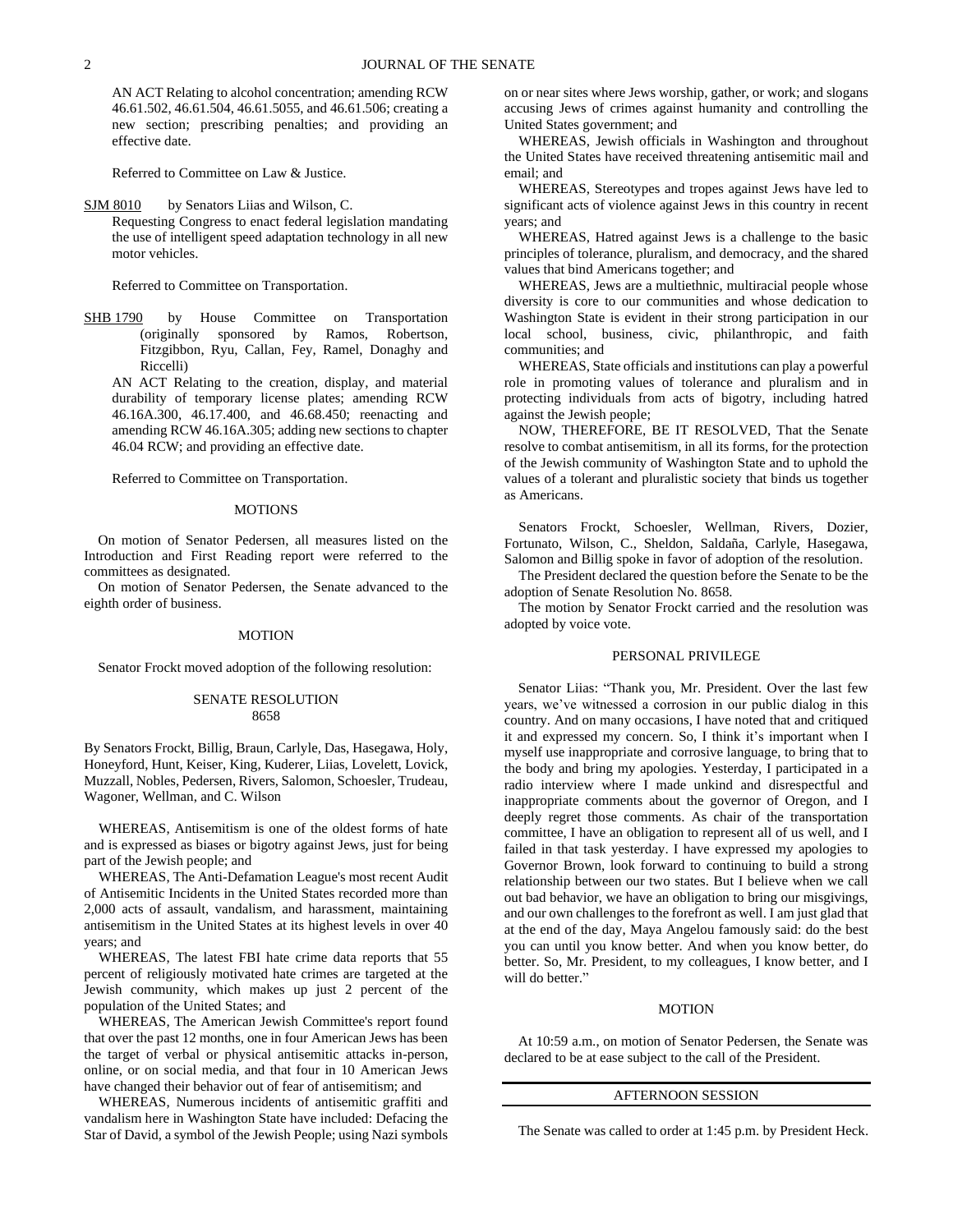### MOTION

On motion of Senator Pedersen, the Senate reverted to the seventh order of business.

#### THIRD READING CONFIRMATION OF GUBERNATORIAL APPOINTMENTS

#### **MOTION**

Senator Lovick moved that Wally Webster II, Senate Gubernatorial Appointment No. 9097, be confirmed as a member of the Edmonds Community College Board of Trustees.

Senators Lovick, Holy and Hunt spoke in favor of passage of the motion.

## APPOINTMENT OF WALLY WEBSTER II

The President declared the question before the Senate to be the confirmation of Wally Webster II, Senate Gubernatorial Appointment No. 9097, as a member of the Edmonds Community College Board of Trustees.

The Secretary called the roll on the confirmation of Wally Webster II, Senate Gubernatorial Appointment No. 9097, as a member of the Edmonds Community College Board of Trustees and the appointment was confirmed by the following vote: Yeas, 49; Nays, 0; Absent, 0; Excused, 0.

Voting yea: Senators Billig, Braun, Brown, Carlyle, Cleveland, Conway, Das, Dhingra, Dozier, Fortunato, Frockt, Gildon, Hasegawa, Hawkins, Holy, Honeyford, Hunt, Keiser, King, Kuderer, Liias, Lovelett, Lovick, McCune, Mullet, Muzzall, Nguyen, Nobles, Padden, Pedersen, Randall, Rivers, Robinson, Rolfes, Saldaña, Salomon, Schoesler, Sefzik, Sheldon, Short, Stanford, Trudeau, Van De Wege, Wagoner, Warnick, Wellman, Wilson, C., Wilson, J. and Wilson, L.

Wally Webster II, Senate Gubernatorial Appointment No. 9097, having received the constitutional majority was declared confirmed as a member of the Edmonds Community College Board of Trustees.

### THIRD READING

### CONFIRMATION OF GUBERNATORIAL APPOINTMENTS

### MOTION

Senator Lovick moved that David O. Earling, Senate Gubernatorial Appointment No. 9240, be confirmed as a member of the Edmonds Community College Board of Trustees.

Senator Lovick spoke in favor of the motion.

## APPOINTMENT OF DAVID O. EARLING

The President declared the question before the Senate to be the confirmation of David O. Earling, Senate Gubernatorial Appointment No. 9240, as a member of the Edmonds Community College Board of Trustees.

The Secretary called the roll on the confirmation of David O. Earling, Senate Gubernatorial Appointment No. 9240, as a member of the Edmonds Community College Board of Trustees and the appointment was confirmed by the following vote: Yeas, 49; Nays, 0; Absent, 0; Excused, 0.

Voting yea: Senators Billig, Braun, Brown, Carlyle, Cleveland,

Conway, Das, Dhingra, Dozier, Fortunato, Frockt, Gildon, Hasegawa, Hawkins, Holy, Honeyford, Hunt, Keiser, King, Kuderer, Liias, Lovelett, Lovick, McCune, Mullet, Muzzall, Nguyen, Nobles, Padden, Pedersen, Randall, Rivers, Robinson, Rolfes, Saldaña, Salomon, Schoesler, Sefzik, Sheldon, Short, Stanford, Trudeau, Van De Wege, Wagoner, Warnick, Wellman, Wilson, C., Wilson, J. and Wilson, L.

David O. Earling, Senate Gubernatorial Appointment No. 9240, having received the constitutional majority was declared confirmed as a member of the Edmonds Community College Board of Trustees.

### **MOTION**

On motion of Senator Pedersen, the Senate reverted to the sixth order of business.

### SECOND READING

HOUSE BILL NO. 1430, by Representatives Kloba and Klicker

Concerning the duration of state upland leases for lands managed by the department of natural resources.

The measure was read the second time.

### **MOTION**

Senator Van De Wege moved that the following committee striking amendment by the Committee on Agriculture, Water, Natural Resources & Parks be adopted:

Strike everything after the enacting clause and insert the following:

"**Sec. 1.** RCW 79.13.060 and 2016 c 109 s 3 are each amended to read as follows:

(1) State lands may be leased not to exceed ten years with the following exceptions:

(a) The lands may be leased for agricultural purposes not to exceed twenty-five years, except:

(i) Leases that authorize tree fruit or grape production may be for up to fifty-five years;

(ii) Share crop leases may not exceed ten years;

(b) The lands may be leased for commercial, industrial, business, or recreational purposes not to exceed fifty-five years, except:

(i) Leases for commercial, industrial, or business purposes may extend to 99 years;

(ii) All leases for commercial, industrial, or business purposes that extend beyond 55 years must provide for periodic rental reevaluation and adjustment, except leases with rentals based on a percentage of income;

(iii) All leases for commercial, industrial, or business purposes that extend terms beyond 55 years must be reported to the office of financial management and the appropriate committees of the legislature within 30 days of the date of execution of the lease. The report must include a financial analysis that justifies the financial benefit for the added term and the schedule for periodic rental adjustments;

(c) The lands may be leased for public school, college, or university purposes not to exceed seventy-five years;

(d) The lands may be leased for residential purposes not to exceed ninety-nine years; and

(e) The lands and development rights on state lands held for the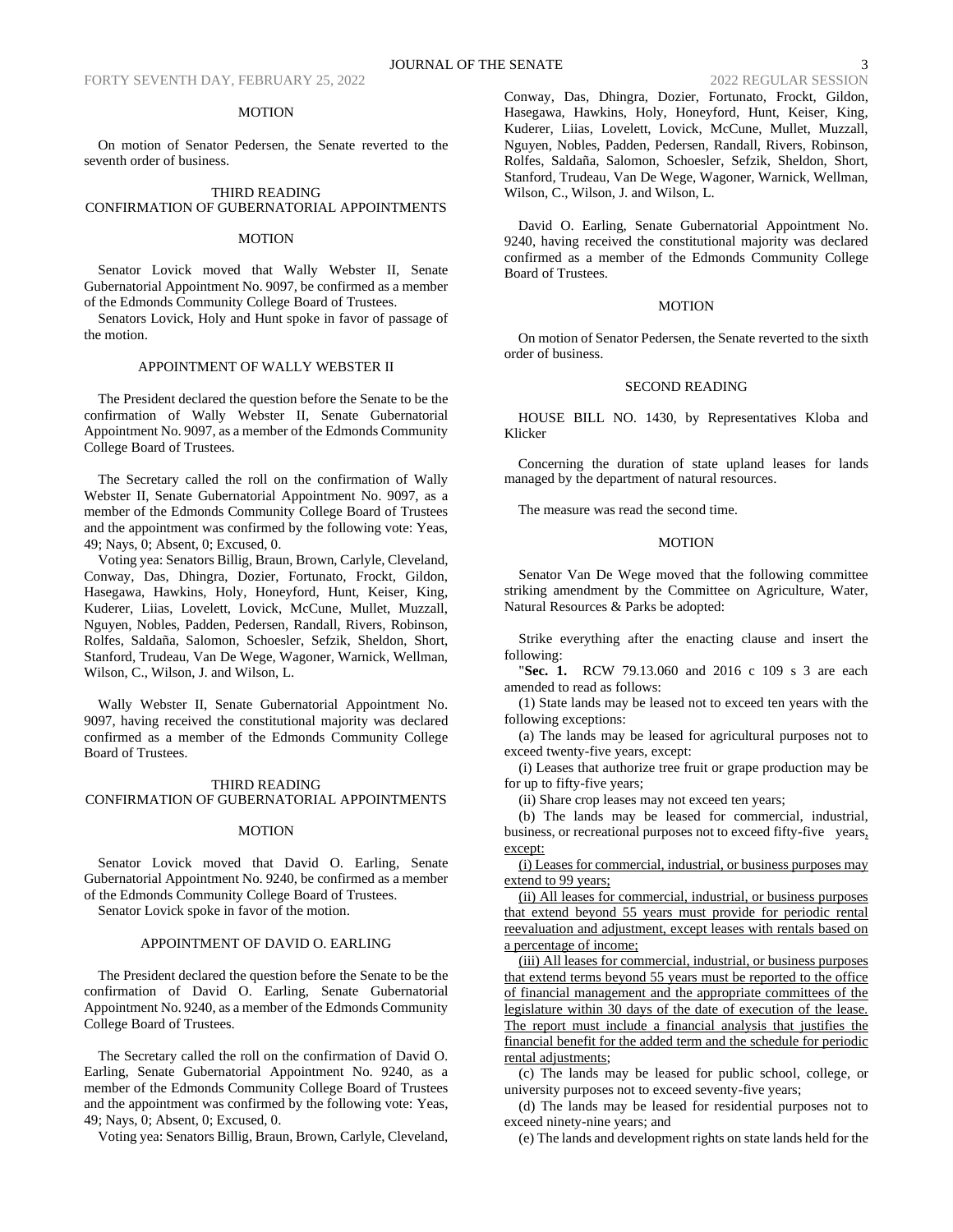benefit of the common schools may be leased to public agencies, as defined in RCW 79.17.200, not to exceed ninety-nine years. The leases may include provisions for renewal of lease terms.

(2) No lessee of state lands may remain in possession of the land after the termination or expiration of the lease without the written consent of the department.

(a) The department may authorize a lease extension for a specific period beyond the term of the lease for cropping improvements for the purpose of crop rotation. These improvements shall be deemed authorized improvements under RCW 79.13.030.

(b) Upon expiration of the lease term, the department may allow the lessee to continue to hold the land for a period not exceeding one year upon such rent, terms, and conditions as the department may prescribe, if the leased land is not otherwise utilized.

(c) Upon expiration of the one-year lease extension, the department may issue a temporary permit to the lessee upon terms and conditions it prescribes if the department has not yet determined the disposition of the land for other purposes.

(d) The temporary permit shall not extend beyond a five-year period.

(3) If during the term of the lease of any state lands for agricultural, grazing, commercial, residential, business, or recreational purposes, in the opinion of the department it is in the best interest of the state so to do, the department may, on the application of the lessee and in agreement with the lessee, alter and amend the terms and conditions of the lease. The sum total of the original lease term and any extension thereof shall not exceed the limits provided in this section.

(4) The department must include in the text of any grazing leases language that explains the right of access, and associated assumption of liability, created in RCW 76.04.021."

On page 1, line 2 of the title, after "resources;" strike the remainder of the title and insert "and amending RCW 79.13.060."

The President declared the question before the Senate to be the adoption of the committee striking amendment by the Committee on Agriculture, Water, Natural Resources & Parks to House Bill No. 1430.

The motion by Senator Van De Wege carried and the committee striking amendment was adopted by voice vote.

#### MOTION

On motion of Senator Van De Wege, the rules were suspended, House Bill No. 1430 as amended by the Senate was advanced to third reading, the second reading considered the third and the bill was placed on final passage.

Senators Van De Wege and Warnick spoke in favor of passage of the bill.

The President declared the question before the Senate to be the final passage of House Bill No. 1430 as amended by the Senate.

## ROLL CALL

The Secretary called the roll on the final passage of House Bill No. 1430 as amended by the Senate and the bill passed the Senate by the following vote: Yeas, 47; Nays, 2; Absent, 0; Excused, 0.

Voting yea: Senators Billig, Braun, Brown, Cleveland, Conway, Das, Dhingra, Dozier, Fortunato, Frockt, Gildon, Hasegawa, Hawkins, Holy, Honeyford, Hunt, Keiser, King, Kuderer, Liias, Lovelett, Lovick, McCune, Mullet, Muzzall, Nguyen, Nobles, Padden, Pedersen, Randall, Rivers, Robinson, Rolfes, Saldaña, Salomon, Schoesler, Sefzik, Sheldon, Short, Stanford, Trudeau, Van De Wege, Warnick, Wellman, Wilson, C., Wilson, J. and Wilson, L.

Voting nay: Senators Carlyle and Wagoner

HOUSE BILL NO. 1430 as amended by the Senate, having received the constitutional majority, was declared passed. There being no objection, the title of the bill was ordered to stand as the title of the act.

#### SECOND READING

HOUSE BILL NO. 1719, by Representatives Bronoske, Johnson, J., Bateman, Wicks, Callan, Goodman, Paul, Ramel, Ramos, Santos and Simmons

Concerning use and acquisition of military equipment by law enforcement agencies.

The measure was read the second time.

### **MOTION**

On motion of Senator Dhingra, the rules were suspended, House Bill No. 1719 was advanced to third reading, the second reading considered the third and the bill was placed on final passage.

Senators Dhingra, Padden and Fortunato spoke in favor of passage of the bill.

The President declared the question before the Senate to be the final passage of House Bill No. 1719.

### ROLL CALL

The Secretary called the roll on the final passage of House Bill No. 1719 and the bill passed the Senate by the following vote: Yeas, 49; Nays, 0; Absent, 0; Excused, 0.

Voting yea: Senators Billig, Braun, Brown, Carlyle, Cleveland, Conway, Das, Dhingra, Dozier, Fortunato, Frockt, Gildon, Hasegawa, Hawkins, Holy, Honeyford, Hunt, Keiser, King, Kuderer, Liias, Lovelett, Lovick, McCune, Mullet, Muzzall, Nguyen, Nobles, Padden, Pedersen, Randall, Rivers, Robinson, Rolfes, Saldaña, Salomon, Schoesler, Sefzik, Sheldon, Short, Stanford, Trudeau, Van De Wege, Wagoner, Warnick, Wellman, Wilson, C., Wilson, J. and Wilson, L.

HOUSE BILL NO. 1719, having received the constitutional majority, was declared passed. There being no objection, the title of the bill was ordered to stand as the title of the act.

### SECOND READING

HOUSE BILL NO. 1798, by Representatives Ryu, Boehnke and Berry

Concerning powers of the legislative committee on economic development and international relations.

The measure was read the second time.

### MOTION

On motion of Senator Mullet, the rules were suspended, House Bill No. 1798 was advanced to third reading, the second reading considered the third and the bill was placed on final passage.

Senators Mullet and Dozier spoke in favor of passage of the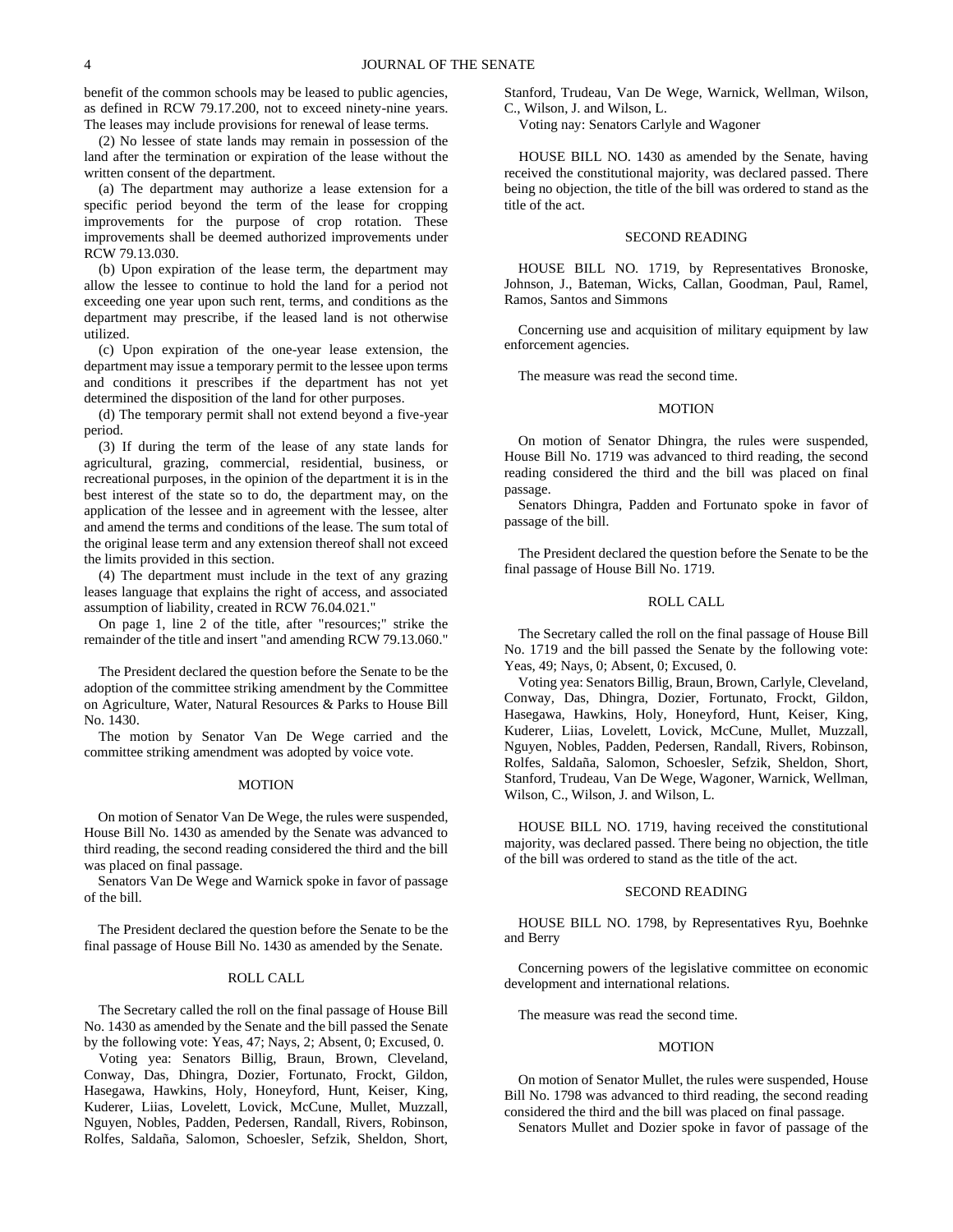The President declared the question before the Senate to be the final passage of House Bill No. 1798.

## ROLL CALL

The Secretary called the roll on the final passage of House Bill No. 1798 and the bill passed the Senate by the following vote: Yeas, 49; Nays, 0; Absent, 0; Excused, 0.

Voting yea: Senators Billig, Braun, Brown, Carlyle, Cleveland, Conway, Das, Dhingra, Dozier, Fortunato, Frockt, Gildon, Hasegawa, Hawkins, Holy, Honeyford, Hunt, Keiser, King, Kuderer, Liias, Lovelett, Lovick, McCune, Mullet, Muzzall, Nguyen, Nobles, Padden, Pedersen, Randall, Rivers, Robinson, Rolfes, Saldaña, Salomon, Schoesler, Sefzik, Sheldon, Short, Stanford, Trudeau, Van De Wege, Wagoner, Warnick, Wellman, Wilson, C., Wilson, J. and Wilson, L.

HOUSE BILL NO. 1798, having received the constitutional majority, was declared passed. There being no objection, the title of the bill was ordered to stand as the title of the act.

### SECOND READING

HOUSE BILL NO. 1899, by Representatives Kirby, Vick, Graham and Young

Concerning confidentiality of certain data shared with the department of financial institutions.

The measure was read the second time.

#### **MOTION**

On motion of Senator Mullet, the rules were suspended, House Bill No. 1899 was advanced to third reading, the second reading considered the third and the bill was placed on final passage.

Senators Mullet and Dozier spoke in favor of passage of the bill.

The President declared the question before the Senate to be the final passage of House Bill No. 1899.

### ROLL CALL

The Secretary called the roll on the final passage of House Bill No. 1899 and the bill passed the Senate by the following vote: Yeas, 49; Nays, 0; Absent, 0; Excused, 0.

Voting yea: Senators Billig, Braun, Brown, Carlyle, Cleveland, Conway, Das, Dhingra, Dozier, Fortunato, Frockt, Gildon, Hasegawa, Hawkins, Holy, Honeyford, Hunt, Keiser, King, Kuderer, Liias, Lovelett, Lovick, McCune, Mullet, Muzzall, Nguyen, Nobles, Padden, Pedersen, Randall, Rivers, Robinson, Rolfes, Saldaña, Salomon, Schoesler, Sefzik, Sheldon, Short, Stanford, Trudeau, Van De Wege, Wagoner, Warnick, Wellman, Wilson, C., Wilson, J. and Wilson, L.

HOUSE BILL NO. 1899, having received the constitutional majority, was declared passed. There being no objection, the title of the bill was ordered to stand as the title of the act.

### SECOND READING

SENATE BILL NO. 5693, by Senators Rolfes, Wilson, L. and Nguyen

Making 2021-2023 fiscal biennium supplemental operating appropriations.

## MOTION

On motion of Senator Rolfes, Substitute Senate Bill No. 5693 was substituted for Senate Bill No. 5693 and the substitute bill was placed on the second reading and read the second time.

### MOTION

Senator Dhingra moved that the following floor amendment no. 1215 by Senator Dhingra be adopted:

On page 3, line 30, increase the General Fund—State Appropriation (FY 2023) by \$200,000

Adjust the total appropriation accordingly.

On page 4, after line 10, insert the following:

"(3) \$200,000 of the general fund—state appropriation for fiscal year 2023 is provided solely for a work group to continue the senate's examination of employment practices and policies and to develop options and recommendations for the senate.

(a) The work group is composed of the following 17 members: (i) Two legislative assistants from each of the two largest caucuses of the senate;

(ii) One nonsupervisory staff and one supervisory staff from each of the two largest caucuses of the senate;

(iii) One committee assistant, one coordinator, one analyst or counsel, and one administrative staff from senate committee services;

(iv) One nonsupervisory staff and one supervisory staff from senate administration;

(v) The secretary of the senate or their designee; and

(vi) The senate human resource director and senate diversity, equity, and inclusion coordinator.

(b) Staff who wish to be appointed to the work group must submit an application to the office of human resources. The senate human resource officer shall make recommendations to the senate facilities and operations committee who shall then confirm appointments to the work group.

(c) The secretary of the senate shall contract for an external facilitator to staff and assist the work group. The facilitator must have a background or experience in organizational development. The secretary may also contract for legal services and other expert services, as necessary, to assist the work group.

(d) The work group shall consider issues related to employment practices and policies including, but not limited to:

(i) The supervisory structure of employees;

(ii) Workplace terms and conditions; and

(iii) Professional development.

(e) The expenses of the work group must be paid from the amount appropriated in this section subject to approval by the senate facilities and operations committee.

(f) The work group must report its findings and recommendations to the senate facilities and operations committee by December 1, 2022."

Senators Dhingra and Rivers spoke in favor of adoption of the amendment.

The President declared the question before the Senate to be the adoption of floor amendment no. 1215 by Senator Dhingra on page 3, line 30 to Substitute Senate Bill No. 5693.

The motion by Senator Dhingra carried and floor amendment no. 1215 was adopted by voice vote.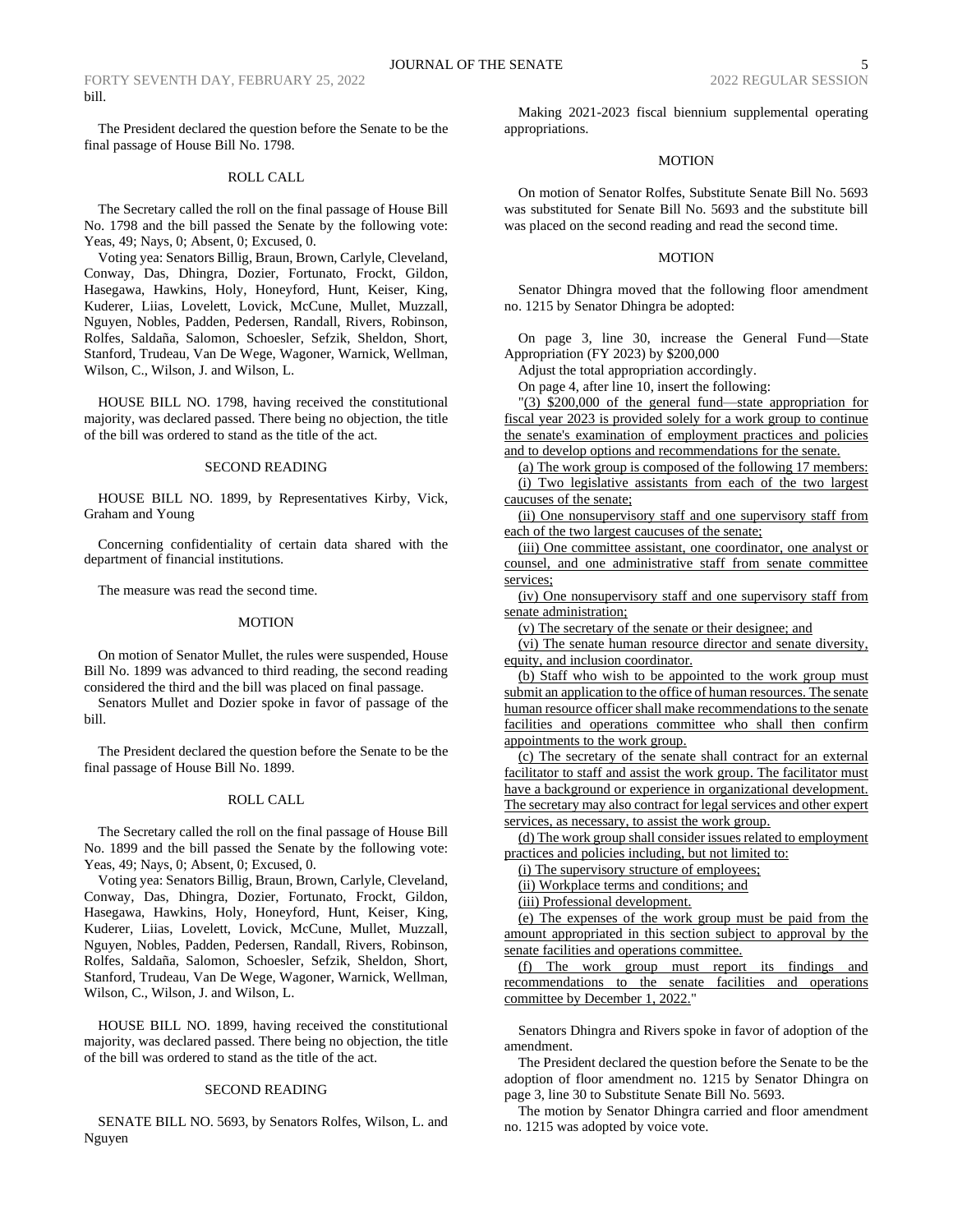#### MOTION

Senator Warnick moved that the following floor amendment no. 1246 by Senator Warnick be adopted:

On page 5, line 12, strike all of subsection 6.

Senators Warnick and Schoesler spoke in favor of adoption of the amendment.

Senator Saldaña spoke against adoption of the amendment.

The President declared the question before the Senate to be the adoption of floor amendment no. 1246 by Senator Warnick on page 5, line 12 to Substitute Senate Bill No. 5693.

The motion by Senator Warnick did not carry and floor amendment no. 1246 was not adopted by voice vote.

### MOTION

Senator Wilson, L. moved that the following floor amendment no. 1206 by Senator Wilson, L. be adopted:

On page 8, line 35, increase the General Fund—State Appropriation (FY 2023) by \$1,892,000

Adjust the total appropriation accordingly.

On page 16, after line 18, insert the following:

"(30) \$1,892,000 of the general fund—state appropriation for fiscal year 2023 is provided solely for distribution to counties to help cover the cost of electronic monitoring with victim notification technology when an individual seeking a protection order requests electronic monitoring with victim notification technology from the court and the respondent is unable to pay."

Senators Wilson, L. and Rolfes spoke in favor of adoption of the amendment.

The President declared the question before the Senate to be the adoption of floor amendment no. 1206 by Senator Wilson, L. on page 8, line 35 to Substitute Senate Bill No. 5693.

The motion by Senator Wilson, L. carried, and floor amendment no. 1206 was adopted by voice vote.

## MOTION

Senator Pedersen moved that the following floor amendment no. 1224 by Senator Pedersen be adopted:

On page 9, line 8, decrease the Judicial Information Systems Account—State Appropriation by \$25,400,000

Adjust the total appropriation accordingly.

On page 15, beginning on line 21, strike all of subsection (26) Renumber the remaining subsections consecutively and correct any internal references accordingly.

Senator Pedersen spoke in favor of adoption of the amendment. The President declared the question before the Senate to be the adoption of floor amendment no. 1224 by Senator Pedersen on page 9, line 8 to Substitute Senate Bill No. 5693.

The motion by Senator Pedersen carried and floor amendment no. 1224 was adopted by voice vote.

#### **MOTION**

Senator Wagoner moved that the following floor amendment no. 1200 by Senator Wagoner be adopted:

On page 20, line 38, decrease the General Fund—State

Appropriation (FY 2022) by \$350,000

On page 21, line 2, decrease the General Fund—State Appropriation (FY 2023) by \$25,000

Adjust the total appropriation accordingly.

On page 22, beginning on line 26, strike all of subsection (10) Renumber the remaining subsections consecutively and correct any internal references accordingly.

Senators Wagoner, Dozier, Fortunato and Wilson, J. spoke in favor of adoption of the amendment.

Senator Carlyle spoke against adoption of the amendment.

The President declared the question before the Senate to be the adoption of floor amendment no. 1200 by Senator Wagoner on page 20, line 38 to Substitute Senate Bill No. 5693.

The motion by Senator Wagoner did not carry and floor amendment no. 1200 was not adopted by voice vote.

### **MOTION**

Senator Warnick moved that the following floor amendment no. 1247 by Senator Warnick be adopted:

On page 22, line 29, after "dams" insert "without increasing vehicle miles traveled or greenhouse gas emissions"

Senator Warnick spoke in favor of adoption of the amendment. Senator Carlyle spoke against adoption of the amendment.

The President declared the question before the Senate to be the adoption of floor amendment no. 1247 by Senator Warnick on page 22, line 29 to Substitute Senate Bill No. 5693.

The motion by Senator Warnick did not carry and floor amendment no. 1247 was not adopted by voice vote.

### MOTION

Senator Wilson, L. moved that the following floor amendment no. 1226 by Senator Wilson, L. be adopted:

On page 26, line 11, increase the General Fund—State Appropriation (FY 2023) by \$74,000

Adjust the total appropriation accordingly.

On page 31, after line 9, insert the following:

"(21) \$74,000 of the general fund—state appropriation for fiscal year 2023 is provided solely for placing a constitutional amendment on the next general election ballot pursuant to Senate Joint Resolution No. 8206 (homestead property tax exemption). If the resolution is not enacted by June 30, 2022, the amount provided in this subsection shall lapse."

On page 125, line 17, increase the General Fund—State Appropriation (FY 2023) by \$78,000

Adjust the total appropriation accordingly.

On page 135, after line 30, insert the following:

"(30) \$78,000 of the general fund—state appropriation for fiscal year 2023 is provided solely for implementation of Senate Bill No. 5463 (residential property valuation). If the bill is not enacted by June 30, 2022, the amount provided in this subsection shall lapse."

Senator Wilson, L. spoke in favor of adoption of the amendment.

Senator Rolfes spoke against adoption of the amendment.

The President declared the question before the Senate to be the adoption of floor amendment no. 1226 by Senator Wilson, L. on page 26, line 11 to Substitute Senate Bill No. 5693.

The motion by Senator Wilson, L. did not carry, and floor amendment no. 1226 was not adopted by voice vote.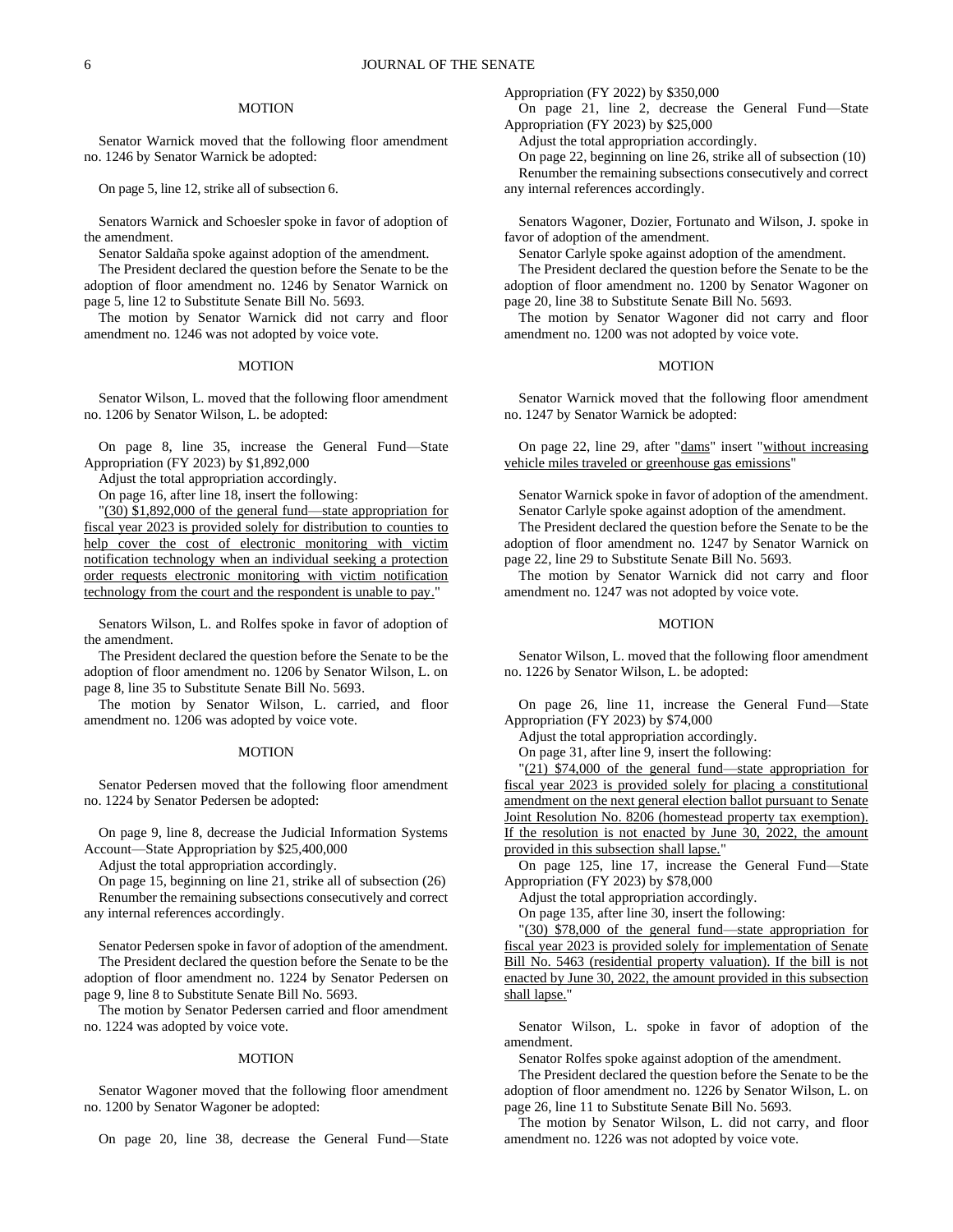## MOTION

Senator Sefzik moved that the following floor amendment no. 1231 by Senator Sefzik be adopted:

On page 32, line 24, increase the General Fund—State Appropriation (FY 2022) by \$25,000

Adjust the total appropriation accordingly.

On page 33, after line 28, insert the following:

"(3) \$25,000 of the general fund—state appropriation for fiscal year 2022 is provided solely for implementation of Senate Bill No. 5897 (temporary suspension state motor vehicle tax). If the bill is not enacted by June 30, 2022, the amount provided in this subsection shall lapse."

Senators Sefzik, Rivers and Fortunato spoke in favor of adoption of the amendment.

Senators Liias and Rolfes spoke against adoption of the amendment.

Senator Sefzik demanded a roll call.

The President declared that one-sixth of the members supported the demand, and the demand was sustained.

The President declared the question before the Senate to be the adoption of the amendment by Senator Sefzik on page 32, line 24 to Substitute Senate Bill No. 5693.

## ROLL CALL

The Secretary called the roll on the adoption of the amendment by Senator Sefzik and the amendment was not adopted by the following vote: Yeas, 21; Nays, 28; Absent, 0; Excused, 0.

Voting yea: Senators Braun, Brown, Dozier, Fortunato, Gildon, Hawkins, Holy, Honeyford, King, Lovick, McCune, Muzzall, Padden, Rivers, Schoesler, Sefzik, Short, Wagoner, Warnick, Wilson, J. and Wilson, L.

Voting nay: Senators Billig, Carlyle, Cleveland, Conway, Das, Dhingra, Frockt, Hasegawa, Hunt, Keiser, Kuderer, Liias, Lovelett, Mullet, Nguyen, Nobles, Pedersen, Randall, Robinson, Rolfes, Saldaña, Salomon, Sheldon, Stanford, Trudeau, Van De Wege, Wellman and Wilson, C.

### MOTION

Senator Gildon moved that the following floor amendment no. 1239 by Senator Gildon be adopted:

On page 43, line 12, increase the General Fund—State Appropriation (FY 2022) by \$3,335,000

On page 43, line 14, increase the General Fund—State Appropriation (FY 2023) by \$2,223,000

Adjust the total appropriation accordingly.

On page 109, after line 28, insert the following:

"(187) \$3,335,000 of the general fund—state appropriation for fiscal year 2022 and \$2,223,000 of the general fund—state appropriation for fiscal year 2023 are provided solely for grants to counties to stabilize newly arriving refugees from the 2022 Ukraine-Russia conflict."

On page 216, line 32, increase the General Fund—State Appropriation (FY 2022) by \$8,489,000

On page 216, line 34, increase the General Fund—State Appropriation (FY 2023) by \$4,922,000

Adjust the total appropriation accordingly.

On page 227, after line 23, insert the following:

"(29) \$8,489,000 of the general fund—state appropriation for fiscal year 2022 and \$4,922,000 of the general fund—state appropriation for fiscal year 2023 are provided solely for temporary and permanent housing needs of refugees from the 2022 Ukraine-Russia conflict arriving in Washington state, along with other necessary support services such as employment and training, case management, legal services, emergency supports, integration into schools, and physical and mental health needs."

Senators Gildon and Rolfes spoke in favor of adoption of the amendment.

The President declared the question before the Senate to be the adoption of floor amendment no. 1239 by Senator Gildon on page 43, line 12 to Substitute Senate Bill No. 5693.

The motion by Senator Gildon carried and floor amendment no. 1239 was adopted by voice vote.

## MOTION

Senator Liias moved that the following floor amendment no. 1208 by Senator Liias be adopted:

On page 43, line 14, increase the General Fund—State Appropriation (FY 2023) by \$750,000

Adjust the total appropriation accordingly.

On page 109, after line 28, insert the following:

"(187)(a) \$750,000 of the general fund—state appropriation for fiscal year 2023 is provided solely for the department to develop strategies for cooperation with governmental agencies of Finland, including higher education institutions, and organizations around the following:

(i) 5G connectivity, end-user applications utilizing new connectivity, and 6G;

(ii) Safety, efficiency, and green transformation of ports and other logistics including digitalization and connectivity; and

(iii) Green transformation of transport, including circular economy solutions for batteries.

(b) By June 30, 2023, the department must provide a report on the use of funds in this subsection, any key metrics and deliverables, and any recommendations for further opportunities for collaboration."

On page 478, line 7, increase the General Fund—State Appropriation (FY 2023) by \$500,000

Adjust the total appropriation accordingly.

On page 490, after line 33, insert the following:

 $\frac{(47)}{5500,000}$  of the general fund—state appropriation for fiscal year 2023 is provided solely for the department to advance research and cooperation with governmental agencies of Finland and Finnish organizations to implement sustainable forestry practices. The department must report to the appropriate committees of the legislature, by June 30, 2023, on how the funding was used, what kinds of research and cooperation were accomplished, and make recommendations for further opportunities for collaboration."

On page 602, line 4, increase the General Fund—State Appropriation (FY 2023) by \$500,000

Adjust the total appropriation accordingly.

On page 618, after line 8, insert the following:

"(83) \$500,000 of the general fund—state appropriation for fiscal year 2023 is provided solely to the center for an informed public for research to identify new technologies and strategies to resist strategic misinformation in collaboration with Finnish higher education institutions and organizations. By June 30, 2023, the center must submit a report pursuant to RCW 43.01.036 to the appropriate committees of the legislature on the use of funds, key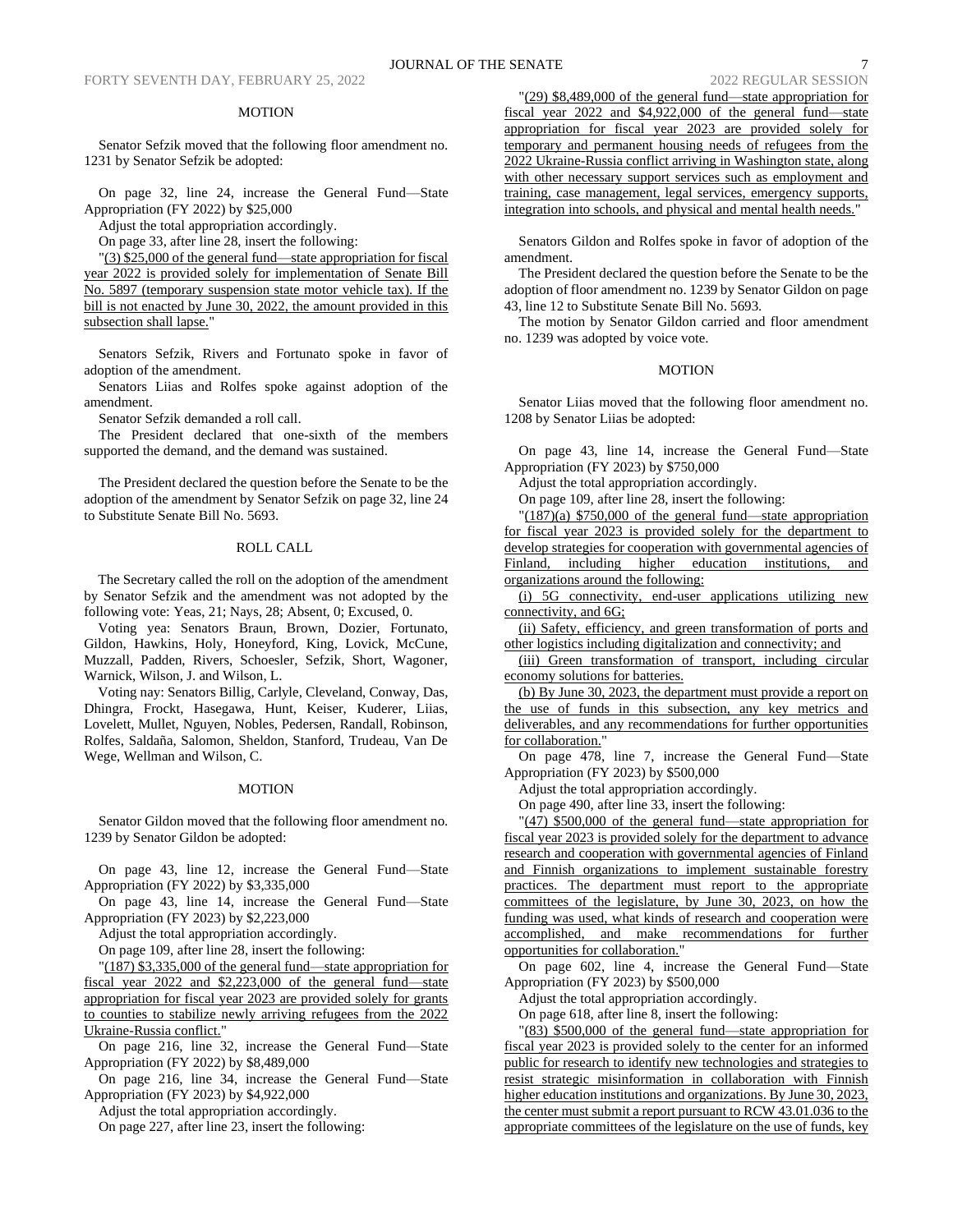metrics and deliverables, and recommendations for further opportunities for collaboration.'

Senator Liias spoke in favor of adoption of the amendment. The President declared the question before the Senate to be the adoption of floor amendment no. 1208 by Senator Liias on page 43, line 14 to Substitute Senate Bill No. 5693.

The motion by Senator Liias carried and floor amendment no. 1208 was adopted by voice vote.

#### MOTION

Senator Gildon moved that the following floor amendment no. 1209 by Senator Gildon be adopted:

On page 43, line 14, increase the General Fund—State Appropriation (FY 2023) by \$51,610,000

Adjust the total appropriation accordingly.

On page 109, after line 28, insert the following:

"(187) \$51,610,000 of the general fund—state appropriation for fiscal year 2023 is provided solely for implementation of Senate Bill No. 5954 (chronic and unsheltered homelessness). If the bill is not enacted by June 30, 2022, the amount provided in this subsection shall lapse."

On page 229, line 25, increase the General Fund—State Appropriation (FY 2023) by \$5,750,000

Adjust the total appropriation accordingly.

On page 232, after line 8, insert the following:

 $\frac{1}{10}$  \$5,750,000 of the general fund—state appropriation for fiscal year 2023 is provided solely for implementation of Senate Bill No. 5954 (chronic and unsheltered homelessness). If the bill is not enacted by June 30, 2022, the amount provided in this subsection shall lapse."

On page 279, line 20, increase the General Fund—State Appropriation (FY 2023) by \$10,000,000

Adjust the total appropriation accordingly.

On page 321, after line 32, insert the following:

"(115) \$10,000,000 of the general fund—state appropriation for fiscal year 2023 is provided solely for implementation of Senate Bill No. 5954 (chronic and unsheltered homelessness). If the bill is not enacted by June 30, 2022, the amount provided in this subsection shall lapse."

On page 435, line 35, increase the General Fund—State Appropriation (FY 2023) by \$25,000,000

Adjust the total appropriation accordingly.

On page 450, after line 2, insert the following:

"(52) \$25,000,000 of the general fund—state appropriation for fiscal year 2023 is provided solely for implementation of Senate Bill No. 5954 (chronic and unsheltered homelessness). If the bill is not enacted by June 30, 2022, the amount provided in this subsection shall lapse."

Senators Gildon and Short spoke in favor of adoption of the amendment.

Senator Kuderer spoke against adoption of the amendment.

Senator Short demanded a roll call.

The President declared that one-sixth of the members supported the demand, and the demand was sustained.

The President declared the question before the Senate to be the adoption of the amendment by Senator Gildon on page 43, line 14 to Substitute Senate Bill No. 5693.

### ROLL CALL

The Secretary called the roll on the adoption of the amendment by Senator Gildon and the amendment was not adopted by the following vote: Yeas, 22; Nays, 27; Absent, 0; Excused, 0.

Voting yea: Senators Braun, Brown, Dozier, Fortunato, Gildon, Hawkins, Holy, Honeyford, King, Lovick, McCune, Muzzall, Padden, Rivers, Schoesler, Sefzik, Sheldon, Short, Wagoner, Warnick, Wilson, J. and Wilson, L.

Voting nay: Senators Billig, Carlyle, Cleveland, Conway, Das, Dhingra, Frockt, Hasegawa, Hunt, Keiser, Kuderer, Liias, Lovelett, Mullet, Nguyen, Nobles, Pedersen, Randall, Robinson, Rolfes, Saldaña, Salomon, Stanford, Trudeau, Van De Wege, Wellman and Wilson, C.

### MOTION

Senator Wilson, L. moved that the following floor amendment no. 1207 by Senator Wilson, L. be adopted:

On page 125, line 17, increase the General Fund—State Appropriation (FY 2023) by \$64,200

Adjust the total appropriation accordingly.

On page 135, after line 30, insert the following:

"(30) \$64,200 of the general fund—state appropriation for fiscal year 2023 is provided solely for implementation of Senate Bill No. 5324 (eliminating sales/use tax on mobility enhancing equipment). If the bill is not enacted by June 30, 2022, the amount provided in this subsection shall lapse."

Senator Wilson, L. spoke in favor of adoption of the amendment.

Senator Robinson spoke against adoption of the amendment.

The President declared the question before the Senate to be the adoption of floor amendment no. 1207 by Senator Wilson, L. on page 125, line 17 to Substitute Senate Bill No. 5693.

The motion by Senator Wilson, L. did not carry, and floor amendment no. 1207 was not adopted by voice vote.

#### MOTION

Senator Wilson, J. moved that the following floor amendment no. 1210 by Senator Wilson, J. be adopted:

On page 125, line 17, increase the General Fund—State Appropriation (FY 2023) by \$320,900

Adjust the total appropriation accordingly.

On page 135, after line 30, insert the following:

"(30) \$320,900 of the general fund—state appropriation for fiscal year 2023 is provided solely for implementation of Senate Bill No. 5440 (eliminating the business and occupation tax on manufacturing). If the bill is not enacted by June 30, 2022, the amount provided in this subsection shall lapse."

Senators Wilson, J., Braun, Fortunato, Wagoner and Wellman spoke in favor of adoption of the amendment.

Senators Robinson and Padden spoke against adoption of the amendment.

The President declared the question before the Senate to be the adoption of floor amendment no. 1210 by Senator Wilson, J. on page 125, line 17 to Substitute Senate Bill No. 5693.

The motion by Senator Wilson, J. did not carry, and floor amendment no. 1210 was not adopted by voice vote.

#### MOTION

Senator Holy moved that the following floor amendment no. 1218 by Senator Holy be adopted: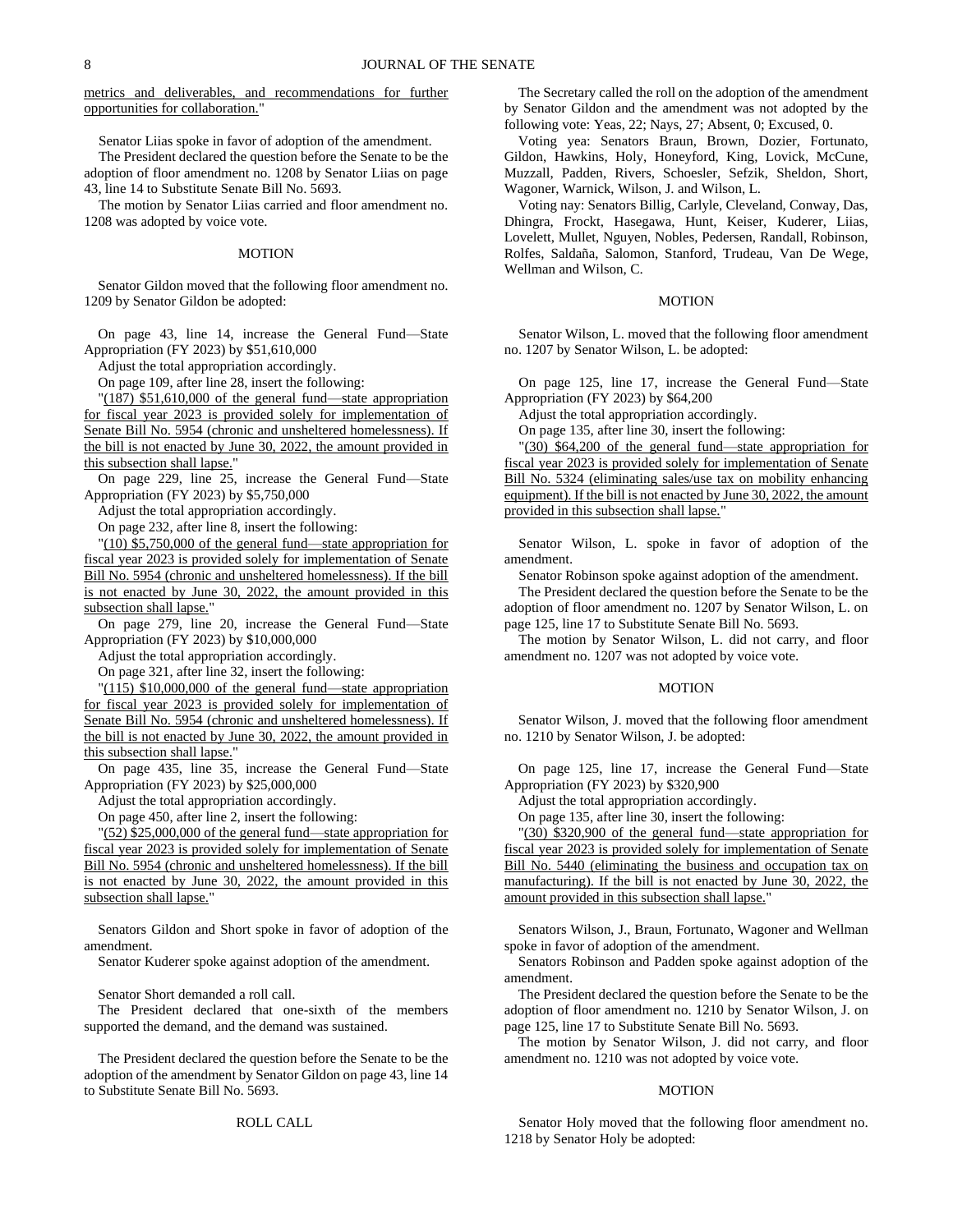On page 125, line 17, increase the General Fund—State Appropriation (FY 2023) by \$379,000

Adjust the total appropriation accordingly.

On page 135, after line 30, insert the following:

"(30) \$379,000 of the general fund—state appropriation for fiscal year 2023 is provided solely for implementation of Senate Bill No. 5841 (incentivizing cities and counties to increase commissioned law enforcement employment). If the bill is not enacted by June 30, 2022, the amount provided in this subsection shall lapse."

On page 323, line 1, increase the General Fund—State Appropriation (FY 2023) by \$6,473,000

Adjust the total appropriation accordingly.

On page 329, after line 37, insert the following:

"(33) \$6,473,000 of the general fund—state appropriation for fiscal year 2023 is provided solely for implementation of Senate Bill No. 5841 (incentivizing cities and counties to increase commissioned law enforcement employment). If the bill is not enacted by June 30, 2022, the amount provided in this subsection shall lapse."

Senators Holy and Braun spoke in favor of adoption of the amendment.

Senator Rolfes spoke against adoption of the amendment.

## REMARKS BY THE PRESIDENT

President Heck: "The President would like to take this opportunity to acknowledge the presence for the first time in nearly 2 years of members of the general public to be able to view our proceedings. A step towards normalcy."

Senators Wagoner, Dozier, Padden, Honeyford, Fortunato and McCune spoke in favor of adoption of the amendment.

Senator Holy demanded a roll call.

The President declared that one-sixth of the members supported the demand, and the demand was sustained.

#### MOTION

On motion of Senator Pedersen, Rule 15 was suspended for the remainder of the day for the purpose of allowing continued floor action.

EDITOR'S NOTE: Senate Rule 15 establishes the floor schedule and calls for a lunch and dinner break of 90 minutes each per day during regular daily sessions.

### REMARKS BY SENATOR HONEYFORD

Senator Honeyford: "Thank you Mr. President. I was going to object."

President Heck: "Duly noted."

The President declared the question before the Senate to be the adoption of the amendment by Senator Holy on page 125, line 17, to Substitute Senate Bill No. 5693.

## ROLL CALL

The Secretary called the roll on the adoption of the amendment by Senator Holy and the amendment was not adopted by the following vote: Yeas, 23; Nays, 26; Absent, 0; Excused, 0.

Voting yea: Senators Braun, Brown, Dozier, Fortunato, Gildon, Hawkins, Holy, Honeyford, King, Lovick, McCune, Mullet, Muzzall, Padden, Rivers, Schoesler, Sefzik, Sheldon, Short, Wagoner, Warnick, Wilson, J. and Wilson, L.

Voting nay: Senators Billig, Carlyle, Cleveland, Conway, Das, Dhingra, Frockt, Hasegawa, Hunt, Keiser, Kuderer, Liias, Lovelett, Nguyen, Nobles, Pedersen, Randall, Robinson, Rolfes, Saldaña, Salomon, Stanford, Trudeau, Van De Wege, Wellman and Wilson, C.

#### MOTION

Senator Rivers moved that the following floor amendment no. 1222 by Senator Rivers be adopted:

On page 125, line 17, increase the General Fund—State Appropriation (FY 2023) by \$70,000

Adjust the total appropriation accordingly.

On page 135, after line 30, insert the following:

"(30) \$70,000 of the general fund—state appropriation for fiscal year 2023 is provided solely for implementation of Senate Bill No. 5309 (diapers sales and use tax exemption). If the bill is not enacted by June 30, 2022, the amount provided in this subsection shall lapse."

Senators Rivers and Das spoke in favor of adoption of the amendment.

The President declared the question before the Senate to be the adoption of floor amendment no. 1222 by Senator Rivers on page 125, line 17 to Substitute Senate Bill No. 5693.

The motion by Senator Rivers carried and floor amendment no. 1222 was adopted by voice vote.

#### MOTION

Senator Sefzik moved that the following floor amendment no. 1232 by Senator Sefzik be adopted:

On page 125, line 17, increase the General Fund—State Appropriation (FY 2023) by \$11,000

Adjust the total appropriation accordingly.

On page 135, after line 30, insert the following:

"(30) \$11,000 of the general fund—state appropriation for fiscal year 2023 is provided solely for implementation of Senate Bill No. 5913 (property tax/senior, veteran). If the bill is not enacted by June 30, 2022, the amount provided in this subsection shall lapse."

Senators Sefzik and Short spoke in favor of adoption of the amendment.

Senator Dhingra spoke against adoption of the amendment. Senator Sefzik demanded a roll call.

The President declared that one-sixth of the members supported the demand, and the demand was sustained.

The President declared the question before the Senate to be the adoption of the amendment by Senator Sefzik on page 125, line 17, to Substitute Senate Bill No. 5693.

#### ROLL CALL

The Secretary called the roll on the adoption of the amendment by Senator Sefzik and the amendment was not adopted by the following vote: Yeas, 23; Nays, 25; Absent, 1; Excused, 0.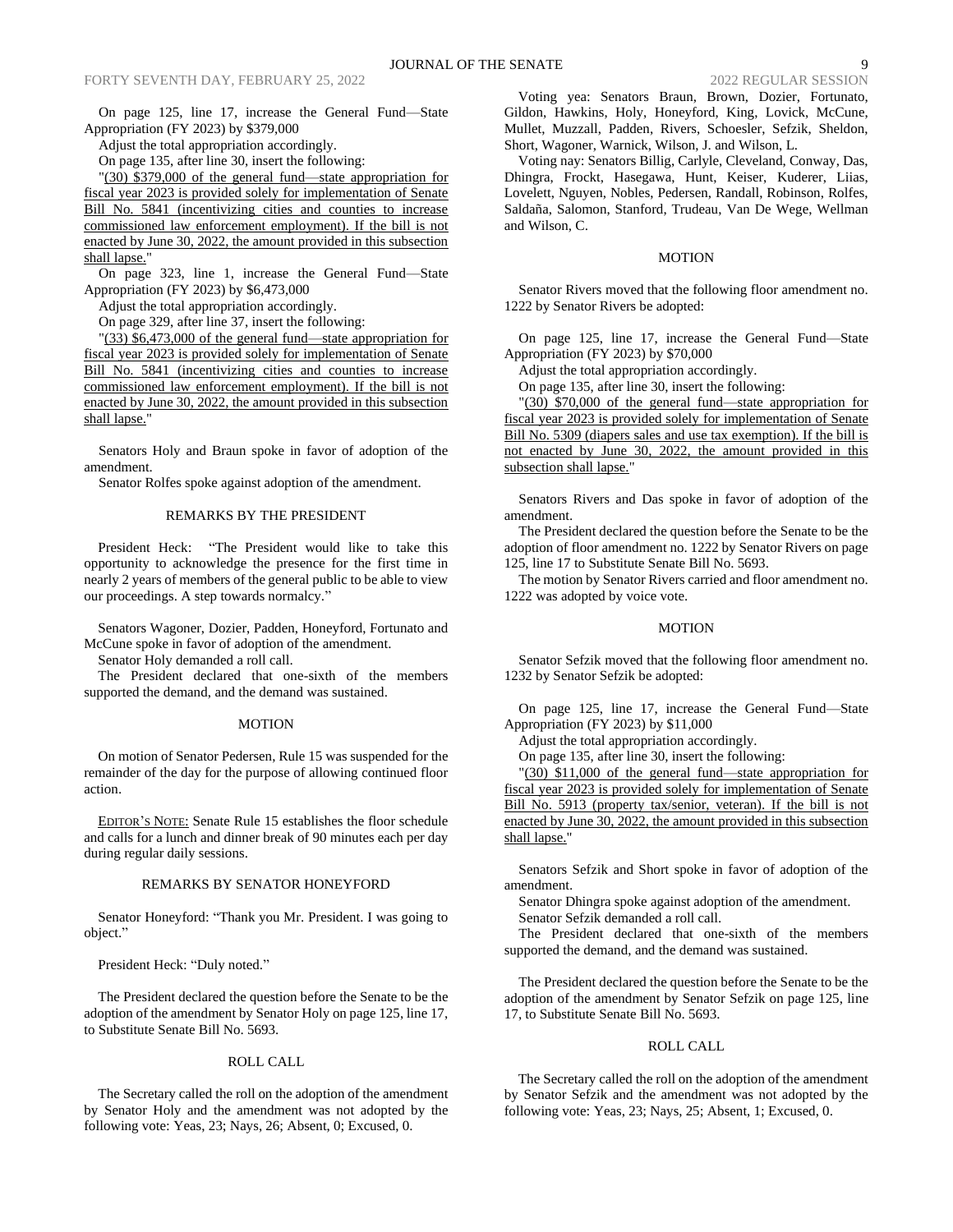Voting yea: Senators Braun, Brown, Dozier, Fortunato, Gildon, Hawkins, Holy, Honeyford, King, Lovick, McCune, Muzzall, Padden, Randall, Rivers, Schoesler, Sefzik, Sheldon, Short, Wagoner, Warnick, Wilson, J. and Wilson, L.

Voting nay: Senators Billig, Carlyle, Cleveland, Conway, Das, Dhingra, Frockt, Hasegawa, Hunt, Keiser, Kuderer, Liias, Lovelett, Mullet, Nguyen, Nobles, Pedersen, Robinson, Rolfes, Saldaña, Salomon, Stanford, Trudeau, Van De Wege and Wilson, C.

Absent: Senator Wellman

#### MOTION

Senator Fortunato moved that the following floor amendment no. 1250 by Senator Fortunato be adopted:

On page 125, line 17, increase the General Fund—State Appropriation (FY 2023) by \$125,000

Adjust the total appropriation accordingly.

On page 135, after line 30, insert the following:

"(30) \$125,000 of the general fund—state appropriation for fiscal year 2023 is provided solely for implementation of House Bill No. 1535 (exempting family and household necessities from the sales and use tax). If the bill is not enacted by June 30, 2022, the amount provided in this subsection shall lapse.'

Senator Fortunato spoke in favor of adoption of the amendment.

Senator Rolfes spoke against adoption of the amendment.

The President declared the question before the Senate to be the adoption of floor amendment no. 1250 by Senator Fortunato on page 125, line 17 to Substitute Senate Bill No. 5693.

The motion by Senator Fortunato did not carry and floor amendment no. 1250 was not adopted by voice vote.

#### MOTION

Senator Brown moved that the following floor amendment no. 1219 by Senator Brown be adopted:

On page 200, line 20, increase the General Fund—State Appropriation (FY 2023) by \$900,000

Adjust the total appropriation accordingly.

On page 216, after line 26, insert the following:

"(57) \$900,000 of the general fund—state appropriation for fiscal year 2023 is provided solely to expand the availability of home-delivered meals for eligible long-term care clients."

Senators Brown and Rolfes spoke in favor of adoption of the amendment.

The President declared the question before the Senate to be the adoption of floor amendment no. 1219 by Senator Brown on page 200, line 20 to Substitute Senate Bill No. 5693.

The motion by Senator Brown carried and floor amendment no. 1219 was adopted by voice vote.

### MOTION

Senator Rivers moved that the following floor amendment no. 1223 by Senator Rivers be adopted:

On page 235, line 9, increase the General Fund—State Appropriation (FY 2023) by \$3,735,000

On page 235, line 11, increase the General Fund—Federal Appropriation by \$17,810,000

Adjust the total appropriation accordingly.

On page 271, after line 19, insert the following:

"(111)(a) \$3,735,000 of the general fund—state appropriation for fiscal year 2023 and \$17,810,000 of the general fund—federal appropriation are provided solely for the authority to provide coverage for all federal food and drug administration-approved HIV antiviral drugs without prior authorization beginning January 1, 2023.

(b) Beginning January 1, 2023, upon initiation or renewal of a contract with the authority to administer a medicaid managed care plan, a managed health care system shall provide coverage without prior authorization for all federal food and drug administration-approved HIV antiviral drugs."

Senators Rivers and Randall spoke in favor of adoption of the amendment.

The President declared the question before the Senate to be the adoption of floor amendment no. 1223 by Senator Rivers on page 235, line 9 to Substitute Senate Bill No. 5693.

The motion by Senator Rivers carried and floor amendment no. 1223 was adopted by voice vote.

#### MOTION

Senator Honeyford moved that the following floor amendment no. 1211 by Senator Honeyford be adopted:

On page 279, line 20, increase the General Fund—State Appropriation (FY 2023) by \$100,000,000

Adjust the total appropriation accordingly.

On page 321, after line 32, insert the following:

"(115) \$100,000,000 of the general fund—state appropriation for fiscal year 2023 is provided solely for community substance abuse treatment and prevention as follows:

(a) \$90,000,000 must be used by the health care authority to provide funding, on a per capita basis, to behavioral health administrative services organizations, as defined in RCW 71.24.025, for the purposes of providing substance use disorder treatment, prevention, and recovery services, including, but not limited to, diversion, residential treatment, community and peer support services, supported housing and employment, and crisis response; and

(b) \$10,000,000 must be used by the health care authority to support drug courts, following the distribution method for the criminal justice treatment account created in RCW 71.24.580(5)."

Senators Honeyford and Padden spoke in favor of adoption of the amendment.

Senator Rolfes spoke against adoption of the amendment.

The President declared the question before the Senate to be the adoption of floor amendment no. 1211 by Senator Honeyford on page 279, line 20 to Substitute Senate Bill No. 5693.

The motion by Senator Honeyford did not carry and floor amendment no. 1211 was not adopted by voice vote.

### **MOTION**

Senator Lovick moved that the following floor amendment no. 1202 by Senator Lovick be adopted:

On page 323, line 9, increase the Washington Auto Theft Prevention Authority Account—State Appropriation by \$3,500,000

Adjust the total appropriation accordingly.

On page 680, after line 35, insert the following:

"NEW SECTION. Sec. 741. A new section is added to 2021 c 334 (uncodified) to read as follows: **FOR THE OFFICE**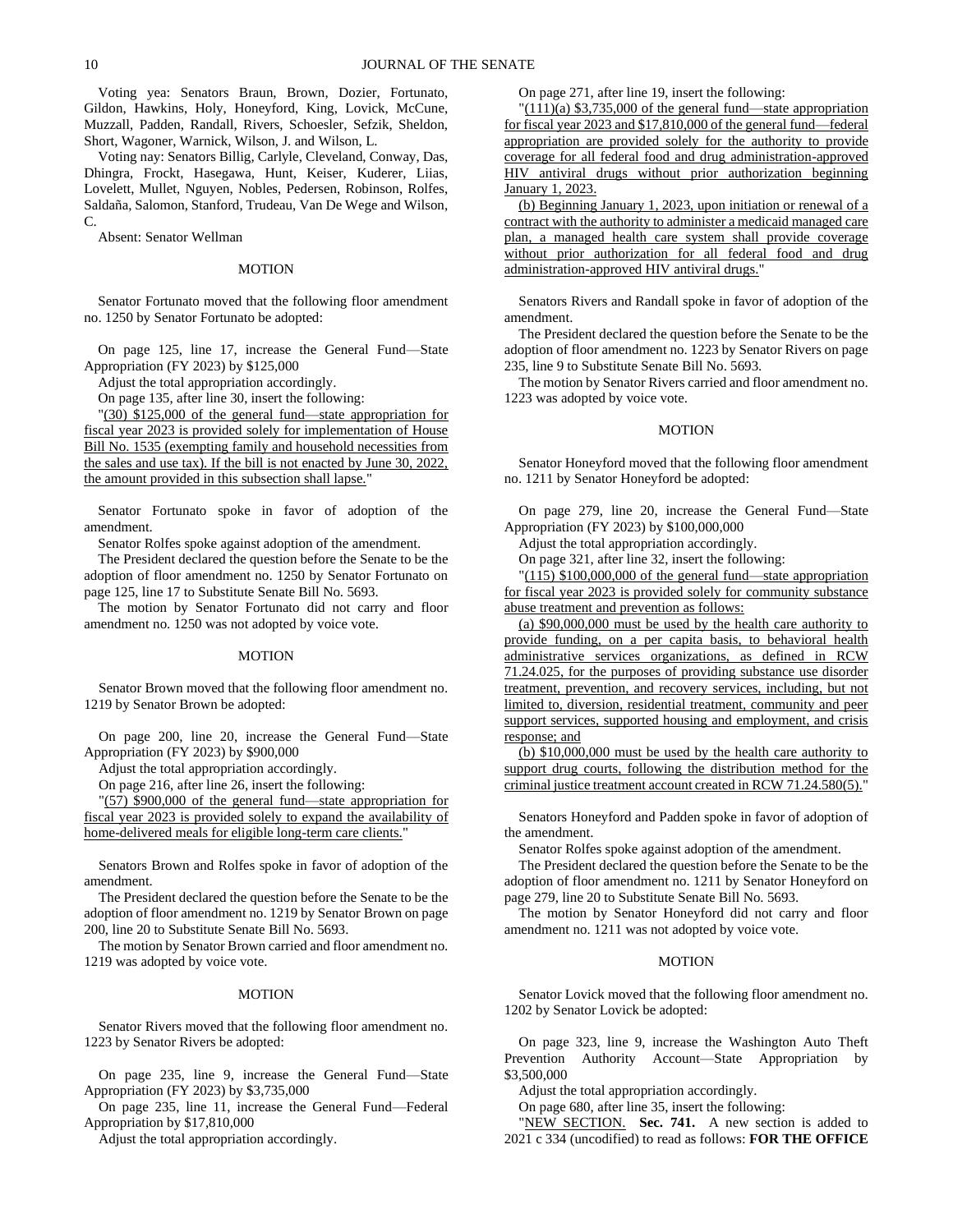## **OF FINANCIAL MANAGEMENT—WASHINGTON AUTO THEFT PREVENTION AUTHORITY ACCOUNT**

General Fund—State Appropriation (FY 2023) .... \$3,500,000 TOTAL APPROPRIATION................................... \$3,500,000 The appropriation in this section is subject to the following conditions and limitations: The appropriation is provided solely for expenditure into the Washington auto theft prevention

authority account created in RCW 46.66.080." FOUR-YEAR OUTLOOK EXPENDITURE EFFECT: \$3,500,000 Near General Fund—State

Senator Lovick spoke in favor of adoption of the amendment. The President declared the question before the Senate to be the adoption of floor amendment no. 1202 by Senator Lovick on page 323, line 9 to Substitute Senate Bill No. 5693.

The motion by Senator Lovick carried and floor amendment no. 1202 was adopted by voice vote.

#### MOTION

Senator Brown moved that the following floor amendment no. 1220 by Senator Brown be adopted:

On page 330, line 38, increase the General Fund—State Appropriation (FY 2023) by \$2,500,000

Adjust the total appropriation accordingly.

On page 342, after line 3, insert the following:

"(39) \$2,500,000 of the general fund—state appropriation for fiscal year 2023 is provided solely for the crime victims' compensation program to pay for medical exams for suspected victims of domestic violence. Neither the hospital, medical facility, nor victim is to pay for the cost of the medical exam. This funding must not supplant existing funding for sexual assault medical exams. If the cost of medical exams exceeds the funding provided in this subsection, the program shall not reduce the reimbursement rates for medical providers seeking reimbursement for other claimants, and instead the program shall return to paying for domestic violence medical exams after insurance."

Senator Brown spoke in favor of adoption of the amendment. The President declared the question before the Senate to be the adoption of floor amendment no. 1220 by Senator Brown on page 330, line 38 to Substitute Senate Bill No. 5693.

The motion by Senator Brown carried and floor amendment no. 1220 was adopted by voice vote.

#### MOTION

Senator Keiser moved that the following floor amendment no. 1236 by Senator Keiser be adopted:

On page 330, line 38, increase the General Fund—State Appropriation (FY 2023) by \$12,000,000

Adjust the total appropriation accordingly.

On page 342, after line 3, insert the following:

"(39) \$12,000,000 of the general fund—state appropriation for fiscal year 2023 is provided solely for the department to distribute funds to supplement the related supplemental instruction costs for programs providing apprenticeship education and job training for general journey (01) electricians. Funding shall be allotted at \$17.60 per delivered related supplemental instruction hour to programs for active apprentices under chapter 49.04 RCW and operating in compliance for administrative procedures. Programs may apply for up to a 25 percent increase in allotted funding if

partnering with a Washington community or technical college to deliver the related supplemental instruction based on the level of contracted support provided by the college."

Senator Keiser spoke in favor of adoption of the amendment. The President declared the question before the Senate to be the adoption of floor amendment no. 1236 by Senator Keiser on page 330, line 38 to Substitute Senate Bill No. 5693.

The motion by Senator Keiser carried and floor amendment no. 1236 was adopted by voice vote.

### MOTION

Senator Short moved that the following floor amendment no. 1238 by Senator Short be adopted:

On page 343, line 12, increase the General Fund—State Appropriation (FY 2023) by \$1,100,000

Adjust the total appropriation accordingly.

On page 344, after line 8, insert the following:

"(d) \$1,100,000 of the general fund—state appropriation for fiscal year 2023 is provided solely for expanding counseling services for veterans dealing with posttraumatic stress disorder.'

Senators Short, Rolfes and Wilson, L. spoke in favor of adoption of the amendment.

The President declared the question before the Senate to be the adoption of floor amendment no. 1238 by Senator Short on page 343, line 12 to Substitute Senate Bill No. 5693.

The motion by Senator Short carried and floor amendment no. 1238 was adopted by voice vote.

### **MOTION**

Senator Warnick moved that the following floor amendment no. 1225 by Senator Warnick be adopted:

On page 345, line 12, increase the General Fund—State Appropriation (FY 2023) by \$91,000

Adjust the total appropriation accordingly.

On page 370, after line 11, insert the following:

"(95) \$91,000 of the general fund—state appropriation for fiscal year 2023 is provided solely for the department to convene a work group to study the root causes of rising behavioral health issues in Washington communities.

(a) The membership of the work group shall emphasize individuals with actual, practical experience dealing with the behavioral health system and shall include:

(i) Individuals who have received behavioral health services in a variety of settings and circumstances throughout the behavioral health system;

(ii) Family members of individuals who have received behavioral health services;

(iii) Behavioral health treatment providers with experience providing behavioral health services in various settings, including crisis behavioral health services. Providers serving on the work group may not represent, or be employed by, any organizations or interest groups representing the interests of health care providers or behavioral health stakeholders;

(iv) Tribal representatives with experience providing or receiving behavioral health services from tribal health departments;

(v) Members of the clergy;

(vi) Law enforcement officers with training and experience in responding to individuals with behavioral health conditions or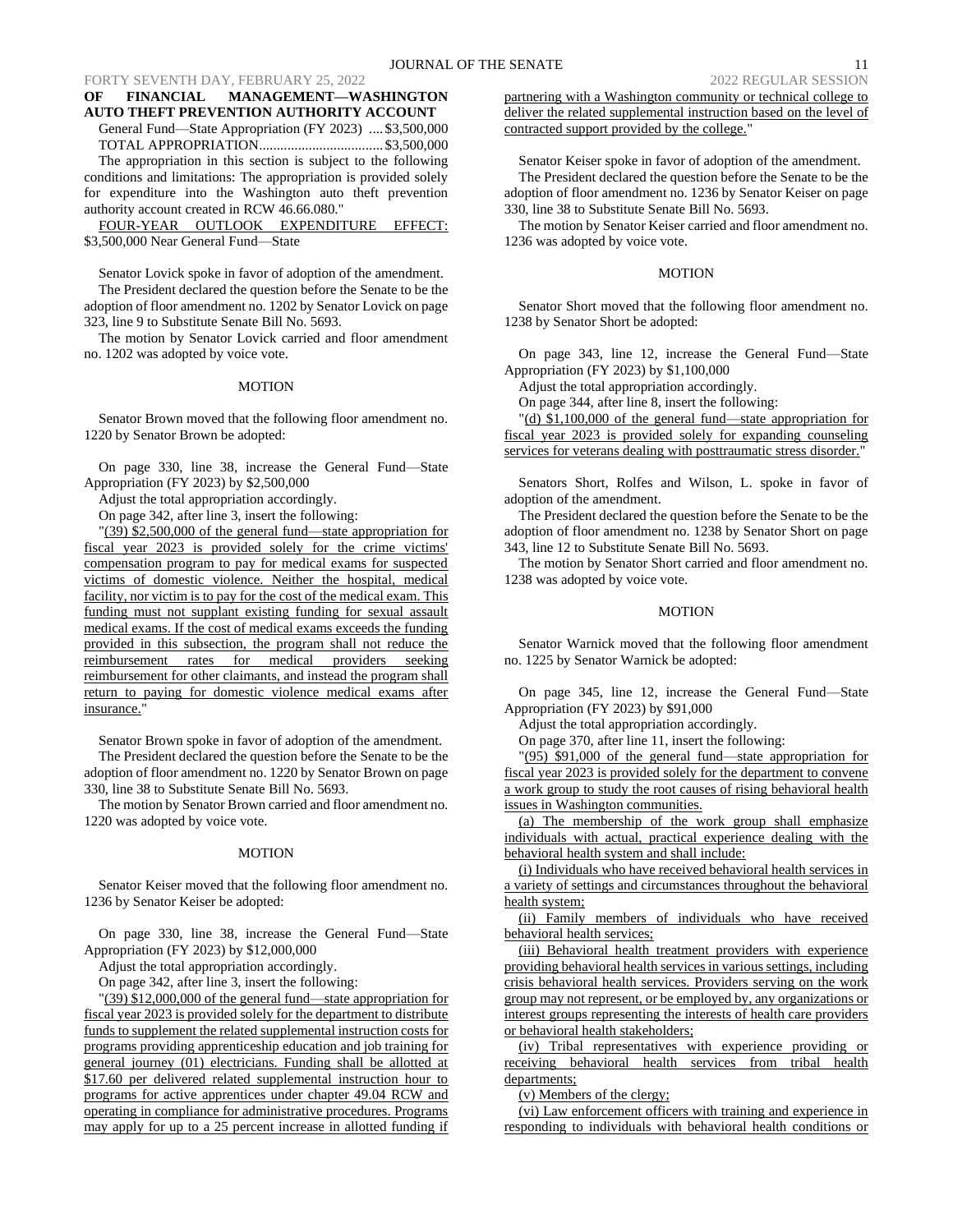who are undergoing behavioral health crises;

(vii) Behavioral health advocates; and

(viii) Any other individuals with experience in the behavioral health system, as deemed appropriate by the department.

(b) The work group shall, at a minimum, discuss:

(i) Factors leading to increased demand for behavioral health services in Washington;

(ii) Barriers to addressing unmet needs and any gaps in the behavioral health system;

(iii) The effectiveness of the state's integrated care initiative regarding access for the seriously mentally ill, reductions in hospitalization and institutionalization, improvements in community-based care, and support for an effective network of community-based care providers for the seriously mentally ill; and

(iv) Suggestions for improving the behavioral health system, including methods to address behavioral health workforce shortages.

(c) The work group shall submit to the governor and the appropriate committees of the legislature a progress report by December 15, 2022, and its findings and recommendations by June 30, 2023."

Senator Warnick spoke in favor of adoption of the amendment. The President declared the question before the Senate to be the adoption of floor amendment no. 1225 by Senator Warnick on page 345, line 12 to Substitute Senate Bill No. 5693.

The motion by Senator Warnick carried and floor amendment no. 1225 was adopted by voice vote.

### MOTION

Senator Fortunato moved that the following floor amendment no. 1235 by Senator Fortunato be adopted:

On page 345, line 12, increase the General Fund—State Appropriation (FY 2023) by \$25,000

Adjust the total appropriation accordingly.

On page 370, after line 11, insert the following:

"(95) \$25,000 of the general fund—state appropriation for fiscal year 2023 is provided solely for the department to provide a grant to a community organization in Greenwater to establish temporary portable toilets to be accessible to tourists and other individuals traveling on state route 410."

Senators Fortunato and Liias spoke in favor of adoption of the amendment.

The President declared the question before the Senate to be the adoption of floor amendment no. 1235 by Senator Fortunato on page 345, line 12 to Substitute Senate Bill No. 5693.

The motion by Senator Fortunato carried and floor amendment no. 1235 was adopted by voice vote.

#### MOTION

Senator Wagoner moved that the following floor amendment no. 1201 by Senator Wagoner be adopted:

On page 373, line 28, increase the General Fund—State Appropriation (FY 2023) by \$31,020,000

Adjust the total appropriation accordingly.

On page 376, line 11, after "2022," strike "\$9,106,000" and insert "\$40,126,000"

Senator Wagoner spoke in favor of adoption of the amendment. Senator Rolfes spoke against adoption of the amendment.

The President declared the question before the Senate to be the adoption of floor amendment no. 1201 by Senator Wagoner on page 373, line 28 to Substitute Senate Bill No. 5693.

The motion by Senator Wagoner did not carry and floor amendment no. 1201 was not adopted by voice vote.

## MOTION

Senator McCune moved that the following floor amendment no. 1216 by Senator McCune be adopted:

On page 460, line 35, decrease the General Fund—State Appropriation (FY 2023) by \$10,996,000

Adjust the total appropriation accordingly.

On page 470, line 4, after " $(40)$ " strike all material through " $2022$ " on line 31 and insert " $$3,404,000$  of the general fund state appropriation for fiscal year 2023 is provided solely for the department to reduce the number of commercial gillnet fishing licenses on the Columbia river through a voluntary buy-back program, for communication and outreach with the public, to improve salmon run assessment and monitoring, and to develop alternative commercial fishing gear"

Senators McCune and Wilson, J. spoke in favor of adoption of the amendment.

Senator Van De Wege spoke against adoption of the amendment.

The President declared the question before the Senate to be the adoption of floor amendment no. 1216 by Senator McCune on page 460, line 35 to Substitute Senate Bill No. 5693.

The motion by Senator McCune did not carry and floor amendment no. 1216 was not adopted by voice vote.

## MOTION

Senator Stanford moved that the following floor amendment no. 1234 by Senator Stanford be adopted:

On page 460, line 35, increase the General Fund—State Appropriation (FY 2023) by \$3,510,000

Adjust the total appropriation accordingly.

On page 476, after line 7, insert the following:

"(73) \$3,510,000 of the general fund—state appropriation for fiscal year 2023 is provided solely for grants for the following activities:

(a) \$900,000 for the Lummi Nation to make infrastructure updates at the Skookum hatchery;

(b) \$250,000 for the Confederated Tribes of the Colville Reservation to upgrade heating, ventilation, and air conditioning systems at the Colville trout hatchery, and to acquire a hatchery fish transport truck with aquaculture adaptations;

(c) \$230,000 for the Yakama Nation to incorporate rearing vessels at the Cle Elum facility and to build circular covers at the lower Yakima facility;

(d) \$1,180,000 to the Puyallup Tribe to build an augmentation well at Voights creek hatchery, upgrade the water supply system and alarms at the Clarks creek hatchery, and convert rearing ponds into eight raceways at Diru creek chum hatchery;

(e) \$600,000 to the Suquamish Tribe to install an abatement pond at Grovers creek hatchery and replace raceways at Gorst coho raceways; and

(f) \$350,000 to the Jamestown S'Klallam Tribe to upgrade water supply systems at Point Whitney and expand shellfish seed production capacity at the shellfish hatchery in Kona."

Senator Stanford spoke in favor of adoption of the amendment.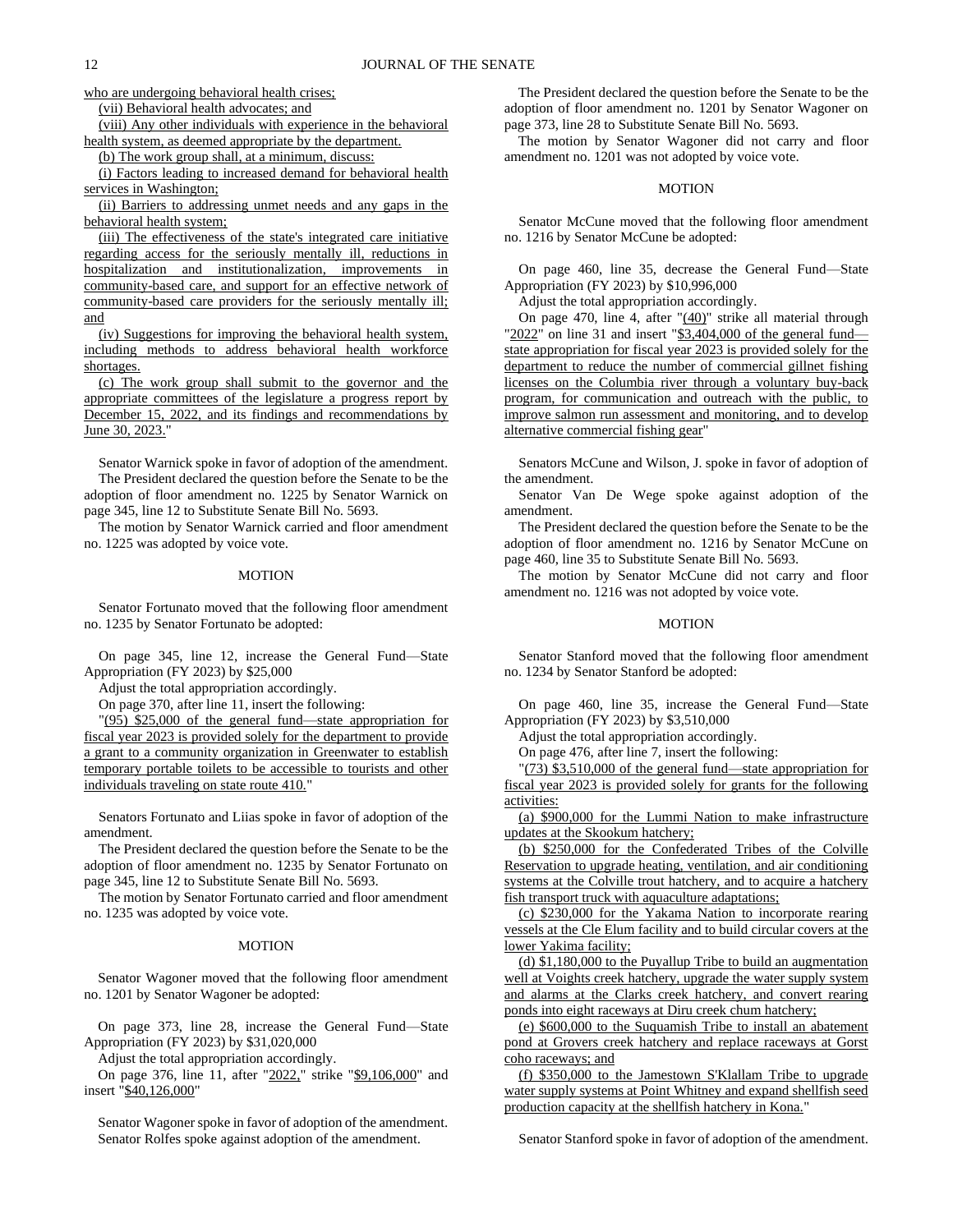The President declared the question before the Senate to be the adoption of floor amendment no. 1234 by Senator Stanford on page 460, line 35 to Substitute Senate Bill No. 5693.

The motion by Senator Stanford carried and floor amendment no. 1234 was adopted by voice vote.

#### MOTION

Senator Padden moved that the following floor amendment no. 1241 by Senator Padden be adopted:

On page 460, line 35, decrease the General Fund—State Appropriation (FY 2023) by \$350,000

Adjust the total appropriation accordingly.

On page 475, beginning on line 22, after " $(71)$ " strike all material through "2023" on line 30 and insert "\$500,000 of the general fund—state appropriation for fiscal year 2023 is provided solely for the department to conduct a survey and to estimate the number of juvenile and adult salmon that are taken on average each year due to bird predation on the Columbia river, between the confluence with the Snake river and the McNary dam. The estimate must indicate the number of fish taken by bird species. A report of the survey and estimate, including a description of techniques and projects in place to prevent such predation must be made to the appropriate committees of the legislature by June 30, 2023"

Senators Padden and Van De Wege spoke in favor of adoption of the amendment.

The President declared the question before the Senate to be the adoption of floor amendment no. 1241 by Senator Padden on page 460, line 35 to Substitute Senate Bill No. 5693.

The motion by Senator Padden carried and floor amendment no. 1241 was adopted by voice vote.

#### MOTION

Senator Wilson, J. moved that the following floor amendment no. 1217 by Senator Wilson, J. be adopted:

On page 470, beginning on line 4, after  $\frac{1}{40}$  strike all material through "program" on line 7 and insert "\$14,400,000 of the general fund—state appropriation for fiscal year 2023 is provided solely for the department to create a voluntary buy-back program of nontribal commercial gillnet fishing licenses on the Columbia river. Until November 30, 2022, the department may pay up to \$25,000 each for licenses that have been inactive since 2019 and up to \$120,000 each for licenses that have been active since 2019. After November 30, 2022, the department may pay up to \$20,000 each for licenses that have been inactive since 2019 and up to \$96,000 each for licenses that have been active since 2019."

Senators Wilson, J., McCune and Sefzik spoke in favor of adoption of the amendment.

Senators Van De Wege, Saldaña and Salomon spoke against adoption of the amendment.

The President declared the question before the Senate to be the adoption of floor amendment no. 1217 by Senator Wilson, J. on page 470, line 4 to Substitute Senate Bill No. 5693.

The motion by Senator Wilson, J. did not carry, and floor amendment no. 1217 was not adopted by voice vote.

### MOTION

Senator Fortunato moved that the following floor amendment no. 1249 by Senator Fortunato be adopted:

On page 472, after line 29, strike all of subsection (58).

Senators Fortunato, Warnick, Honeyford and Wagoner spoke in favor of adoption of the amendment.

Senators Rolfes and Muzzall spoke against adoption of the amendment.

The President declared the question before the Senate to be the adoption of floor amendment no. 1249 by Senator Fortunato on page 472, after line 29 to Substitute Senate Bill No. 5693.

The motion by Senator Fortunato did not carry and floor amendment no. 1249 was not adopted by voice vote.

#### MOTION

Senator Van De Wege moved that the following floor amendment no. 1214 by Senator Van De Wege be adopted:

On page 490, line 3, after "79.22.010," insert "to begin a program"

On page 490, line 15, after "state" strike "forestlands" and insert "forest transfer lands"

Senators Van De Wege and King spoke in favor of adoption of the amendment.

The President declared the question before the Senate to be the adoption of floor amendment no. 1214 by Senator Van De Wege on page 490, line 3 to Substitute Senate Bill No. 5693.

The motion by Senator Van De Wege carried and floor amendment no. 1214 was adopted by voice vote.

#### **MOTION**

Senator Dozier moved that the following floor amendment no. 1213 by Senator Dozier be adopted:

On page 506, line 9, increase the General Fund—State Appropriation (FY 2023) by \$40,000

Adjust the total appropriation accordingly.

On page 523, after line 16, insert the following:

"(ff) \$40,000 of the general fund—state appropriation for fiscal year 2023 is provided solely for implementation of Senate Bill No. 5858 (education/parent rights)."

Senators Dozier, Sefzik and Padden spoke in favor of adoption of the amendment.

Senators Rolfes and Wellman spoke against adoption of the amendment.

Senator Dozier demanded a roll call.

The President declared that one-sixth of the members supported the demand, and the demand was sustained.

The President declared the question before the Senate to be the adoption of the amendment by Senator Dozier on page 506, line 9 to Substitute Senate Bill No. 5693.

#### ROLL CALL

The Secretary called the roll on the adoption of the amendment by Senator Dozier and the amendment was not adopted by the following vote: Yeas, 22; Nays, 27; Absent, 0; Excused, 0.

Voting yea: Senators Braun, Brown, Dozier, Fortunato, Gildon, Hawkins, Holy, Honeyford, King, McCune, Muzzall,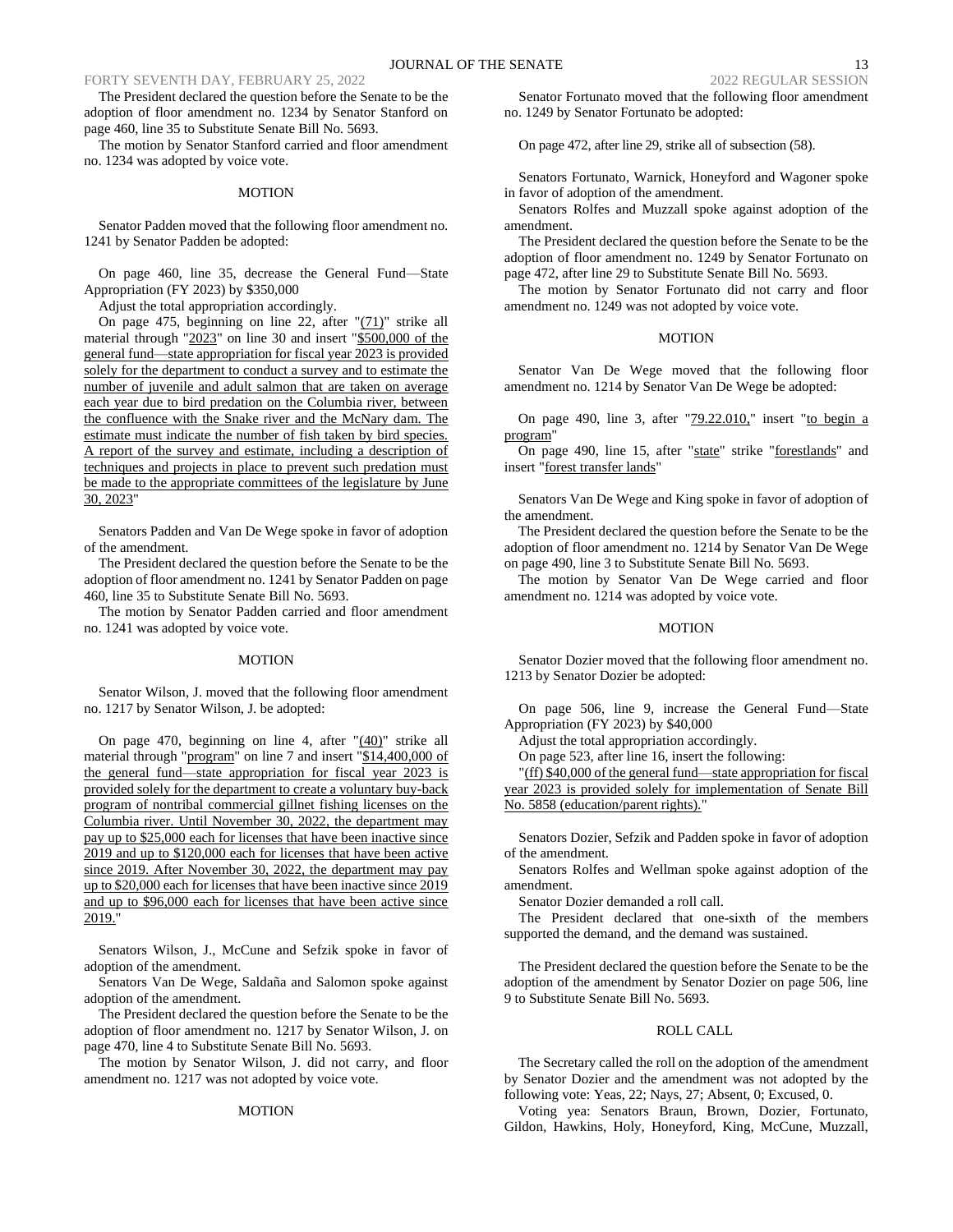Padden, Rivers, Salomon, Schoesler, Sefzik, Sheldon, Short, Wagoner, Warnick, Wilson, J. and Wilson, L.

Voting nay: Senators Billig, Carlyle, Cleveland, Conway, Das, Dhingra, Frockt, Hasegawa, Hunt, Keiser, Kuderer, Liias, Lovelett, Lovick, Mullet, Nguyen, Nobles, Pedersen, Randall, Robinson, Rolfes, Saldaña, Stanford, Trudeau, Van De Wege, Wellman and Wilson, C.

### MOTION

Senator Wellman moved that the following floor amendment no. 1242 by Senator Wellman be adopted:

On page 525, line 13, decrease the General Fund—State Appropriation (FY 2022) by \$4,051,000

On page 525, line 15, increase the General Fund—State Appropriation (FY 2023) by \$4,051,000

Adjust the total appropriation accordingly.

On page 526, line 16, after "(5)" strike "\$13,499,000" and insert "((\$13,499,000)) \$9,448,000"

On page 526, line 17, after "and" strike "\$16,076,000" and insert "((\$16,076,000)) \$20,127,000"

On page 526, line 24, after "(b)" strike "\$12,587,000" and insert "((\$12,587,000)) \$8,536,000"

On page 526, line 25, after "and" strike "\$15,414,000" and insert "((\$15,414,000)) \$19,465,000"

On page 526, line 27, after "provide" strike "two" and insert "((two)) up to four"

On page 526, line 27, after "training" strike "per school year" and insert "((per school year))"

On page 526, beginning on line 31, after "program" strike all material through "years" on line 32 and insert "((in each of the 2020-21 and 2021-22 school years)) in the 2020-21 school year, and up to four days in the 2021-22 school year"

Senator Wellman spoke in favor of adoption of the amendment. The President declared the question before the Senate to be the adoption of floor amendment no. 1242 by Senator Wellman on page 525, line 13 to Substitute Senate Bill No. 5693.

The motion by Senator Wellman carried and floor amendment no. 1242 was adopted by voice vote.

### WITHDRAWAL OF AMENDMENT

On motion of Senator Wellman and without objection, floor amendment no. 1245 by Senator Wellman on page 552, line 38 to Substitute Senate Bill No. 5693 was withdrawn.

## POINT OF ORDER

Senator Salomon: "I wanted to point out that I made a mistake in my prior vote, but that vote has been closed, but I wanted to put it on the record."

President Heck: "Not possible sir."

### MOTION

Senator Wellman moved that the following floor amendment no. 1243 by Senator Wellman be adopted:

On page 569, line 22, increase the General Fund—State Appropriation (FY 2022) by \$111,000

On page 569, line 24, decrease the General Fund—State Appropriation (FY 2023) by \$111,000

Adjust the total appropriation accordingly.

On page 582, line 35, after "((\$250,000))" strike "\$125,000" and insert "\$236,000"

On page 582, line 36, after "and" strike "\$125,000" and insert "\$14,000"

Senator Wellman spoke in favor of adoption of the amendment. The President declared the question before the Senate to be the adoption of floor amendment no. 1243 by Senator Wellman on page 569, line 22 to Substitute Senate Bill No. 5693.

The motion by Senator Wellman carried and floor amendment no. 1243 was adopted by voice vote.

### WITHDRAWAL OF AMENDMENT

On motion of Senator Wellman and without objection, floor amendment no. 1244 by Senator Wellman on page 569, line 22 to Substitute Senate Bill No. 5693 was withdrawn.

#### **MOTION**

Senator Wellman moved that the following floor amendment no. 1205 by Senator Wellman be adopted:

On page 598, line 17, after "industries" insert "and the school bus driving industry"

On page 598, line 21, after "industries" insert "and the school bus driving industry"

On page 598, line 30, after "the" strike "industry" and insert "industries"

On page 598, line 32, after "industry" insert "and the school bus driving industry"

On page 599, line 2, after "industry" insert "or the school bus driving industry"

On page 599, line 4, after "industries" insert "or the school bus driving industry"

Senator Wellman spoke in favor of adoption of the amendment. The President declared the question before the Senate to be the adoption of floor amendment no. 1205 by Senator Wellman on page 598, line 17 to Substitute Senate Bill No. 5693.

The motion by Senator Wellman carried and floor amendment no. 1205 was adopted by voice vote.

#### MOTION

Senator Rivers moved that the following floor amendment no. 1221 by Senator Rivers be adopted:

On page 618, line 15, increase the General Fund—State Appropriation (FY 2023) by \$500,000

Adjust the total appropriation accordingly.

On page 626, after line 26, insert the following:

"(45) \$500,000 of the general fund—state appropriation for fiscal year 2023 is provided solely for Washington State University to partner with a nonprofit entity based in Olympia that focuses on sustainable infrastructure solutions to develop recommendations for increasing the economic value and sustainability of Washington's agricultural sector through the use of industrial symbiosis principles, to connect agriculture producers and processors with partners to achieve synergies through systems-based resource sharing resulting in economic benefits and value creation for all participants, through sustainable resource recovery and optimization of energy, water, and organic waste streams. By June 30, 2023, the Washington State University must report recommendations to the appropriate committees of the legislature pursuant to RCW 43.01.036."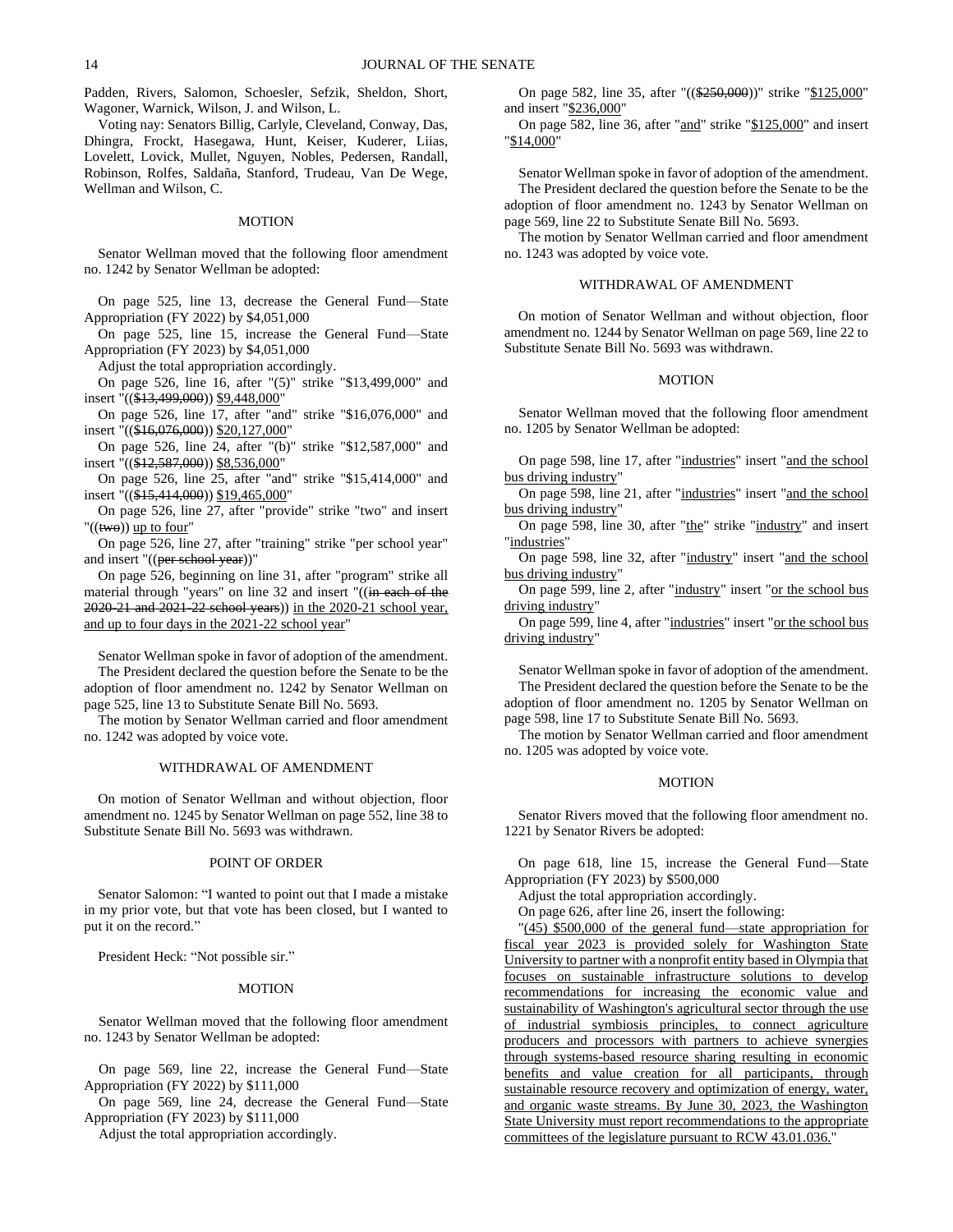Senators Rivers and Frockt spoke in favor of adoption of the amendment.

The President declared the question before the Senate to be the adoption of floor amendment no. 1221 by Senator Rivers on page 618, line 15 to Substitute Senate Bill No. 5693.

The motion by Senator Rivers carried and floor amendment no. 1221 was adopted by voice vote.

#### MOTION

Senator Warnick moved that the following floor amendment no. 1240 by Senator Warnick be adopted:

On page 637, after line 23, strike all of section (o)

Senators Warnick and Schoesler spoke in favor of adoption of the amendment.

Senator Saldaña spoke against adoption of the amendment.

The President declared the question before the Senate to be the adoption of floor amendment no. 1240 by Senator Warnick on page 637, after line 23 to Substitute Senate Bill No. 5693.

The motion by Senator Warnick did not carry and floor amendment no. 1240 was not adopted by voice vote.

#### MOTION

Senator Warnick moved that the following floor amendment no. 1233 by Senator Warnick be adopted:

On page 637, line 31, after "farmworkers" strike "and", after "organizations" insert "and agriculture employer associations".

Senators Warnick, King and Muzzall spoke in favor of adoption of the amendment.

Senator Saldaña spoke against adoption of the amendment.

The President declared the question before the Senate to be the adoption of floor amendment no. 1233 by Senator Warnick on page 637, line 31 to Substitute Senate Bill No. 5693.

The motion by Senator Warnick did not carry and floor amendment no. 1233 was not adopted by voice vote.

### MOTION

Senator Braun moved that the following floor amendment no. 1212 by Senator Braun be adopted:

On page 668, at the beginning of line 14, strike "General Fund—State Appropriation (FY 2022) . . . . . \$2,000,000,000" and insert "General Fund—State Appropriation (FY 2023) . . . . . \$625,000,000"

Adjust the total appropriation accordingly.

On page 668, line 19, after "47.66.070." insert "It is the intent of the legislature that this funding will be continued in subsequent biennia and increased annually by the fiscal growth factor as defined in RCW 43.135.025."

Senator Braun spoke in favor of adoption of the amendment.

#### WITHDRAWAL OF AMENDMENT

On motion of Senator Braun and without objection, floor amendment no. 1212 by Senator Braun on page 668, line 14 to Substitute Senate Bill No. 5693 was withdrawn.

Senator Warnick moved that the following floor amendment no. 1227 by Senator Warnick be adopted:

On page 680, beginning on line 29, after "limitations:" strike all material through "percent" on line 35 and insert "The appropriation is provided solely for the department to provide grants to the Washington state fair and to county and area fairs as defined in RCW 15.76.120 (1) and (2) that agree to operate its fair in fiscal year 2023 without charging an admission fee to any member of the public. The amount of grant funds provided to each fair may not exceed the amount the admissions fees earned by the fair in fiscal year 2019 plus 20 percent"

Senators Warnick and Rolfes spoke in favor of adoption of the amendment.

The President declared the question before the Senate to be the adoption of floor amendment no. 1227 by Senator Warnick on page 680, line 29 to Substitute Senate Bill No. 5693.

The motion by Senator Warnick carried and floor amendment no. 1227 was adopted by voice vote.

#### **MOTION**

Senator Sefzik moved that the following floor amendment no. 1248 by Senator Sefzik be adopted:

On page 680, after line 35, insert the following:

"NEW SECTION. Sec. 741. A new section is added to 2021 c 334 (uncodified) to read as follows: **FOR THE OFFICE OF FINANCIAL MANAGEMENT—DISASTER RESPONSE ACCOUNT**

General Fund—State Appropriation (FY 2022) ..\$85,000,000 TOTAL APPROPRIATION .................................\$85,000,000

The appropriation in this section is subject to the following conditions and limitations: The appropriation is provided solely for expenditure into the disaster response account for the sole purpose of providing disaster response and recovery assistance to political subdivisions of the state, tribes, businesses, and residents that have suffered adverse impacts from natural disasters in November 2021 and January 2022 in jurisdictions as identified in presidential or gubernatorial declarations. Disaster response and recovery assistance includes, but is not limited to, financial assistance for the following activities:

(1) Temporary housing, shelter, and cash assistance;

(2) Costs to repair or replace damaged buildings, structures, and public infrastructure;

(3) Demolition costs for homes, buildings, structures, and public infrastructure that are beyond repair;

(4) Loss of personal property;

(5) Medical expenses; and

(6) Covering 100 percent of the cost of any financial match or contribution requirements that may be necessary to receive federal or state disaster relief assistance."

Senator Sefzik spoke in favor of adoption of the amendment. Senator Rolfes spoke against adoption of the amendment.

The President declared the question before the Senate to be the adoption of floor amendment no. 1248 by Senator Sefzik on page 680, after line 35 to Substitute Senate Bill No. 5693.

The motion by Senator Sefzik did not carry and floor amendment no. 1248 was not adopted by voice vote.

### **MOTION**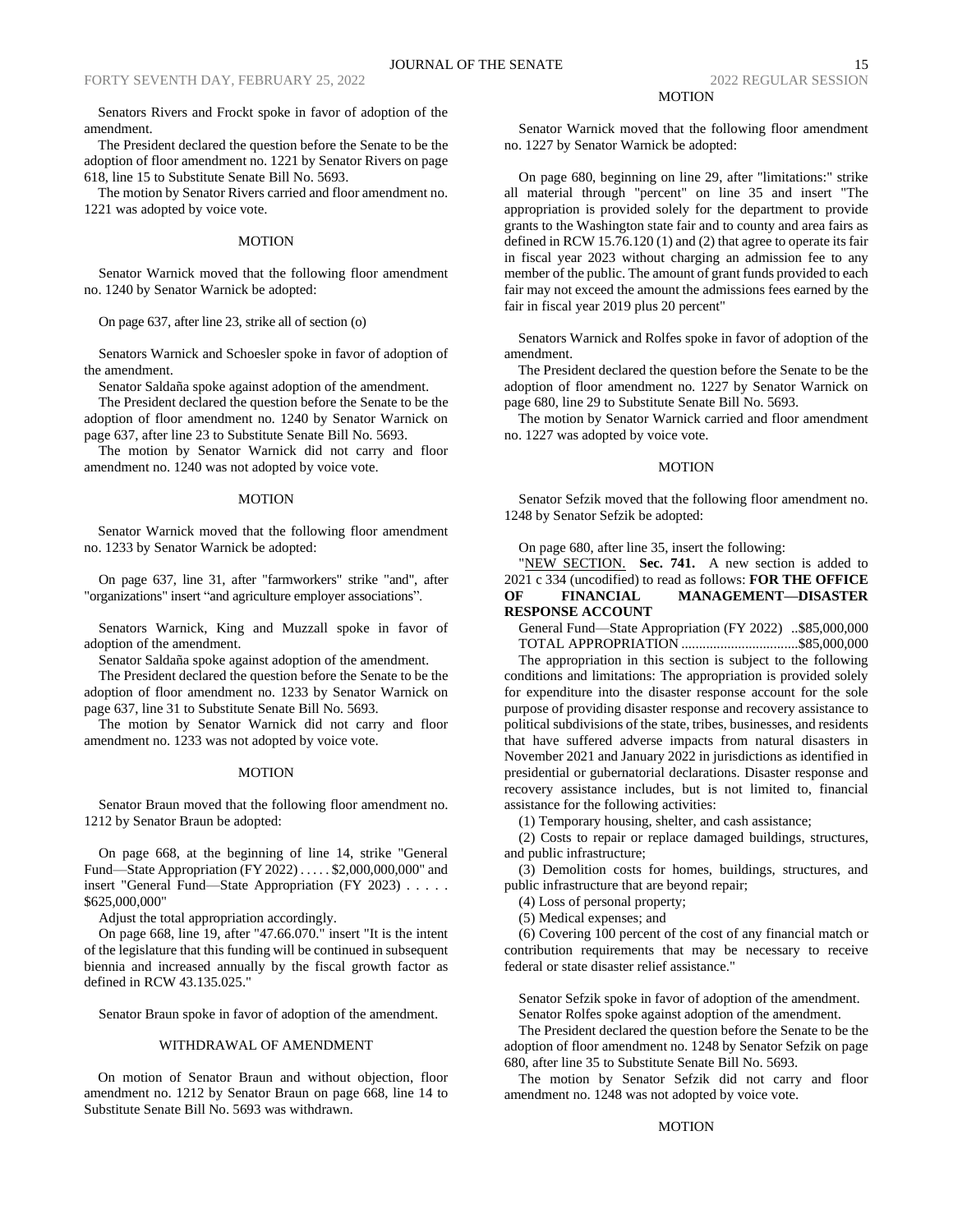On motion of Senator Rolfes, the rules were suspended, Engrossed Substitute Senate Bill No. 5693 was advanced to third reading, the second reading considered the third and the bill was placed on final passage.

Senator Rolfes spoke in favor of passage of the bill.

### POINT OF ORDER

Senator Wilson, J.: "Thank you Mr. President. Sub-point 40 on page 470 of the Substitute Senate Bill No. 5693 violates Senate Rule 25 because the bill embraces more than one subject. Mr. President, will you allow me to offer a very brief argument on this point?"

President Heck: "Yes."

Senator Wilson, J.: "Thank you Mr. President. Mr. President, 5693 is a very expansive bill. It's under the subsection 40 that introduces additional subjects which I am saying violates our senate rules. The proviso in question is an overarching policy that would eliminate, eliminate commercial gillnet fishing. This is a policy change that should be addressed in a policy bill. In fact, the senate has covered, or considered, policy bills on this topic including Senate Bill 5567. However even that less controversial bill has not made it through the process; adding the same policy change to the budget bill is an improper back door attempt to implement policy through the budget Mr. President, and our rules prohibit this. And unfortunately, we rejected an amendment which would have fixed this problem, and right sized the fishery to ensure that there weren't unused licenses. And we could still preserve this corner of our extremely important economy. But the proviso in the budget before us expressly states that the number of fish saved would be transferred from the commercial fishery into conservation or a selected fishery. This is a major policy change Mr. President, which conflicts with federal fisheries allocation processes, and state law, such as RCW 77.5 or 77.75.010 and it impairs the rights Mr. President, the rights of commercial fishermen. It even cuts our friends in Oregon out somewhat of this existing process that we used to manage fisheries."

President Heck: "Senator Wilson, keep your remarks please to arguments in support of your point of order."

Senator Wilson, J.: "Thank you Mr. President. In conclusion, the policy intended in the proviso is only in the budget because it can not survive the legislative process on its own merits. We cannot have logrolling in the senate and our rules are designed to prevent it. For these reasons Mr. President, I respectfully request that you rule that Senate Bill 5693 violates senate rule 25. And thank you Mr. President."

Senator Pedersen: "Thank you very much Mr. President. One of the main components for the test for whether a proviso includes substantive law is whether the proviso redefines rights or eligibility for services found in current law. In this case the answer is clearly no. The proviso in question addresses the ability of the department of the fish and wildlife to buy back certain fishing licenses. Under current law the department has very broad authority in relation to regulating licensing. Including the ability to allocate the benefits of license buy-backs without legislative direction. This proviso in no way changes or redefines an existing benefit or right. It simply gives additional clarification over how the department should utilize its existing broad authority. The department could have chosen to use its authority in this way even without the proviso. For these reasons, I'd ask that you rule the objection is not well taken. And Mr. President, I presume that you

are going to need some time to consider this."

#### MOTION

On motion of Senator Pedersen, further consideration of Engrossed Substitute Senate Bill No. 5693 was deferred, and the bill held its place on the third reading calendar.

#### **MOTION**

At 6:16 p.m., on motion of Senator Pedersen, the Senate was declared to be at ease subject to the call of the President.

----

The Senate was called to order at 6:45 p.m. by President Heck.

The Senate resumed consideration of Engrossed Substitute Senate Bill No. 5693.

## RULING BY THE PRESIDENT

President Heck: "Before issuing this ruling, the President would like to clarify that this is a parliamentary ruling, not a policy judgment. It is not the role of the President to make policy judgments on points of order, but to faithfully apply the rules applicable to this body. The President takes this role seriously, and will continue to abide by this principle.

In ruling upon the point of order raised by Senator Jeff Wilson that Engrossed Substitute Senate Bill 5693 is improperly before the body, as it violates Senate Rule 25 by including substantive law in the budget, the President finds and rules as follows:

Senate Rule 25 provides that, "No bill shall embrace more than one subject and that shall be expressed in the title."

As this is identical language to Article II, Section 19 of the State Constitution, the President finds it appropriate to look to those opinions in addition to prior Senate rulings to guide his determinations.

It is clear from these opinions that appropriation bills are fully subject to this provision, and a budget bill is an improper vehicle for substantive law in the budget.

It is equally clear to the President that the Courts and this body have granted greater latitude "to the legislature in enacting multisubject legislation under the appropriations bill title than any other, since the purpose of appropriations bills is to allocate monies for the State's multitudinous and disparate needs." (Flanders v. Morris).

In analyzing whether a provision adds substantive law to a budget, the President will look to the four factors called out in previous opinions, although the President cautions that this list may not be exhaustive. Factors to consider include:

1. Whether the change is limited to the fiscal years affected; 2. Whether the proviso or additions were the subject of another bill;

3. Whether rights or eligibility for services are affected; and

4. Whether an express policy found in statute is being contravened, repealed, or modified in a manner which renders the underlying statutory scheme inoperative.

Turning to ESSB 5693, giving proper deference to the fact that this is an appropriations bill and examining the four factors, the President finds that the proviso complies with all four factors.

It is self-evident that the existence of a policy bill cannot preempt the body from including the same topic in the appropriations bill, particularly, when, as in this case there was clearly no attempt to simply hang a policy bill on the budget bill.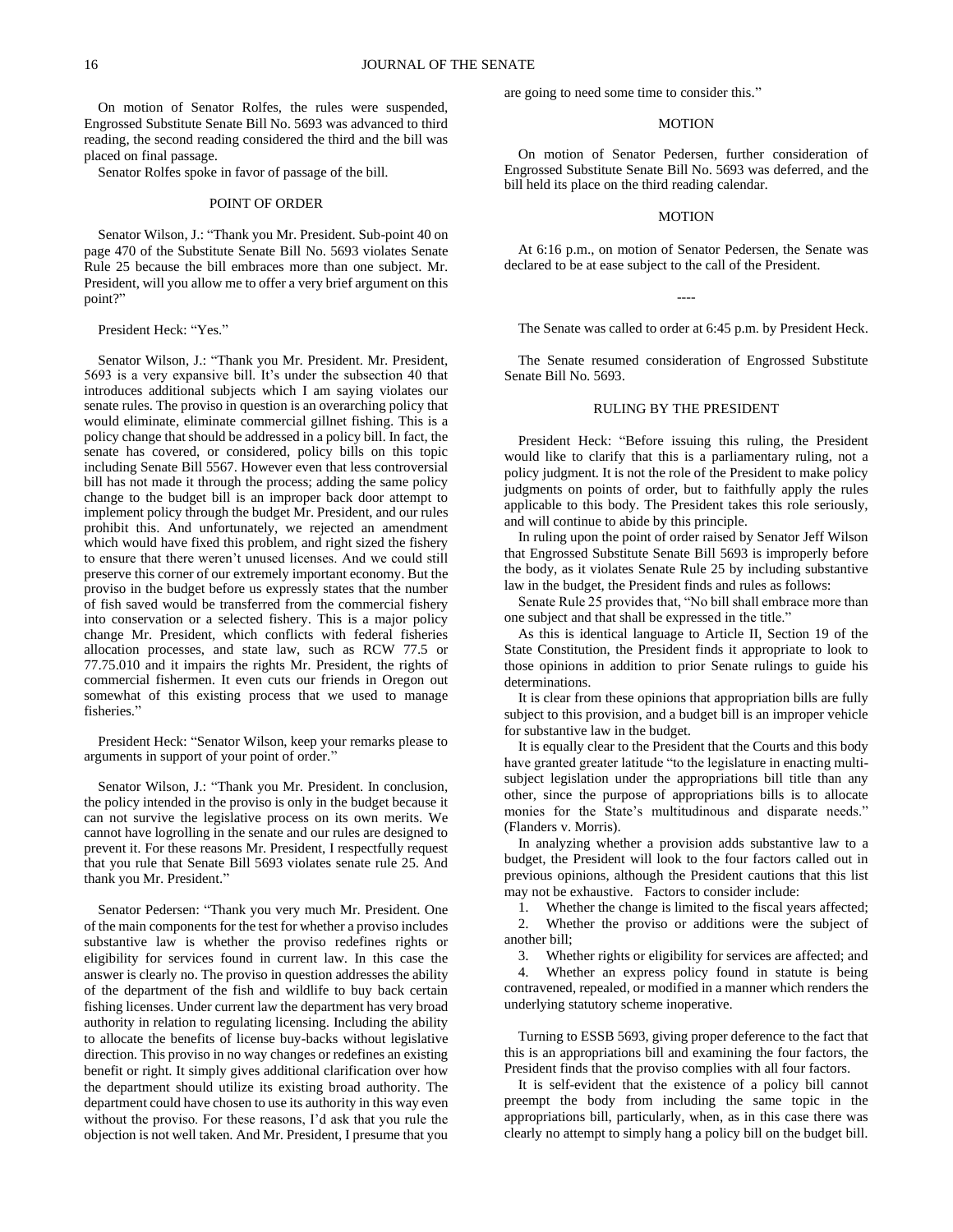The President, therefore, finds that Senator Wilson's point is not well taken and ESSB 5693 is properly before the body."

Senators Rolfes, Robinson and Sheldon spoke in favor of passage of the bill.

Senators Wilson, L. and Fortunato spoke against passage of the bill.

The President declared the question before the Senate to be the final passage of Engrossed Substitute Senate Bill No. 5693.

## ROLL CALL

The Secretary called the roll on the final passage of Engrossed Substitute Senate Bill No. 5693 and the bill passed the Senate by the following vote: Yeas, 29; Nays, 19; Absent, 1; Excused, 0.

Voting yea: Senators Billig, Carlyle, Cleveland, Conway, Das, Dhingra, Frockt, Hasegawa, Hunt, Keiser, Kuderer, Liias, Lovelett, Lovick, Mullet, Nguyen, Nobles, Pedersen, Randall, Robinson, Rolfes, Saldaña, Salomon, Sheldon, Stanford, Trudeau, Van De Wege, Wellman and Wilson, C.

Voting nay: Senators Braun, Brown, Dozier, Fortunato, Gildon, Hawkins, Holy, Honeyford, King, McCune, Muzzall, Padden, Rivers, Schoesler, Sefzik, Short, Wagoner, Warnick and Wilson, L.

Absent: Senator Wilson, J.

ENGROSSED SUBSTITUTE SENATE BILL NO. 5693, having received the constitutional majority, was declared passed. There being no objection, the title of the bill was ordered to stand as the title of the act.

#### MOTION TO LIMIT DEBATE

Pursuant to Rule 29, on motion of Senator Pedersen and without objection, senators were limited to speaking but once and for no more than three minutes on each question under debate for the remainder of the day by voice vote.

#### SECOND READING

SENATE BILL NO. 5689, by Senators Liias, Saldaña, Nguyen, Nobles and Wilson, C.

Making supplemental transportation appropriations for the 2021-2023 fiscal biennium.

### MOTION

On motion of Senator Liias, Substitute Senate Bill No. 5689 was substituted for Senate Bill No. 5689 and the substitute bill was placed on the second reading and read the second time.

### MOTION

Senator Wilson, L. moved that the following floor amendment no. 1204 by Senator Wilson, L. be adopted:

On page 12, line 20, strike "\$2,704,000" and insert "\$3,004,000"

On page 12, line 26, strike "\$4,224,000" and insert "\\$4,524,000"

On page 18, after line 21, insert the following:

"(12)(a) \$300,000 of the motor vehicle account—state

appropriation is for the joint transportation committee to conduct a study of the options and strategies to construct a third bridge over the Columbia river between southwest Washington and Oregon. The study must consider:

(i) Anticipated general purpose traffic demand, including general purpose traffic relief that may be afforded to existing highway routes by the creation of a third bridge;

(ii) Anticipated freight traffic demand, including freight traffic relief that may be afforded to existing highway routes by the creation of a third bridge;

(iii) A cost-benefit analysis of constructing a third bridge, which must include analysis on the estimated cost to construct a third bridge;

(iv) Potential locations for a third bridge across the Columbia river between southwest Washington and Oregon; and

(v) Preliminary design options for a third bridge.

(b) A final report must be submitted to the transportation committees of the legislature by June 30, 2023."

Senators Wilson, L. and Cleveland spoke in favor of adoption of the amendment.

The President declared the question before the Senate to be the adoption of floor amendment no. 1204 by Senator Wilson, L. on page 12, line 20 to Substitute Senate Bill No. 5689.

The motion by Senator Wilson, L. carried, and floor amendment no. 1204 was adopted by voice vote.

### MOTION

Senator Liias moved that the following floor amendment no. 1203 by Senator Liias be adopted:

On page 27, beginning on line 4, after "for" strike all material through "steps" on line 11 and insert "implementation of chapter (Substitute House Bill No. 2057), Laws of 2022 (diversity, equity, and inclusion in the state patrol). If chapter . . . (Substitute House Bill No. 2057), Laws of 2022 is not enacted by June 30, 2022, the amount provided in this subsection lapses"

Senator Liias spoke in favor of adoption of the amendment.

The President declared the question before the Senate to be the adoption of floor amendment no. 1203 by Senator Liias on page 27, line 4 to Substitute Senate Bill No. 5689.

The motion by Senator Liias carried and floor amendment no. 1203 was adopted by voice vote.

### MOTION

Senator Van De Wege moved that the following floor amendment no. 1230 by Senator Van De Wege be adopted:

On page 83, line 29, strike "\$44,371,000" and insert "\$49,371,000"

On page 83, line 33, strike "\$3,708,335,000" and insert "\$3,713,355,000"

On page 94, after line 26, insert the following:

"(37) \$5,000,000 of the move ahead WA account—state appropriation is provided solely for safety improvements pursuant to the reducing rural roadway departures program established in Engrossed Substitute Senate Bill No. 5974 (transportation resources). If Engrossed Substitute Senate Bill No. 5974 (transportation resources) is not enacted by June 30, 2022, then the appropriation in this subsection lapses."

Senators Van De Wege and Liias spoke in favor of adoption of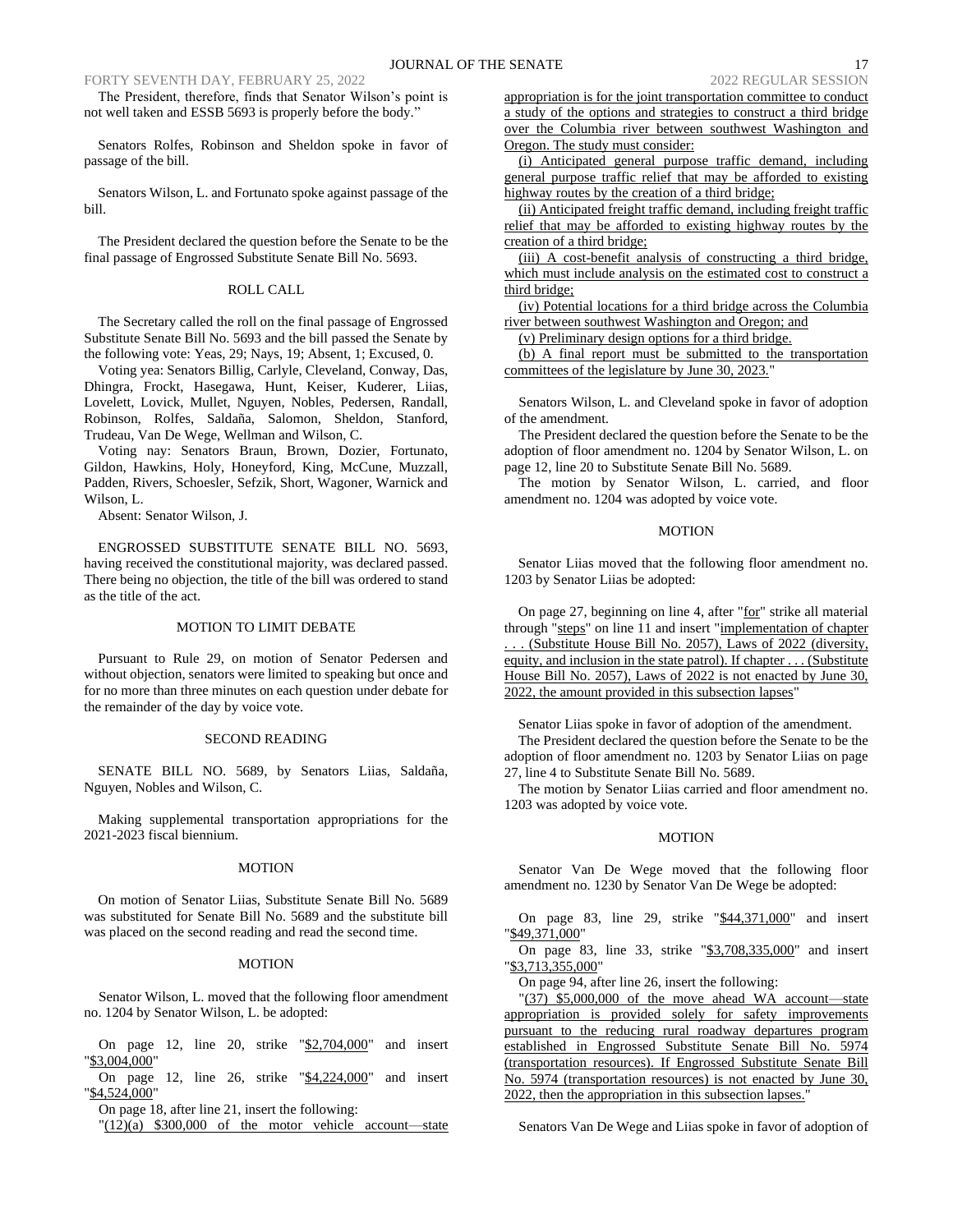the amendment.

The President declared the question before the Senate to be the adoption of floor amendment no. 1230 by Senator Van De Wege on page 83, line 29 to Substitute Senate Bill No. 5689.

The motion by Senator Van De Wege carried and floor amendment no. 1230 was adopted by voice vote.

### MOTION

Senator Conway moved that the following floor amendment no. 1199 by Senator Conway be adopted:

On page 105, line 29, strike "\$96,225,000" and insert "\$146,225,000"

On page 105, line 32, strike "\$514,912,000" and insert "\$564,912,000"

On page 109, after line 12, insert the following:

"(14) \$50,000,000 of the multimodal transportation account state appropriation is provided solely for the Canyon Road Regional Connection Project."

Senators Conway and Gildon spoke in favor of adoption of the amendment.

The President declared the question before the Senate to be the adoption of floor amendment no. 1199 by Senator Conway on page 105, line 29 to Substitute Senate Bill No. 5689.

The motion by Senator Conway failed and floor amendment no. 1199 was not adopted by voice vote.

### MOTION

Senator Fortunato moved that the following floor amendment no. 1229 by Senator Fortunato be adopted:

On page 109, after line 12, insert the following:

"(14) \$500,000 of the motor vehicle account—state appropriation designated for the traffic avenue/SR 410 interchange project (L1000165) in LEAP Transportation Document 2022-2 ALL PROJECTS as developed February 20, 2022, Local Programs Program (Z) is redesignated and provided solely for the 166th/SR 410 Interchange - Sumner."

Senators Fortunato and Liias spoke in favor of adoption of the amendment.

The President declared the question before the Senate to be the adoption of floor amendment no. 1229 by Senator Fortunato on page 109, after line 12 to Substitute Senate Bill No. 5689.

The motion by Senator Fortunato carried and floor amendment no. 1229 was adopted by voice vote.

### MOTION

On motion of Senator Liias, the rules were suspended, Engrossed Substitute Senate Bill No. 5689 was advanced to third reading, the second reading considered the third and the bill was placed on final passage.

Senators Liias and King spoke in favor of passage of the bill.

The President declared the question before the Senate to be the final passage of Engrossed Substitute Senate Bill No. 5689.

#### ROLL CALL

The Secretary called the roll on the final passage of Engrossed Substitute Senate Bill No. 5689 and the bill passed the Senate by the following vote: Yeas, 41; Nays, 8; Absent, 0; Excused, 0.

Voting yea: Senators Billig, Braun, Carlyle, Cleveland, Conway, Das, Dhingra, Fortunato, Frockt, Gildon, Hasegawa, Holy, Honeyford, Hunt, Keiser, King, Kuderer, Liias, Lovelett, Lovick, Mullet, Muzzall, Nguyen, Nobles, Padden, Pedersen, Randall, Rivers, Robinson, Rolfes, Saldaña, Salomon, Sheldon, Stanford, Trudeau, Van De Wege, Wagoner, Warnick, Wellman, Wilson, C. and Wilson, L.

Voting nay: Senators Brown, Dozier, Hawkins, McCune, Schoesler, Sefzik, Short and Wilson, J.

ENGROSSED SUBSTITUTE SENATE BILL NO. 5689, having received the constitutional majority, was declared passed. There being no objection, the title of the bill was ordered to stand as the title of the act.

## SECOND READING

SENATE BILL NO. 5975, by Senators Liias, Randall, Carlyle, Cleveland, Das, Dhingra, Hunt, Kuderer, Lovelett, Lovick, Mullet, Nguyen, Nobles, Rolfes, Salomon, Trudeau, Wellman and Wilson, C.

Concerning additive transportation funding and appropriations.

### MOTION

On motion of Senator Liias, Substitute Senate Bill No. 5975 was substituted for Senate Bill No. 5975 and the substitute bill was placed on the second reading and read the second time.

### MOTION

Senator Sefzik moved that the following floor amendment no. 1251 by Senator Sefzik be adopted:

On page 6, after line 38, insert the following:

"(6) \$3,000,000 of the climate active transportation account state appropriation is provided solely for the Bradley road safe routes pedestrian improvement project on the LEAP Transportation Document 2022 NL-2 as developed February 20, 2022."

Renumber the remaining sections consecutively and correct any internal references accordingly.

Senator Sefzik spoke in favor of adoption of the amendment. Senator Liias spoke against adoption of the amendment.

The President declared the question before the Senate to be the adoption of floor amendment no. 1251 by Senator Sefzik on page 6, after line 38 to Substitute Senate Bill No. 5975.

The motion by Senator Sefzik did not carry and floor amendment no. 1251 was not adopted by voice vote.

### MOTION

Senator McCune moved that the following floor amendment no. 1253 by Senator McCune be adopted:

On page 6, after line 38, insert the following:

"(6) \$3,900,000 of the climate active transportation account- state appropriation is provided solely for construction of sidewalks on 78th Ave East between 204<sup>th</sup> Street and 176<sup>th</sup> Street in Spanaway. The amount must be deducted from the contingency total on LEAP Transportation Document NL-2 as developed February 20, 2022."

Renumber the remaining sections consecutively and correct any internal references accordingly.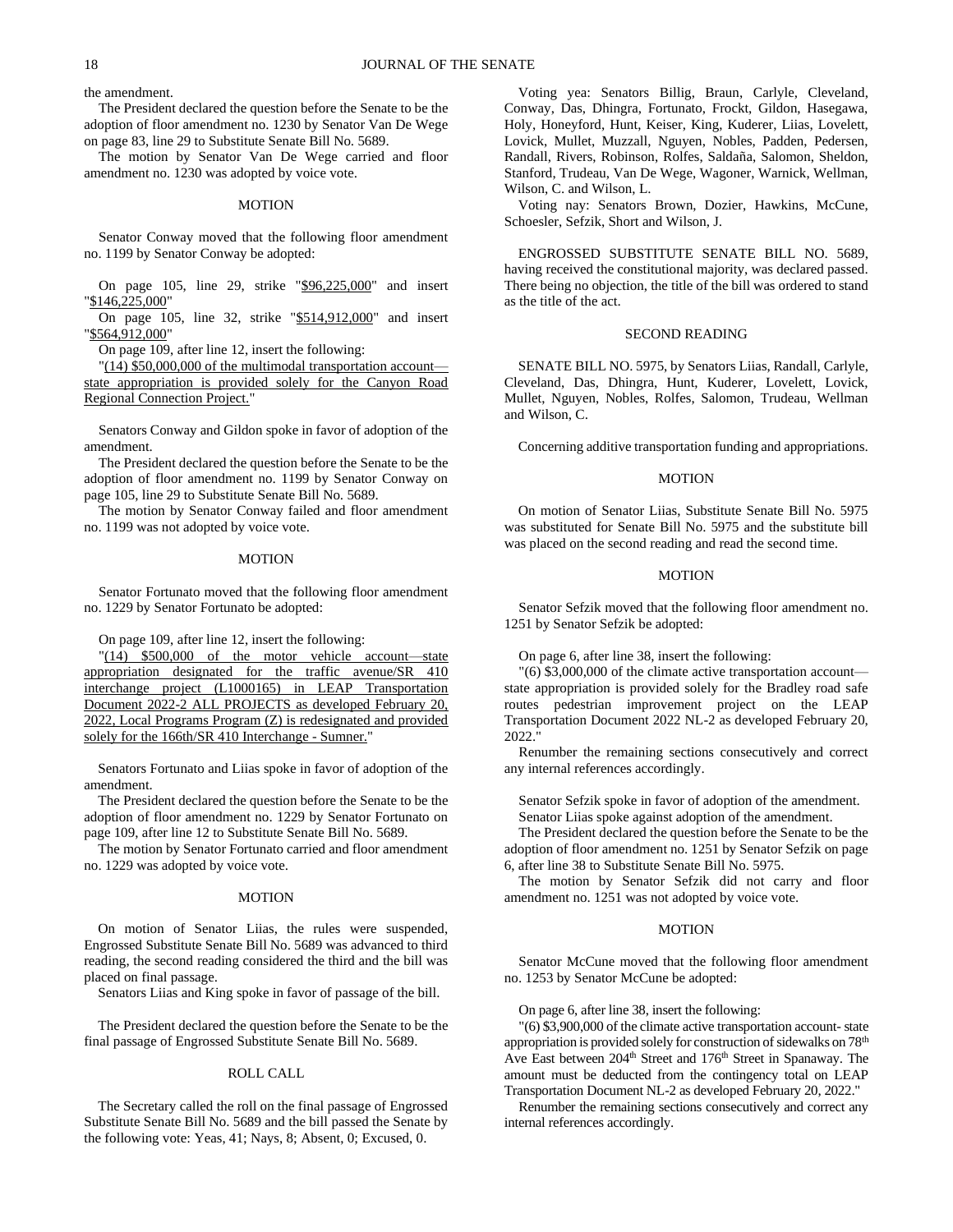Senator McCune spoke in favor of adoption of the amendment. Senator Liias spoke against adoption of the amendment.

The President declared the question before the Senate to be the adoption of floor amendment no. 1253 by Senator McCune on page 6, after line 38 to Substitute Senate Bill No. 5975.

The motion by Senator McCune did not carry and floor amendment no. 1253 was not adopted by voice vote.

### MOTION

On motion of Senator Liias, the rules were suspended, Substitute Senate Bill No. 5975 was advanced to third reading, the second reading considered the third and the bill was placed on final passage.

Senators Liias, Lovelett, Mullet and Carlyle spoke in favor of passage of the bill.

Senators King, Schoesler, Rivers, Sefzik, Wilson, J. and Dozier spoke against passage of the bill.

The President declared the question before the Senate to be the final passage of Substitute Senate Bill No. 5975.

### ROLL CALL

The Secretary called the roll on the final passage of Substitute Senate Bill No. 5975 and the bill passed the Senate by the following vote: Yeas, 29; Nays, 20; Absent, 0; Excused, 0.

Voting yea: Senators Billig, Carlyle, Cleveland, Conway, Das, Dhingra, Frockt, Hasegawa, Hunt, Keiser, Kuderer, Liias, Lovelett, Lovick, Mullet, Nguyen, Nobles, Pedersen, Randall, Robinson, Rolfes, Saldaña, Salomon, Sheldon, Stanford, Trudeau, Van De Wege, Wellman and Wilson, C.

Voting nay: Senators Braun, Brown, Dozier, Fortunato, Gildon, Hawkins, Holy, Honeyford, King, McCune, Muzzall, Padden, Rivers, Schoesler, Sefzik, Short, Wagoner, Warnick, Wilson, J. and Wilson, L.

SUBSTITUTE SENATE BILL NO. 5975, having received the constitutional majority, was declared passed. There being no objection, the title of the bill was ordered to stand as the title of the act.

#### MOTION

On motion of Senator Pedersen, the Senate advanced to the seventh order of business.

#### THIRD READING

SUBSTITUTE SENATE BILL NO. 5085, by Senate Committee on Transportation (originally sponsored by Rolfes and Lovelett)

Modifying certain alternative fuel vehicles fees.

The bill was read on Third Reading.

#### MOTIONS

On motion of Senator Pedersen, the rules were suspended and Substitute Senate Bill No. 5085 was returned to second reading for the purpose of amendment.

On motion of Senator Pedersen, Second Substitute Senate Bill No. 5085 was substituted for Substitute Senate Bill No. 5085 and the substitute bill was placed on the second reading and read the

second time.

Revised for 2nd Substitute: Modifying the alternative fuel vehicle fee for electric motorcycles.

On motion of Senator Pedersen, the rules were suspended, Second Substitute Senate Bill No. 5085 was advanced to third reading, the second reading considered the third and the bill was placed on final passage.

Senators Rolfes and Wilson, L. spoke in favor of passage of the bill.

The President declared the question before the Senate to be the final passage of Second Substitute Senate Bill No. 5085.

## ROLL CALL

The Secretary called the roll on the final passage of Second Substitute Senate Bill No. 5085 and the bill passed the Senate by the following vote: Yeas, 47; Nays, 2; Absent, 0; Excused, 0.

Voting yea: Senators Billig, Braun, Brown, Carlyle, Cleveland, Conway, Das, Dhingra, Dozier, Fortunato, Frockt, Gildon, Hasegawa, Hawkins, Holy, Hunt, Keiser, King, Kuderer, Liias, Lovelett, Lovick, McCune, Mullet, Muzzall, Nguyen, Nobles, Padden, Pedersen, Randall, Rivers, Robinson, Rolfes, Saldaña, Salomon, Sefzik, Sheldon, Short, Stanford, Trudeau, Van De Wege, Wagoner, Warnick, Wellman, Wilson, C., Wilson, J. and Wilson, L.

Voting nay: Senators Honeyford and Schoesler

SECOND SUBSTITUTE SENATE BILL NO. 5085, having received the constitutional majority, was declared passed. There being no objection, the title of the bill was ordered to stand as the title of the act.

#### **MOTION**

On motion of Senator Pedersen, the Senate reverted to the sixth order of business.

### SECOND READING

SENATE BILL NO. 5488, by Senators Randall, Rolfes, Billig, Dhingra, Nobles, Van De Wege and Wilson, C.

Completing outstanding financial obligations regarding the Tacoma Narrows toll bridge project. Revised for 1st Substitute: Concerning state contributions in support of the Tacoma Narrows toll bridge.

### **MOTIONS**

On motion of Senator Randall, Substitute Senate Bill No. 5488 was substituted for Senate Bill No. 5488 and the substitute bill was placed on the second reading and read the second time.

On motion of Senator Randall, the rules were suspended, Substitute Senate Bill No. 5488 was advanced to third reading, the second reading considered the third and the bill was placed on final passage.

Senators Randall, Liias, Trudeau and Rolfes spoke in favor of passage of the bill.

Senators King, Muzzall, Schoesler, Wagoner and Wilson, J. spoke against passage of the bill.

The President declared the question before the Senate to be the final passage of Substitute Senate Bill No. 5488.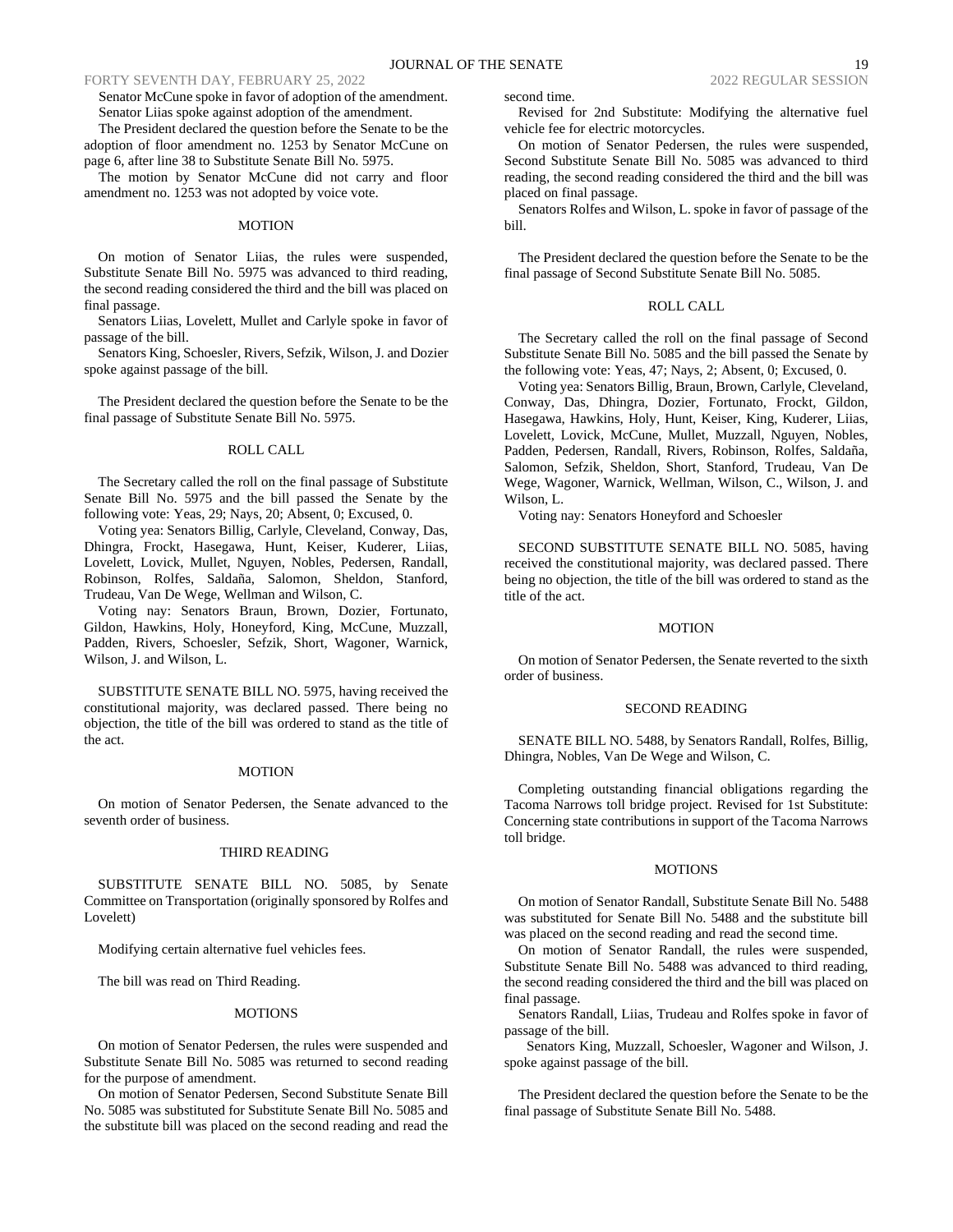## ROLL CALL

The Secretary called the roll on the final passage of Substitute Senate Bill No. 5488 and the bill passed the Senate by the following vote: Yeas, 28; Nays, 21; Absent, 0; Excused, 0.

Voting yea: Senators Billig, Cleveland, Conway, Das, Dhingra, Frockt, Gildon, Hasegawa, Hunt, Keiser, Kuderer, Liias, Lovelett, Lovick, Mullet, Nguyen, Nobles, Pedersen, Randall, Robinson, Rolfes, Saldaña, Salomon, Stanford, Trudeau, Van De Wege, Wellman and Wilson, C.

Voting nay: Senators Braun, Brown, Carlyle, Dozier, Fortunato, Hawkins, Holy, Honeyford, King, McCune, Muzzall, Padden, Rivers, Schoesler, Sefzik, Sheldon, Short, Wagoner, Warnick, Wilson, J. and Wilson, L.

SUBSTITUTE SENATE BILL NO. 5488, having received the constitutional majority, was declared passed. There being no objection, the title of the bill was ordered to stand as the title of the act.

#### SECOND READING

SUBSTITUTE HOUSE BILL NO. 1878, by House Committee on Appropriations (originally sponsored by Riccelli, Berg, Bergquist, Berry, Leavitt, Maycumber, Santos, Stonier, Wicks, Peterson, Shewmake, Taylor, Gregerson, Ormsby, Lekanoff, Fitzgibbon, Orwall, Harris, Ramel, Thai and Valdez)

Increasing public school participation in the community eligibility provision of the United States department of agriculture.

The measure was read the second time.

#### MOTION

On motion of Senator Wellman, the rules were suspended, Substitute House Bill No. 1878 was advanced to third reading, the second reading considered the third and the bill was placed on final passage.

Senators Wellman and Hawkins spoke in favor of passage of the bill.

The President declared the question before the Senate to be the final passage of Substitute House Bill No. 1878.

### ROLL CALL

The Secretary called the roll on the final passage of Substitute House Bill No. 1878 and the bill passed the Senate by the following vote: Yeas, 45; Nays, 4; Absent, 0; Excused, 0.

Voting yea: Senators Billig, Braun, Brown, Carlyle, Cleveland, Conway, Das, Dhingra, Dozier, Fortunato, Frockt, Gildon, Hasegawa, Hawkins, Holy, Hunt, Keiser, King, Kuderer, Liias, Lovelett, Lovick, Mullet, Muzzall, Nguyen, Nobles, Pedersen, Randall, Rivers, Robinson, Rolfes, Saldaña, Salomon, Sefzik, Sheldon, Short, Stanford, Trudeau, Van De Wege, Wagoner, Warnick, Wellman, Wilson, C., Wilson, J. and Wilson, L.

Voting nay: Senators Honeyford, McCune, Padden and Schoesler

SUBSTITUTE HOUSE BILL NO. 1878, having received the constitutional majority, was declared passed. There being no objection, the title of the bill was ordered to stand as the title of the act.

## SECOND READING

SUBSTITUTE HOUSE BILL NO. 1735, by House Committee on Public Safety (originally sponsored by Johnson, J., Rule, Wicks, Bateman, Callan, Goodman, Macri, Orwall, Ramel, Ramos, Santos, Shewmake, Wylie, Simmons and Stonier)

Modifying the standard for use of force by peace officers.

The measure was read the second time.

### **MOTION**

On motion of Senator Dhingra, the rules were suspended, Substitute House Bill No. 1735 was advanced to third reading, the second reading considered the third and the bill was placed on final passage.

Senators Dhingra and Padden spoke in favor of passage of the bill.

The President declared the question before the Senate to be the final passage of Substitute House Bill No. 1735.

## ROLL CALL

The Secretary called the roll on the final passage of Substitute House Bill No. 1735 and the bill passed the Senate by the following vote: Yeas, 49; Nays, 0; Absent, 0; Excused, 0.

Voting yea: Senators Billig, Braun, Brown, Carlyle, Cleveland, Conway, Das, Dhingra, Dozier, Fortunato, Frockt, Gildon, Hasegawa, Hawkins, Holy, Honeyford, Hunt, Keiser, King, Kuderer, Liias, Lovelett, Lovick, McCune, Mullet, Muzzall, Nguyen, Nobles, Padden, Pedersen, Randall, Rivers, Robinson, Rolfes, Saldaña, Salomon, Schoesler, Sefzik, Sheldon, Short, Stanford, Trudeau, Van De Wege, Wagoner, Warnick, Wellman, Wilson, C., Wilson, J. and Wilson, L.

SUBSTITUTE HOUSE BILL NO. 1735, having received the constitutional majority, was declared passed. There being no objection, the title of the bill was ordered to stand as the title of the act.

#### SECOND READING

SUBSTITUTE HOUSE BILL NO. 1286, by House Committee on Health Care & Wellness (originally sponsored by Chambers, Riccelli, Jacobsen, Senn, Davis, Ryu, Leavitt and Graham)

Adopting the psychology interjurisdictional compact.

The measure was read the second time.

### **MOTION**

On motion of Senator Frockt, the rules were suspended, Substitute House Bill No. 1286 was advanced to third reading, the second reading considered the third and the bill was placed on final passage.

Senators Frockt and Wagoner spoke in favor of passage of the bill.

The President declared the question before the Senate to be the final passage of Substitute House Bill No. 1286.

#### ROLL CALL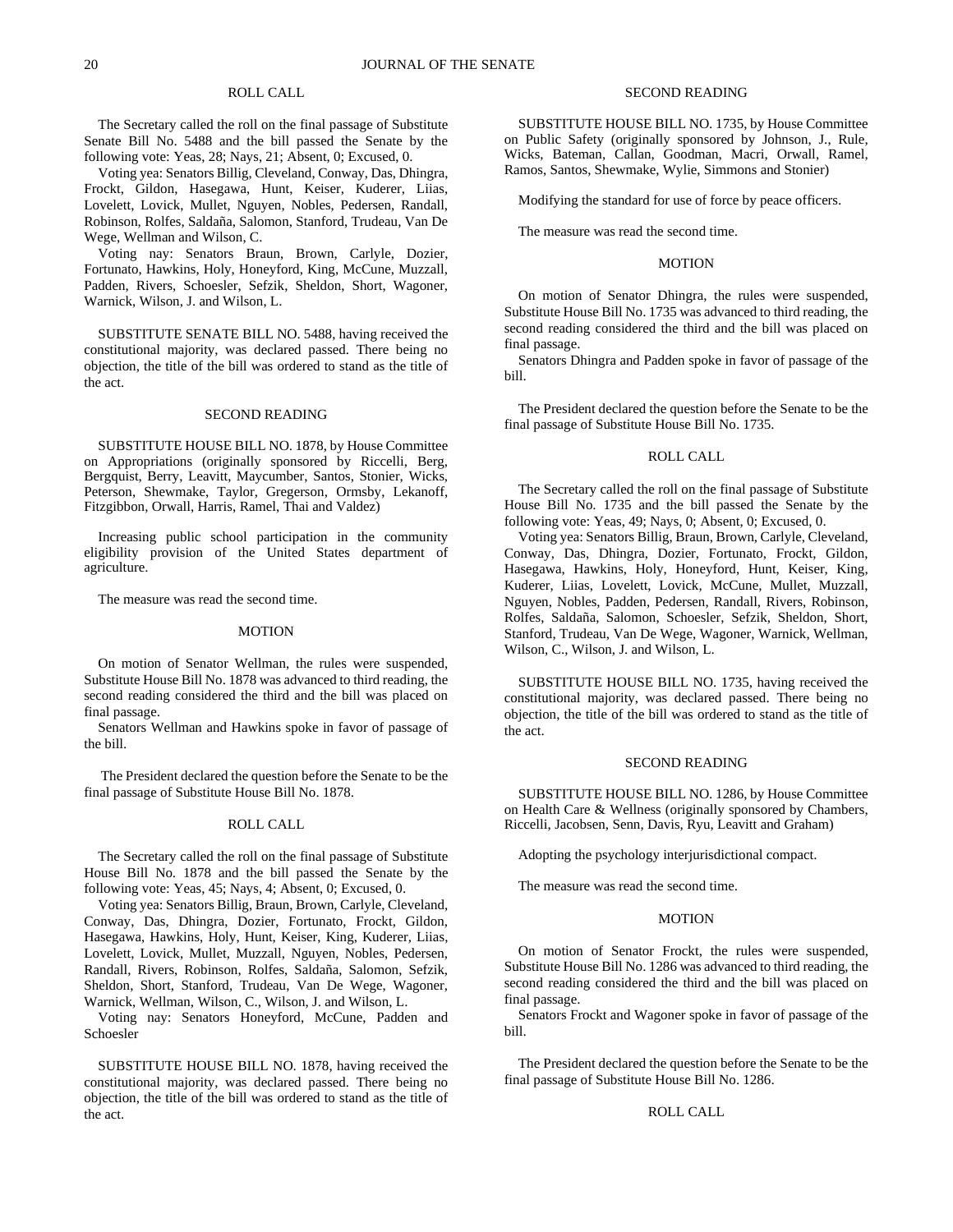The Secretary called the roll on the final passage of Substitute House Bill No. 1286 and the bill passed the Senate by the following vote: Yeas, 49; Nays, 0; Absent, 0; Excused, 0.

Voting yea: Senators Billig, Braun, Brown, Carlyle, Cleveland, Conway, Das, Dhingra, Dozier, Fortunato, Frockt, Gildon, Hasegawa, Hawkins, Holy, Honeyford, Hunt, Keiser, King, Kuderer, Liias, Lovelett, Lovick, McCune, Mullet, Muzzall, Nguyen, Nobles, Padden, Pedersen, Randall, Rivers, Robinson, Rolfes, Saldaña, Salomon, Schoesler, Sefzik, Sheldon, Short, Stanford, Trudeau, Van De Wege, Wagoner, Warnick, Wellman, Wilson, C., Wilson, J. and Wilson, L.

SUBSTITUTE HOUSE BILL NO. 1286, having received the constitutional majority, was declared passed. There being no objection, the title of the bill was ordered to stand as the title of the act.

### SECOND READING

SUBSTITUTE HOUSE BILL NO. 1646, by House Committee on Health Care & Wellness (originally sponsored by Bateman, Harris, Leavitt, Walen, Dolan, Bronoske, Callan, Eslick, Goodman, Macri, Simmons, Tharinger, Kloba, Stonier, Davis, Riccelli and Ormsby)

Continuing the work of the dementia action collaborative.

The measure was read the second time.

### MOTION

Senator Cleveland moved that the following committee striking amendment by the Committee on Agriculture, Water, Natural Resources & Parks be adopted:

Strike everything after the enacting clause and insert the following:

"NEW SECTION. Sec. 1. The legislature finds that:

(1) In 2020, an estimated 120,000 Washingtonians age 65 and older were living with Alzheimer's disease or another dementia and the number is expected to rise to 140,000 by 2025;

(2) Dementia affects the whole family in many ways, including pulling family members, most often women, out of the workforce to care for their loved ones with the disease;

(3) There are an estimated 295,000 unpaid caregivers in Washington providing 426,000,000 total hours of unpaid care annually;

(4) The legislature authorized the preparation of the first Washington state plan to address Alzheimer's disease and other dementias in 2016; and

(5) There is great value in continuing to improve awareness and services for individuals living with Alzheimer's disease and other dementias, and reestablishing the formal dementia action collaborative to update the state plan and make recommendations is essential.

NEW SECTION. **Sec. 2.** A new section is added to chapter 43.20A RCW to read as follows:

(1) The dementia action collaborative is established with members as provided in this subsection.

(a) The governor shall appoint the following members, and may appoint additional members at the governor's discretion:

(i) A representative of the governor's office;

(ii) A representative and an alternate from the department in the aging and long-term support administration;

(iii) A representative and an alternate from the department in the developmental disabilities administration;

(iv) A representative and an alternate from the department of health;

(v) A representative and an alternate from the health care authority;

(vi) A representative and an alternate from the office of the state long-term care ombuds;

(vii) At least one person with Alzheimer's disease or another dementia;

(viii) A caregiver of a person with Alzheimer's disease or another dementia;

(ix) A representative of the University of Washington's memory and brain wellness center;

(x) A representative of an organization representing area agencies on aging;

(xi) A representative of an association representing long-term care facilities in Washington;

(xii) A representative of an association representing physicians in Washington;

(xiii) A representative of a Washington-based organization of volunteers, family, and friends of those affected by Alzheimer's disease and other dementias;

(xiv) A representative of an Alzheimer's advocacy organization;

(xv) An attorney who specializes in elder law;

(xvi) An Alzheimer's disease researcher;

(xvii) A representative of an organization representing emergency medical service providers in Washington;

(xviii) An expert in workforce development;

(xix) A representative of the Washington state council on aging;

(xx) A representative of the governor's office of Indian affairs; (xxi) A licensed behavioral health provider with clinical

expertise in Alzheimer's disease or other dementias;

(xxii) A representative of a health care organization that primarily serves people of color, including seniors; and

(xxiii) A nurse with expertise in serving individuals with Alzheimer's disease or other dementias.

(b) In appointing members to the dementia action collaborative, the governor shall give priority to persons who had previously served on the Alzheimer's disease working group established pursuant to chapter 89 (Senate Bill No. 6124), Laws of 2014, and its successor work groups.

(2)(a) The secretary or the secretary's designee shall convene the dementia action collaborative and submit all required reports. The secretary or the secretary's designee shall serve as the cochair with either the member representing an Alzheimer's disease advocacy organization or the member representing the Washington-based organization of volunteers, family, and friends of those affected by Alzheimer's disease and other dementias.

(b) The department shall provide any necessary administrative support to the dementia action collaborative.

(c) Meetings of the dementia action collaborative must be open to the public. At least one meeting each year must accept comments on the dementia action collaborative's proposed recommendations from members of the public, including comments from persons and families affected by Alzheimer's disease or other dementias. The department must use technological means, such as web casts, to assure public participation.

(3)(a) The dementia action collaborative must assess the current and future impacts of Alzheimer's disease and other dementias on Washington residents, including:

(i) Examining progress in implementing the Washington state Alzheimer's plan adopted in 2016;

(ii) Assessing available services and resources for serving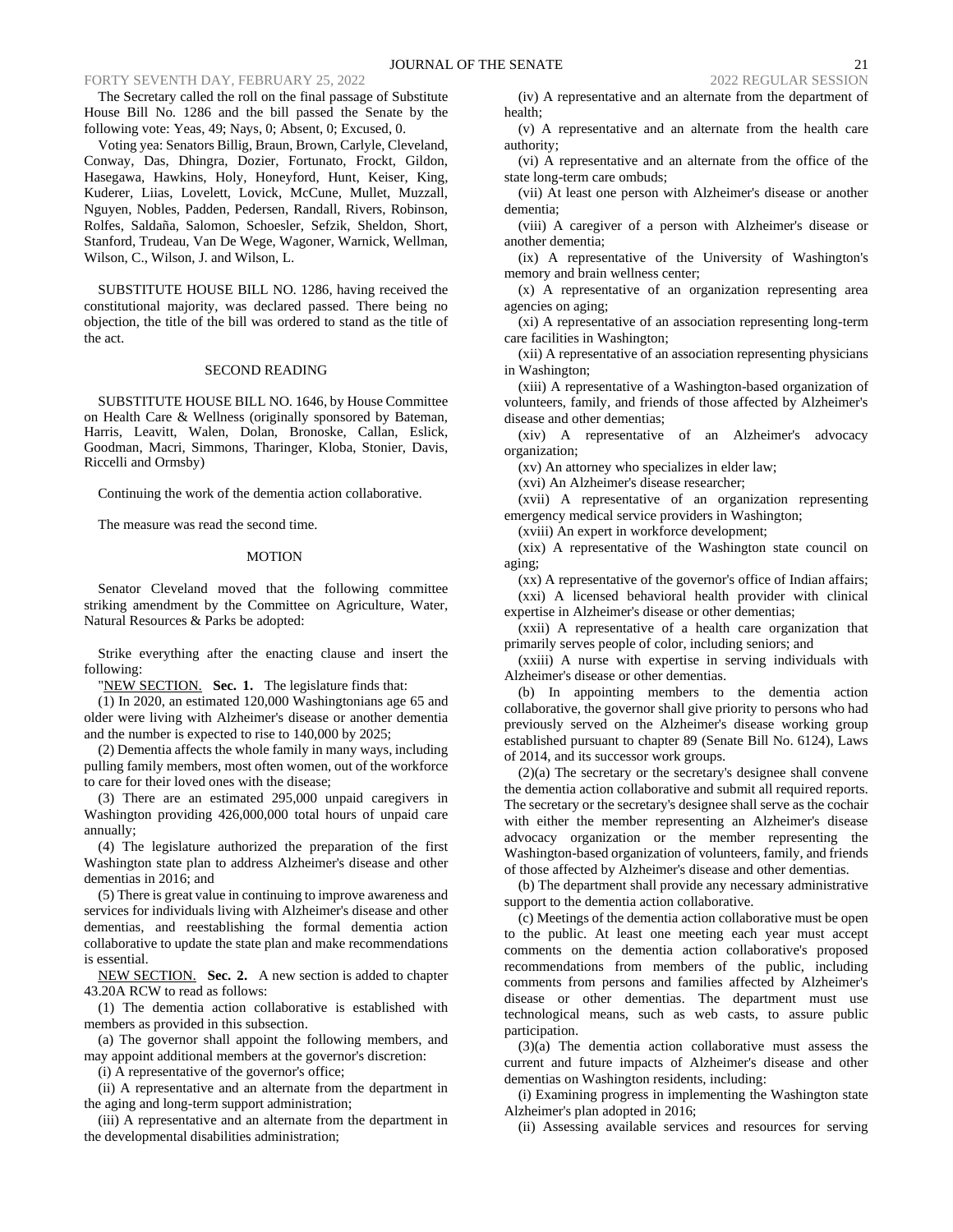persons with Alzheimer's disease and other dementias, as well as their families and caregivers;

(iii) Examining and developing strategies to rectify disparate effects of Alzheimer's disease and other dementias on people of color; and

(iv) Developing a strategy to mobilize a state response to this public health crisis.

(b) In addition to the activities in (a) of this subsection, the dementia action collaborative must review and revise the Washington state Alzheimer's plan adopted in 2016, and any subsequent revisions to that plan. Revisions to the plan must evaluate and address:

(i) Population trends related to Alzheimer's disease and other dementias, including:

(A) Demographic information related to Washington residents living with Alzheimer's disease or other dementias, including average age, average age at first diagnosis, gender, race, and comorbidities; and

(B) Disparities in the prevalence of Alzheimer's disease and other dementias between different racial and ethnic populations;

(ii) Existing services, resources, and health care system capacity, including:

(A) The types, cost, and availability of dementia services, medicaid reimbursement rates for dementia services, and the effect of medicaid reimbursement rates on the availability of dementia services;

(B) Dementia-specific training requirements for long-term services and supports staff;

(C) The needs of public safety and law enforcement to respond to persons with Alzheimer's disease or other dementias;

(D) The availability of home and community-based resources, including respite care and other services to assist families, for persons with Alzheimer's disease or other dementias;

(E) Availability of long-term dementia care beds, regardless of payer;

(F) State funding and Alzheimer's disease research through Washington universities and other resources; and

(G) Advances in knowledge regarding brain health, dementia, and risk reduction related to Alzheimer's disease and other dementias since the adoption of the Washington state Alzheimer's plan established in 2016.

(4) The department must submit a report of the dementia action collaborative's findings and recommendations to the governor and the legislature in the form of an updated Washington state Alzheimer's plan no later than October 1, 2023. The department must submit annual updates and recommendations of the dementia action collaborative for legislative and executive branch agency action to the governor and the legislature each October 1st, beginning October 1, 2024.

(5) This section expires June 30, 2028."

On page 1, line 2 of the title, after "collaborative;" strike the remainder of the title and insert "adding a new section to chapter 43.20A RCW; creating a new section; and providing an expiration date."

The President declared the question before the Senate to be the adoption of the committee striking amendment by the Committee on Agriculture, Water, Natural Resources & Parks to Substitute House Bill No. 1646.

The motion by Senator Cleveland carried and the committee striking amendment was adopted by voice vote.

#### MOTION

On motion of Senator Cleveland, the rules were suspended, Substitute House Bill No. 1646 was advanced to third reading, the second reading considered the third and the bill was placed on final passage.

Senators Cleveland, Muzzall and Mullet spoke in favor of passage of the bill.

The President declared the question before the Senate to be the final passage of Substitute House Bill No. 1646.

### ROLL CALL

The Secretary called the roll on the final passage of Substitute House Bill No. 1646 and the bill passed the Senate by the following vote: Yeas, 49; Nays, 0; Absent, 0; Excused, 0.

Voting yea: Senators Billig, Braun, Brown, Carlyle, Cleveland, Conway, Das, Dhingra, Dozier, Fortunato, Frockt, Gildon, Hasegawa, Hawkins, Holy, Honeyford, Hunt, Keiser, King, Kuderer, Liias, Lovelett, Lovick, McCune, Mullet, Muzzall, Nguyen, Nobles, Padden, Pedersen, Randall, Rivers, Robinson, Rolfes, Saldaña, Salomon, Schoesler, Sefzik, Sheldon, Short, Stanford, Trudeau, Van De Wege, Wagoner, Warnick, Wellman, Wilson, C., Wilson, J. and Wilson, L.

SUBSTITUTE HOUSE BILL NO. 1646, having received the constitutional majority, was declared passed. There being no objection, the title of the bill was ordered to stand as the title of the act.

#### SECOND READING

SUBSTITUTE HOUSE BILL NO. 1703, by House Committee on Appropriations (originally sponsored by Orwall, Boehnke, Ryu, Paul, Dolan, Graham, Goodman, Griffey, Leavitt, Harris-Talley and Frame)

Modernizing the statewide 911 emergency communications system.

The measure was read the second time.

#### MOTION

Senator Hunt moved that the following committee striking amendment by the Committee on State Government & Elections be adopted:

Strike everything after the enacting clause and insert the following:

"NEW SECTION. **Sec. 1.** The ongoing modernization of the statewide 911 emergency communications system is essential to public safety. Implementing new technologies with the modernization to next generation 911 requires clarifying changes to update requirements and definitions currently in statute.

**Sec. 2.** RCW 38.52.010 and 2019 c 471 s 2 and 2019 c 207 s 1 are each reenacted and amended to read as follows:

As used in this chapter:

(1) "911 emergency communications system" means a public 911 communications system consisting of a network, database, and on-premises equipment that is accessed by dialing or accessing 911 and that enables reporting police, fire, medical, or other emergency situations to a public safety answering point. The system includes the capability to selectively route incoming 911 voice and data to the appropriate public safety answering point that operates in a defined 911 service area and the capability to automatically display the name, location, and telephone number of incoming 911 voice and data at the appropriate public safety answering point.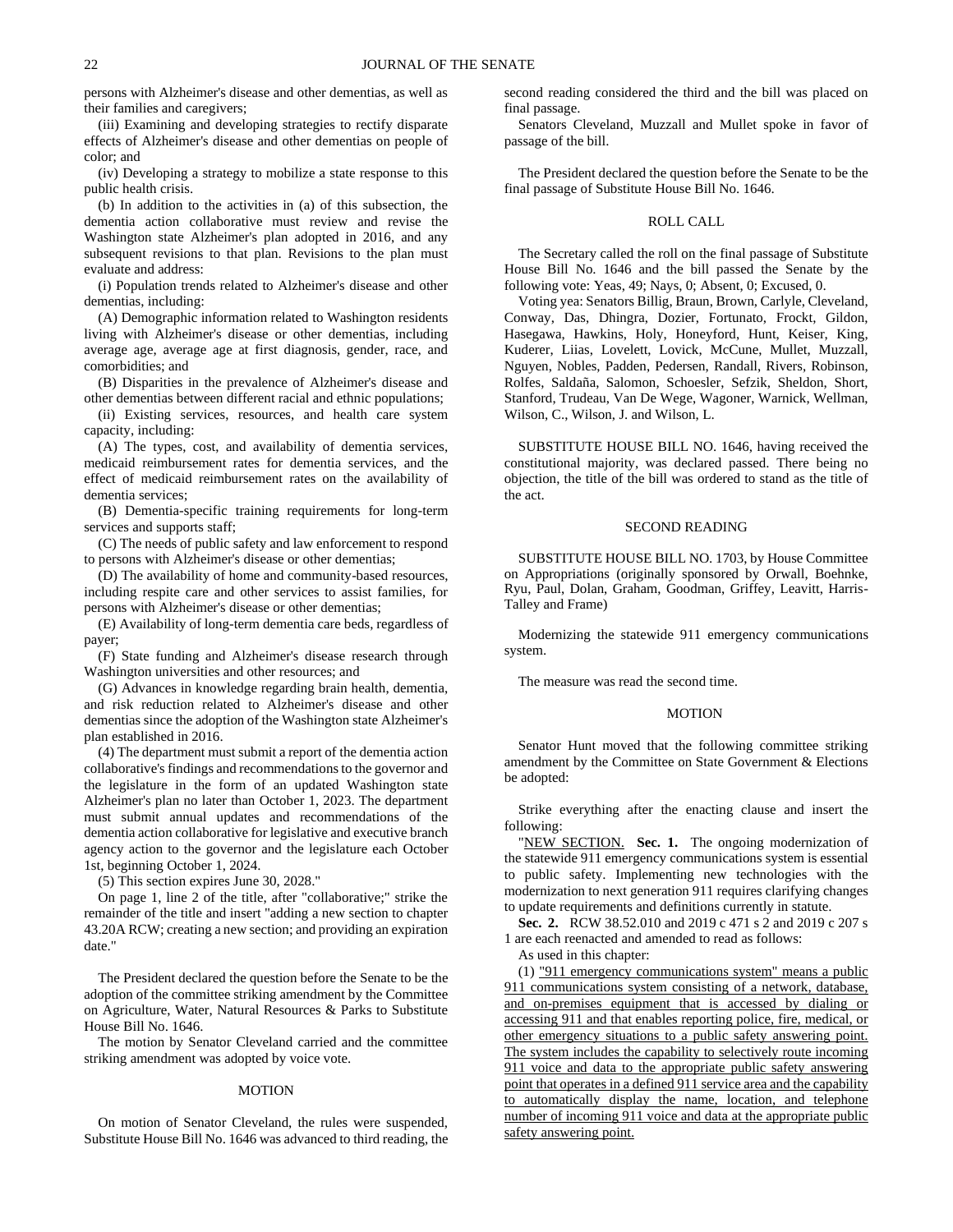(2) "Automatic location identification" means information about a caller's location that is part of or associated with an enhanced or next generation 911 emergency communications system as defined in this section and RCW 82.14B.020 and intended for the purpose of display at a public safety answering point with incoming 911 voice or data, or both.

(3) "Automatic number identification" means a method for uniquely associating a communication device that has accessed 911 with the incoming 911 voice or data, or both, and intended for the purpose of display at a public safety answering point.

(4) "Baseline level of 911 service" means access to 911 dialing from all communication devices with service from a telecommunications provider within a county's jurisdiction so that incoming 911 voice and data communication is answered, received, and displayed on 911 equipment at a public safety answering point designated by the county.

(5) "Broadcaster" means a person or entity that holds a license issued by the federal communications commission under 47 C.F.R. Part 73, 74, 76, or 78.

 $((2))$   $(6)(a)$  "Catastrophic incident" means any natural or human-caused incident, including terrorism and enemy attack, that results in extraordinary levels of mass casualties, damage, or disruption severely affecting the population, infrastructure, environment, economy, or government functions.

(b) "Catastrophic incident" does not include an event resulting from individuals exercising their rights, under the first amendment, of freedom of speech, and of the people to peaceably assemble.

 $((\text{(3)}))$  (7) "Communication plan," as used in RCW 38.52.070, means a section in a local comprehensive emergency management plan that addresses emergency notification of life safety information.

 $((\langle 4 \rangle) )$  (8) "Continuity of government planning" means the internal effort of all levels and branches of government to provide that the capability exists to continue essential functions and services following a catastrophic incident. These efforts include, but are not limited to, providing for: (a) Orderly succession and appropriate changes of leadership whether appointed or elected; (b) filling vacancies; (c) interoperability communications; and (d) processes and procedures to reconvene government following periods of disruption that may be caused by a catastrophic incident. Continuity of government planning is intended to preserve the constitutional and statutory authority of elected officials at the state and local level and provide for the continued performance of essential functions and services by each level and branch of government.

 $((\left(5\right)))$  (9) "Continuity of operations planning" means the internal effort of an organization to provide that the capability exists to continue essential functions and services in response to a comprehensive array of potential emergencies or disasters.

 $((\leftarrow{\leftrightarrow}))$  (10) "Department" means the state military department.

 $((\overline{(7)}))(11)$  "Director" means the adjutant general.

 $((\langle 8\rangle))$  (12) "Emergency management" or "comprehensive emergency management" means the preparation for and the carrying out of all emergency functions, other than functions for which the military forces are primarily responsible, to mitigate, prepare for, respond to, and recover from emergencies and disasters, and to aid victims suffering from injury or damage, resulting from disasters caused by all hazards, whether natural, technological, or human caused, and to provide support for search and rescue operations for persons and property in distress. However, "emergency management" or "comprehensive emergency management" does not mean preparation for emergency evacuation or relocation of residents in anticipation of nuclear attack.

 $((\cancel{9}))$  (13)(a) "Emergency or disaster" as used in all sections of this chapter except RCW 38.52.430 means an event or set of circumstances which: (i) Demands immediate action to preserve public health, protect life, protect public property, or to provide relief to any stricken community overtaken by such occurrences; or (ii) reaches such a dimension or degree of destructiveness as to warrant the governor proclaiming a state of emergency pursuant to RCW 43.06.010.

(b) "Emergency" as used in RCW 38.52.430 means an incident that requires a normal police, coroner, fire, rescue, emergency medical services, or utility response as a result of a violation of one of the statutes enumerated in RCW 38.52.430.

 $((\text{(10)})(\text{14})$  "Emergency response" as used in RCW 38.52.430 means a public agency's use of emergency services during an emergency or disaster as defined in subsection  $((9))$  (13)(b) of this section.

 $(( (41)) )$   $(15)$  "Emergency services communication system" means a multicounty or countywide communications network, including an enhanced or next generation 911 emergency communications system, which provides rapid public access for coordinated dispatching of services, personnel, equipment, and facilities for police, fire, medical, or other emergency services.

(16) "Emergency services communications system data" includes voice or audio; multimedia, including pictures and video; text messages; telematics or telemetrics; or other information that is received or displayed, or both, at a public safety answering point in association with a 911 access.

(17) "Emergency worker" means any person who is registered with a local emergency management organization or the department and holds an identification card issued by the local emergency management director or the department for the purpose of engaging in authorized emergency management activities or is an employee of the state of Washington or any political subdivision thereof who is called upon to perform emergency management activities.

 $((\overline{(12)}))$   $(18)$  "Executive head" and "executive heads" means the county executive in those charter counties with an elective office of county executive, however designated, and, in the case of other counties, the county legislative authority. In the case of cities and towns, it means the mayor in those cities and towns with mayor-council or commission forms of government, where the mayor is directly elected, and it means the city manager in those cities and towns with council manager forms of government. Cities and towns may also designate an executive head for the purposes of this chapter by ordinance.

 $((\frac{13}{13}))$  (19) "Expense of an emergency response" as used in RCW 38.52.430 means reasonable costs incurred by a public agency in reasonably making an appropriate emergency response to the incident, but shall only include those costs directly arising from the response to the particular incident. Reasonable costs shall include the costs of providing police, coroner, firefighting, rescue, emergency medical services, or utility response at the scene of the incident, as well as the salaries of the personnel responding to the incident.

 $(( (44)) ) (20)$  "First informer broadcaster" means an individual who:

(a) Is employed by, or acting pursuant to a contract under the direction of, a broadcaster; and

(b)(i) Maintains, including repairing or resupplying, transmitters, generators, or other essential equipment at a broadcast station or facility; or (ii) provides technical support services to broadcasters needed during a period of proclaimed emergency.

 $((\langle 15 \rangle) (21)$  "Incident command system" means: (a) An allhazards, on-scene functional management system that establishes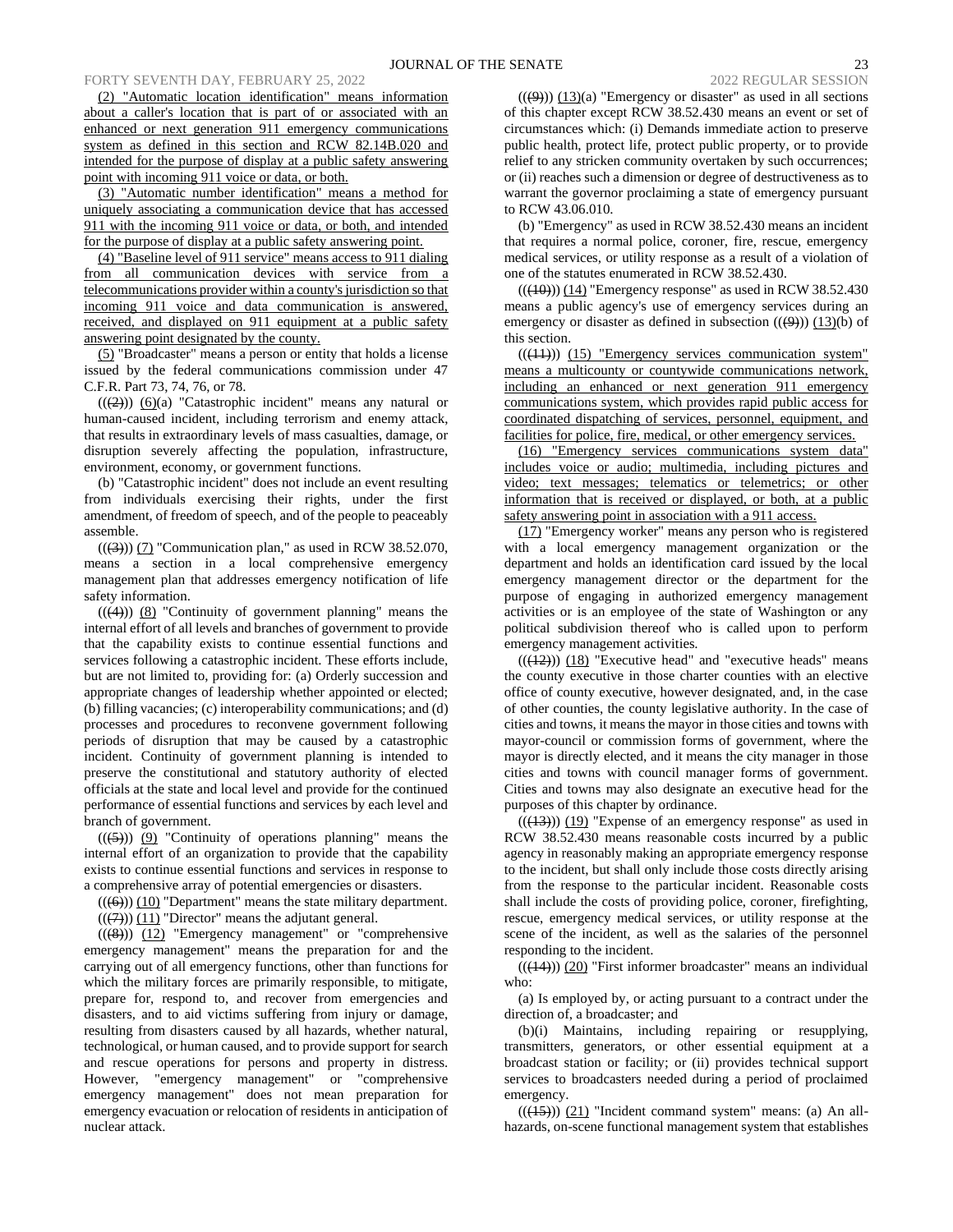common standards in organization, terminology, and procedures; provides a means (unified command) for the establishment of a common set of incident objectives and strategies during multiagency/multijurisdiction operations while maintaining individual agency/jurisdiction authority, responsibility, and accountability; and is a component of the national interagency incident management system; or (b) an equivalent and compatible all-hazards, on-scene functional management system.

 $(( (46)) (22)$  "Injury" as used in this chapter shall mean and include accidental injuries and/or occupational diseases arising out of emergency management activities.

 $(( (17)) )$   $(23)$  "Interconnected voice over internet protocol service provider" means a provider of interconnected voice over internet protocol service as defined by the federal communications commission in 47 C.F.R. Sec. 9.3 on January 1, 2009, or a subsequent date determined by the department.

(24) "Life safety information" means information provided to people during a response to a life-threatening emergency or disaster informing them of actions they can take to preserve their safety. Such information may include, but is not limited to, information regarding evacuation, sheltering, sheltering-in-place, facility lockdown, and where to obtain food and water.

 $((\overline{(48)}))$  (25) "Local director" means the director of a local organization of emergency management or emergency services.

 $((\overline{(19)}))$  (26) "Local organization for emergency services or management" means an organization created in accordance with the provisions of this chapter by state or local authority to perform local emergency management functions.

 $(((20)))(27)$  "Next generation 911" means an internet protocolbased system comprised of managed emergency services internet protocol networks, functional elements (applications), and databases that replicate enhanced 911 features and functions as defined in RCW 82.14B.020(4) that provide additional capabilities designed to provide access to emergency services from all connected communications sources and provide multimedia data capabilities for public safety answering points.

(28) "Next generation 911 demarcation point" means the location and equipment that separates the next generation 911 network from:

(a) A telecommunications provider's network, known as the ingress next generation 911 demarcation point; and

(b) A public safety answering point, known as the egress next generation 911 demarcation point.

(29) "Next generation 911 emergency communications system" means a public communications system consisting of networks, databases, and public safety answering point 911 hardware, software, and technology that is accessed by the public in the state through 911. The system includes the capability to: Route incoming 911 voice and data to the appropriate public safety answering point that operates in a defined 911 service area; answer incoming 911 voice and data; and receive and display incoming 911 voice and data, including automatic location identification and automatic number identification, at a public safety answering point. "Next generation 911 emergency communications system" includes future modernizations to the 911 system.

(30) "Next generation 911 emergency services internet protocol network" means a managed internet protocol network used for 911 emergency services communications that is managed and maintained, including security and credentialing functions, by the state 911 coordination office to provide next generation 911 emergency communications from the ingress next generation 911 demarcation point to the egress next generation 911 demarcation point. It provides the internet protocol transport infrastructure upon which application platforms and core services are necessary for providing next generation 911 services. Next generation 911 emergency services internet protocol networks may be constructed from a mix of dedicated and shared facilities and may be interconnected at local, regional, state, federal, national, and international levels to form an internet protocolbased inter-network (network of networks).

(31) "Next generation 911 service" means public access to the next generation 911 emergency communications system and its capabilities by accessing 911 from communication devices to report police, fire, medical, or other emergency situations to a public safety answering point.

(32) "Political subdivision" means any county, city or town.

 $((21))$  (33) "Public agency" means the state, and a city, county, municipal corporation, district, town, or public authority located, in whole or in part, within this state which provides or may provide firefighting, police, ambulance, medical, or other emergency services.

 $((22))$  (34) "Public safety answering point" means the public safety location that receives and answers 911 voice and data originating in a given area as designated by the county. Public safety answering points must be equipped with 911 hardware, software, and technology that is accessed through 911 and is capable of answering incoming 911 calls and receiving and displaying incoming 911 data.

(a) "Primary public safety answering point" means a public safety answering point, as designated by the county, to which 911 calls and data originating in a given area and entering the next generation 911 network are initially routed for answering.

(b) "Secondary public safety answering point" means a public safety answering point, as designated by the county, that only receives 911 voice and data that has been transferred by other public safety answering points.

(35) "Radio communications service company" ((has the meaning ascribed to it in RCW 82.14B.020) means every corporation, company, association, joint stock, partnership, and person, their lessees, trustees, or receivers appointed by any court, and every city or town making available facilities to provide commercial mobile radio services, as defined by 47 U.S.C. Sec. 332(d)(1), or cellular communications services for hire, sale, and both facilities-based and nonfacilities-based resellers, and does not include radio paging providers.

 $((23))$   $(36)$  "Search and rescue" means the acts of searching for, rescuing, or recovering by means of ground, marine, or air activity any person who becomes lost, injured, or is killed while outdoors or as a result of a natural, technological, or human caused disaster, including instances involving searches for downed aircraft when ground personnel are used. Nothing in this section shall affect appropriate activity by the department of transportation under chapter 47.68 RCW.

(37) "Telecommunications provider" means telecommunications company as defined in RCW 80.04.010, a radio communications service company as defined in RCW 38.52.010, a commercial mobile radio service provider as defined in 47 C.F.R. Sec. 20.3, providers of interconnected voice over internet protocol service as defined in RCW 38.52.010, and providers of data services.

(38) "Washington state patrol public safety answering points" means those designated as primary or secondary public safety answering points by the counties in which they provide service.

**Sec. 3.** RCW 38.52.030 and 2019 c 471 s 3 are each amended to read as follows:

(1) The director may employ such personnel and may make such expenditures within the appropriation therefor, or from other funds made available for purposes of emergency management, as may be necessary to carry out the purposes of this chapter.

(2) The director, subject to the direction and control of the governor, shall be responsible to the governor for carrying out the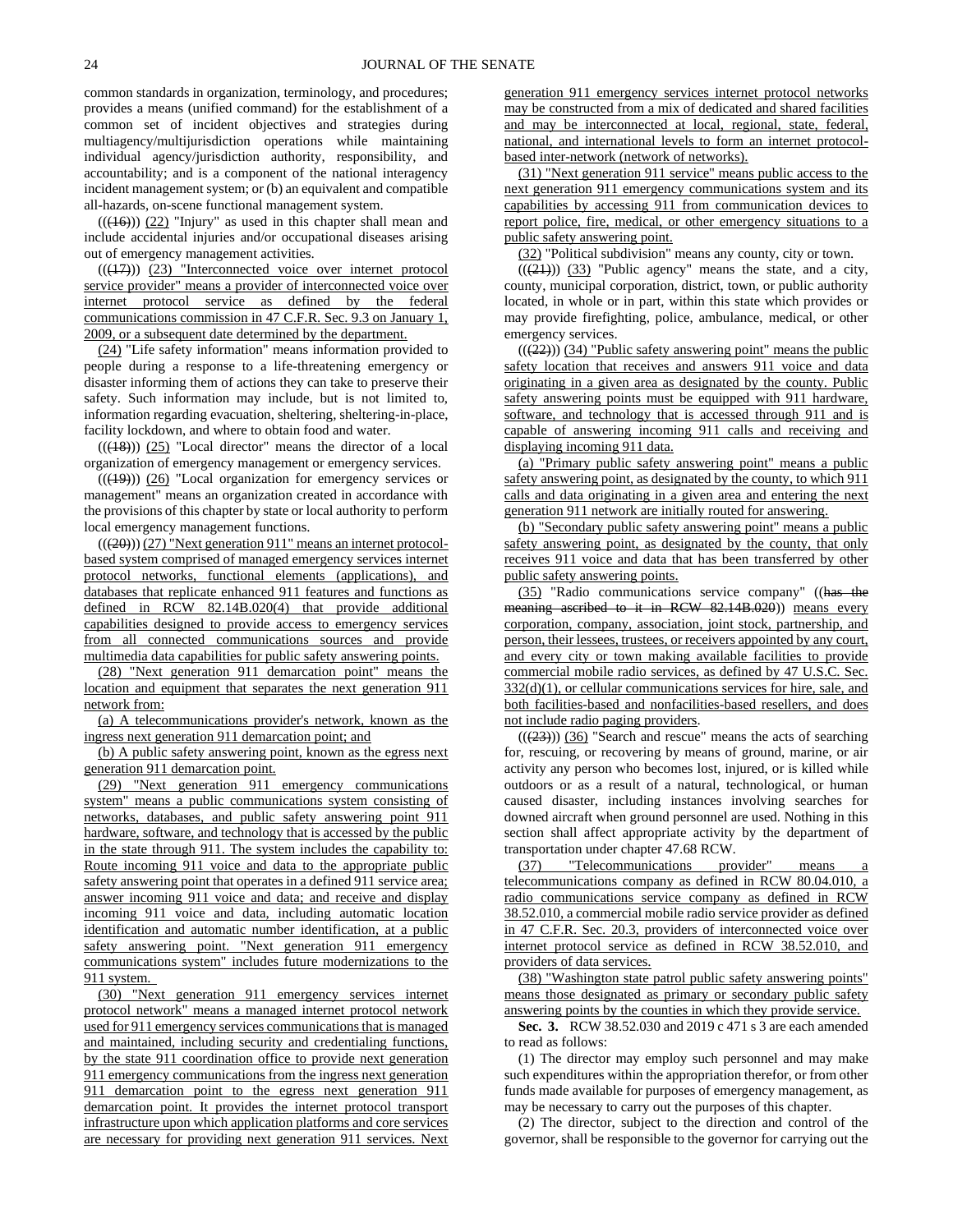program for emergency management of this state. The director shall coordinate the activities of all organizations for emergency management within the state, and shall maintain liaison with and cooperate with emergency management agencies and organizations of other states and of the federal government, and shall have such additional authority, duties, and responsibilities authorized by this chapter, as may be prescribed by the governor.

(3) The director shall develop and maintain a comprehensive, all-hazard emergency plan for the state which shall include an analysis of the natural, technological, or human caused hazards which could affect the state of Washington, and shall include the procedures to be used during emergencies for coordinating local resources, as necessary, and the resources of all state agencies, departments, commissions, and boards. The comprehensive emergency management plan shall direct the department in times of state emergency to administer and manage the state's emergency operations center. This will include representation from all appropriate state agencies and be available as a single point of contact for the authorizing of state resources or actions, including emergency permits. The comprehensive emergency management plan must specify the use of the incident command system for multiagency/multijurisdiction operations. The comprehensive, all-hazard emergency plan authorized under this subsection may not include preparation for emergency evacuation or relocation of residents in anticipation of nuclear attack. This plan shall be known as the comprehensive emergency management plan.

(4) In accordance with the comprehensive emergency management plans and the programs for the emergency management of this state, the director shall procure supplies and equipment, institute training programs and public information programs, and shall take all other preparatory steps, including the partial or full mobilization of emergency management organizations in advance of actual disaster, to insure the furnishing of adequately trained and equipped forces of emergency management personnel in time of need.

(5) The director shall make such studies and surveys of the industries, resources, and facilities in this state as may be necessary to ascertain the capabilities of the state for emergency management, and shall plan for the most efficient emergency use thereof.

(6) The emergency management council shall advise the director on all aspects of the communications and warning systems and facilities operated or controlled under the provisions of this chapter.

(7) The director, through the state ((enhanced)) 911 coordinator, shall coordinate and facilitate implementation and operation of a statewide ((enhanced)) 911 emergency communications network.

(8) The director shall appoint a state coordinator of search and rescue operations to coordinate those state resources, services and facilities (other than those for which the state director of aeronautics is directly responsible) requested by political subdivisions in support of search and rescue operations, and on request to maintain liaison with and coordinate the resources, services, and facilities of political subdivisions when more than one political subdivision is engaged in joint search and rescue operations.

(9) The director, subject to the direction and control of the governor, shall prepare and administer a state program for emergency assistance to individuals within the state who are victims of a natural, technological, or human caused disaster, as defined by RCW 38.52.010 $((\text{(6)}))$  (13). Such program may be integrated into and coordinated with disaster assistance plans and programs of the federal government which provide to the state, or thereof, to individuals who, as a result of a disaster, are in need of assistance and who meet standards of eligibility for disaster assistance established by the department of social and health services: PROVIDED, HOWEVER, That nothing herein shall be construed in any manner inconsistent with the provisions of Article VIII, section 5 or section 7 of the Washington state Constitution.

(10) The director shall appoint a state coordinator for radioactive and hazardous waste emergency response programs. The coordinator shall consult with the state radiation control officer in matters relating to radioactive materials. The duties of the state coordinator for radioactive and hazardous waste emergency response programs shall include:

(a) Assessing the current needs and capabilities of state and local radioactive and hazardous waste emergency response teams on an ongoing basis;

(b) Coordinating training programs for state and local officials for the purpose of updating skills relating to emergency mitigation, preparedness, response, and recovery;

(c) Utilizing appropriate training programs such as those offered by the federal emergency management agency, the department of transportation and the environmental protection agency; and

(d) Undertaking other duties in this area that are deemed appropriate by the director.

(11) The director is responsible to the governor to lead the development and management of a program for interagency coordination and prioritization of continuity of operations planning by state agencies. Each state agency is responsible for developing an organizational continuity of operations plan that is updated and exercised annually in compliance with the program for interagency coordination of continuity of operations planning.

(12) The director shall maintain a copy of the continuity of operations plan for election operations for each county that has a plan available.

(13) Subject to the availability of amounts appropriated for this specific purpose, the director is responsible to the governor to lead the development and management of a program to provide information and education to state and local government officials regarding catastrophic incidents and continuity of government planning to assist with statewide development of continuity of government plans by all levels and branches of state and local government that address how essential government functions and services will continue to be provided following a catastrophic incident.

**Sec. 4.** RCW 38.52.440 and 2017 c 295 s 3 are each amended to read as follows:

(1) Subject to the availability of amounts appropriated for this specific purpose, the director, through the state ((enhanced)) 911 coordinator, and in collaboration with the department of health, the department of social and health services, the Washington state patrol, the Washington association of sheriffs and police chiefs, the Washington council of police and sheriffs, the state fire marshal's office, a representative of a first responder organization with experience in addressing the needs of a person with a disability, and other individuals and entities at the discretion of the director, must assess, and report back to the appropriate committees of the legislature by December 1, 2018, regarding:

(a) The resources, capabilities, techniques, protocols, and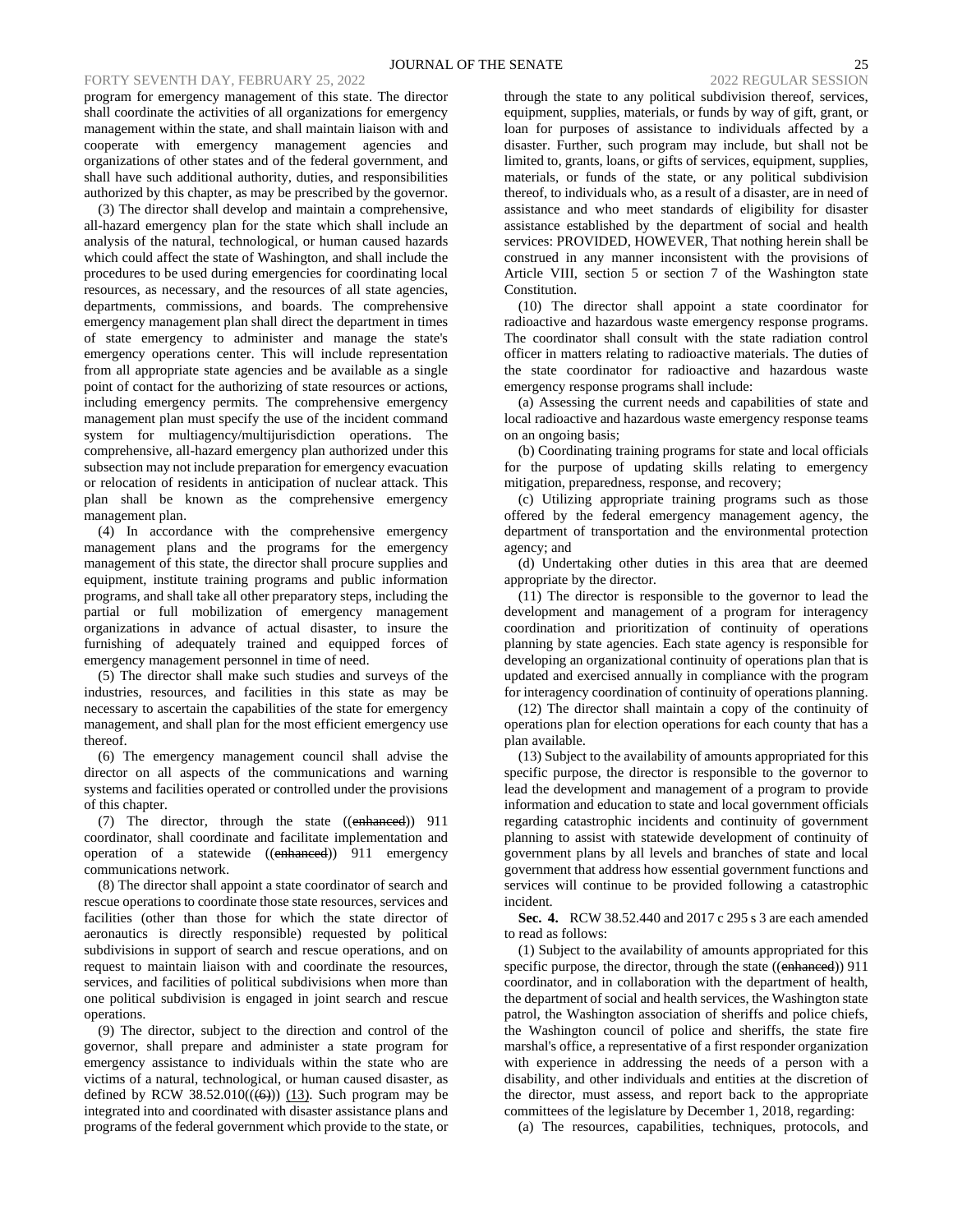procedures available or required in order to include as part of the enhanced 911 emergency service the ability to allow an immediate display on the screen indicating that a person with a disability may be present at the scene of an emergency, the caller's identification, location, phone number, address, and if made available, additional information on the person with a disability that would assist the first responder in the emergency response;

(b) How best to acquire, implement, and safeguard a secure website and the information in the system provided by a person with a disability, or a parent, guardian, or caretaker of a person with a disability in order to make such information directly available to first responders at the scene of an emergency or on the way to the scene of an emergency;

(c) What information provided by a person must remain confidential under state or federal law, or otherwise should remain confidential without written permission to release it for purposes of chapter 295, Laws of 2017 or the information is otherwise releasable or available under other provisions of law; and

(d) The need to provide various agencies and employees that are first responders and emergency personnel immunity from civil liability for acts or omissions in the performance of their duties, and what standard should apply, such as if the act or omission is the result of simple negligence, gross negligence, or willful misconduct.

(2) For purposes of this section:

(a) Both "accident" and "emergency" mean an unforeseen combination of circumstances or a resulting situation that results in a need for assistance or relief and calls for immediate action; and

(b) "Person with a disability" means an individual who has been diagnosed medically to have a physical, mental, emotional, intellectual, behavioral, developmental, or sensory disability.

**Sec. 5.** RCW 38.52.500 and 1991 c 54 s 1 are each amended to read as follows:

The legislature finds that a statewide emergency communications network of ((enhanced)) 911 telephone service, which allows an immediate display of a caller's identification and location, would serve to further the safety, health, and welfare of the state's citizens, and would save lives. The legislature, after reviewing the study outlined in section 1, chapter 260, Laws of 1990, further finds that statewide implementation of ((enhanced)) 911 telephone service is feasible and should be accomplished as soon as practicable.

**Sec. 6.** RCW 38.52.501 and 2002 c 341 s 1 are each amended to read as follows:

The legislature finds that statewide ((enhanced)) 911 emergency communications service has proven to be a lifesaving service and that routing a 911 call to the appropriate public safety answering point with a display of the caller's identification and location should be available for all users of telecommunications services, regardless of the technology used to make and transmit the 911 call. The legislature also finds that it is in the best public interest to ensure that there is adequate ongoing funding to support ((enhanced 911 service)) necessary 911 system upgrades as technology evolves to next generation 911 technology and beyond for 911 emergency communications baseline service statewide that supports emerging communications devices.

**Sec. 7.** RCW 38.52.505 and 1999 c 24 s 2 are each amended to read as follows:

The adjutant general shall establish rules on minimum information requirements of automatic location identification for the purposes of ((enhanced)) 911 emergency service. Such rules shall permit the chief of a local fire department or a chief fire protection officer or such other person as may be designated by the governing body of a city or county to take into consideration local circumstances when approving the accuracy of location information generated when calls are made to 911 from facilities within his or her service area.

**Sec. 8.** RCW 38.52.510 and 2010 1st sp.s. c 19 s 14 are each amended to read as follows:

(1) Each county, singly or in combination with one or more ((adjacent)) counties, must ((implement)) provide or participate in countywide or multicounty-wide ((enhanced)) 911 emergency communications systems so that ((enhanced)) 911 is available throughout the state. The county must provide funding for the ((enhanced)) 911 communications system in the county in an amount equal to the amount the maximum tax under RCW 82.14B.030(1) would generate in the county less any applicable administrative fee charged by the department of revenue or the amount necessary to provide full funding of the system in the county. The state ((enhanced)) 911 coordination office established by RCW 38.52.520 must assist and facilitate ((enhanced)) 911 implementation throughout the state.

(2) A county may request a Washington state patrol public safety answering point to become a primary public safety answering point and receive 911 calls from a specific geographical area and may cancel that designation at any time.

**Sec. 9.** RCW 38.52.520 and 2010 1st sp.s. c 19 s 15 are each amended to read as follows:

A state ((enhanced)) 911 coordination office, headed by the state ((enhanced)) 911 coordinator, is established in the emergency management division of the department. Duties of the office include:

(1) ((Coordinating and facilitating the implementation and operation of enhanced 911 emergency communications systems throughout the state)) Administering the 911 account established in RCW 38.52.540;

(2) Seeking advice and assistance from, and providing staff support for $((,))$  the enhanced 911 advisory committee;

(3) Providing and supporting 911 emergency communications systems, which may include procurement, funding, ownership, and management;

(4) Assisting the counties and Washington state patrol public safety answering points by distributing state 911 emergency communications system funding within the priorities identified in RCW 38.52.545. When designated as a primary public safety answering point by the county, the state 911 coordination office may provide funding for Washington state patrol public safety answering point 911 emergency communications systems;

(5) Develop forms, submission dates, and methods as necessary for all public safety answering points to submit reports;

(6) Recommending to the utilities and transportation commission by August 31st of each year the level of the state ((enhanced)) 911 emergency communications system excise tax established in RCW 82.14B.030(5) for the following year;

(((4) Considering base needs of individual counties for specific assistance, specify rules defining the purposes for which available state enhanced 911 funding may be expended, with the advice and assistance of the enhanced 911 advisory committee; and

(5) Providing an annual update to the enhanced)) (7) Establishing rules that:

(a) Determine eligible components of the 911 emergency communications system, its administration, and operation that the state and county 911 excise taxes, under RCW 82.14B.030, may be used to fund;

(b) Determine how appropriated funds from the state 911 account shall be distributed, considering the baseline level of 911 emergency communications system service needs of individual counties and county-designated Washington state patrol primary public safety answering points for specific assistance; and

(c) Specify statewide 911 emergency communications system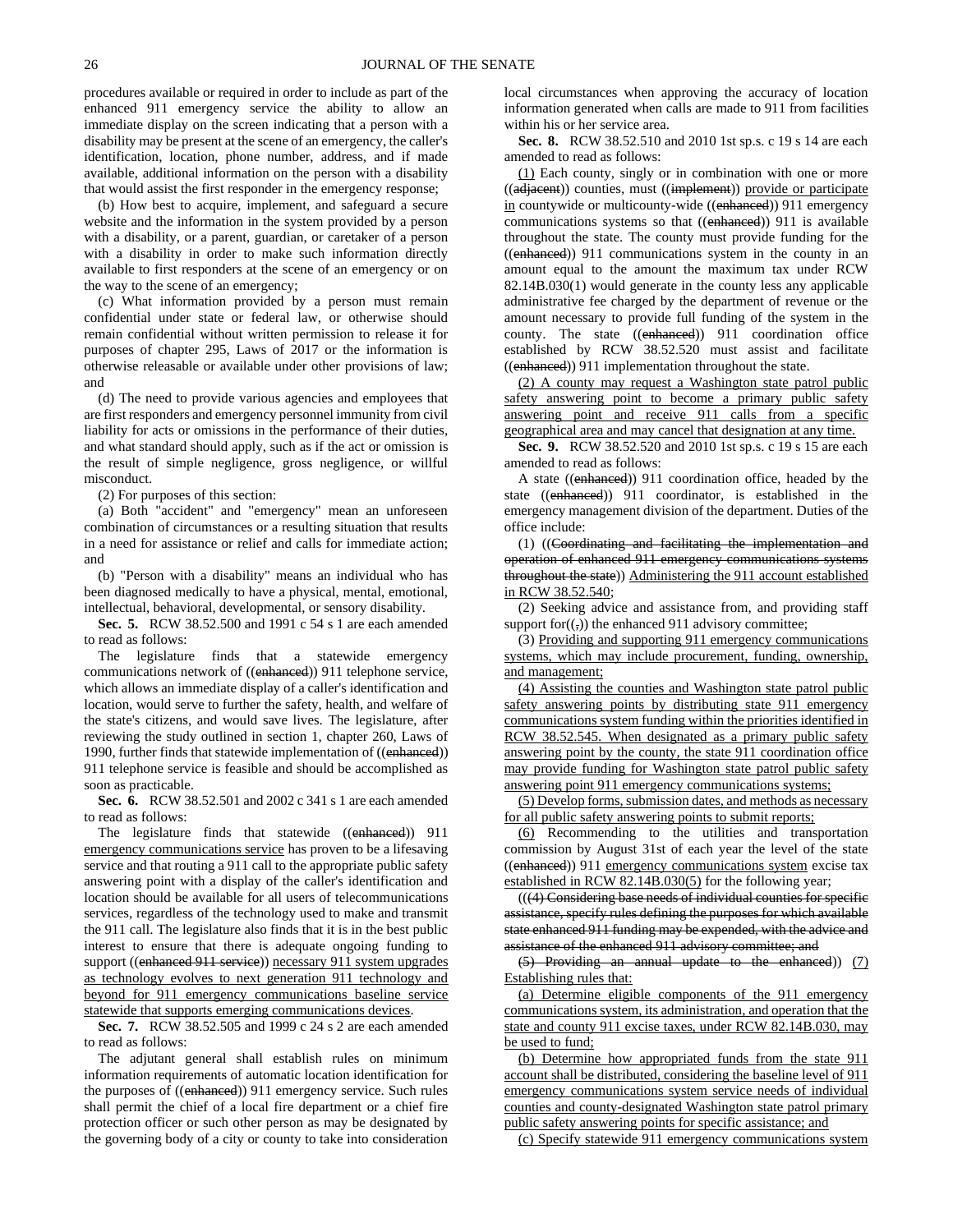## FORTY SEVENTH DAY, FEBRUARY 25, 2022

and service standards, consistent with applicable state and federal law. The authority given to the state 911 coordinator in this section is limited to setting standards as set forth in this section and does not constitute authority to regulate radio communications service companies or interconnected voice over internet protocol service companies; and

(8) Annually providing a complete report to the 911 advisory committee on ((how much money each county has spent on)):

(a) Efforts to modernize their existing enhanced 911 emergency communications system; ((and

(b) Enhanced 911 operational costs)) (b) All public safety answering points expenditures for administrative and operational costs and expenses of the 911 emergency communications system; and

(c) Any additional data that may be identified by the 911 advisory committee.

**Sec. 10.** RCW 38.52.525 and 1995 c 243 s 9 are each amended to read as follows:

The state ((enhanced)) 911 coordination office may develop and ((implement)) provide public education materials ((regarding the capability of specific equipment used as part of a private telecommunications system or in the provision of private shared telecommunications services to forward automatic location identification and automatic number identification)) relating to the 911 emergency communications system.

NEW SECTION. **Sec. 11.** A new section is added to chapter 38.52 RCW to read as follows:

The 911 advisory committee is created to advise and assist the state 911 coordinator in coordinating and facilitating the implementation and operation of 911 throughout the state. The director shall appoint:

(1) County 911 representatives from diverse urban and rural geographical counties;

(2) The statewide 988 coordinator or designee identified by the office of the governor;

(3) Those who represent diverse geographical areas of the state and include state residents who are members of the national emergency number association, the association of public communications officials Washington chapter, the Washington state fire chiefs association, the Washington association of sheriffs and police chiefs, the Washington state council of firefighters, the Washington state council of police officers, the Washington ambulance association, the Washington state firefighters association, the Washington state association of fire marshals, the Washington fire commissioners association, the Washington state patrol, the association of Washington cities, and the Washington state association of counties;

(4) The utilities and transportation commission or commission staff;

(5) A representative of a voice over internet protocol company;

(6) An equal number of representatives of large and small local exchange telephone companies and large and small radio communications service companies offering commercial mobile radio service in the state;

(7) A representative of the Washington state department of health; and

(8) Other members identified and appointed by the director.

**Sec. 12.** RCW 38.52.532 and 2010 1st sp.s. c 19 s 17 are each amended to read as follows:

 $((On an annual basis))$  (1) Annually, the  $((enhanced))$  911 advisory committee must provide an update on the status of ((enhanced)) 911 service in the state to the appropriate committees in the legislature. The update must include progress by the state 911 coordination office and the counties towards ((creating greater efficiencies in enhanced)) continual growth and maintenance of a 911 emergency communications system with greater efficiencies in 911 operations including, but not limited to, regionalization of facilities, centralization of equipment, ((and)) statewide purchasing, strategic plan performance, and fiscal health of the 911 emergency communications system.

(2) To assist with modernization of the 911 emergency communications system, all counties operating public safety answering points in Washington state, with the exception of tribal nations, must assist the 911 advisory committee to update the legislature annually within the requirements of RCW 38.52.520(8) by providing annual public safety answering point expenditure reports and additional information as necessary requested by the state 911 coordinator's office.

(3) To assist with modernization of the 911 emergency communications system, public safety answering points providing service in multiple counties shall report to the county where they are physically located. Public safety answering points providing services outside of Washington state borders shall limit reporting to those areas within the boundaries of Washington state. Counties receiving services from a public safety answering point outside of Washington state must report the cost of services into their county.

**Sec. 13.** RCW 38.52.535 and 1998 c 245 s 32 are each amended to read as follows:

The state ((enhanced)) 911 coordination office and the ((enhanced)) 911 advisory committee may participate in efforts to set uniform national standards for ((automatic number identification and automatic location identification data transmission for private telecommunications systems and private shared telecommunications services) the 911 emergency communications system.

**Sec. 14.** RCW 38.52.540 and 2015 3rd sp.s. c 4 s 949 are each amended to read as follows:

(1) The ((enhanced)) 911 account is created in the state treasury. All receipts from the state ((enhanced)) 911 excise taxes imposed by RCW 82.14B.030 must be deposited into the account. Moneys in the account must be used  $((\text{only}))$  to support the priorities established in RCW 38.52.545, procure, fund, and manage the statewide 911 emergency communications system network, purchase goods and services that support the counties and Washington state patrol public safety answering points in providing 911 baseline level of service statewide, assist the counties and Washington state patrol public safety answering points to provide 911 emergency communications systems and associated administrative and operational costs, acquire 911 hardware, software, and technology appropriate to support a 911 emergency communications system, 911 emergency communications training and public education, support the statewide coordination and management of the ((enhanced)) 911 emergency communications system, ((for the implementation of wireless enhanced 911 statewide,)) and for ((the)) modernization needs as technology evolves of ((enhanced)) the 911 emergency communications systems statewide((, and to help supplement, within available funds, the operational costs of the system, including adequate funding of counties to enable implementation of wireless enhanced 911 service and reimbursement of radio communications service companies for costs incurred in providing wireless enhanced 911 service pursuant to negotiated contracts between the counties or their agents and the radio communications service companies. For the 2013-2015 and the 2015-2017 fiscal biennia, the account may be used for a criminal history system upgrade in the Washington state patrol and for activities and programs in the military department. A county must show just cause, including but not limited to a true and accurate accounting of the funds expended, for any inability to provide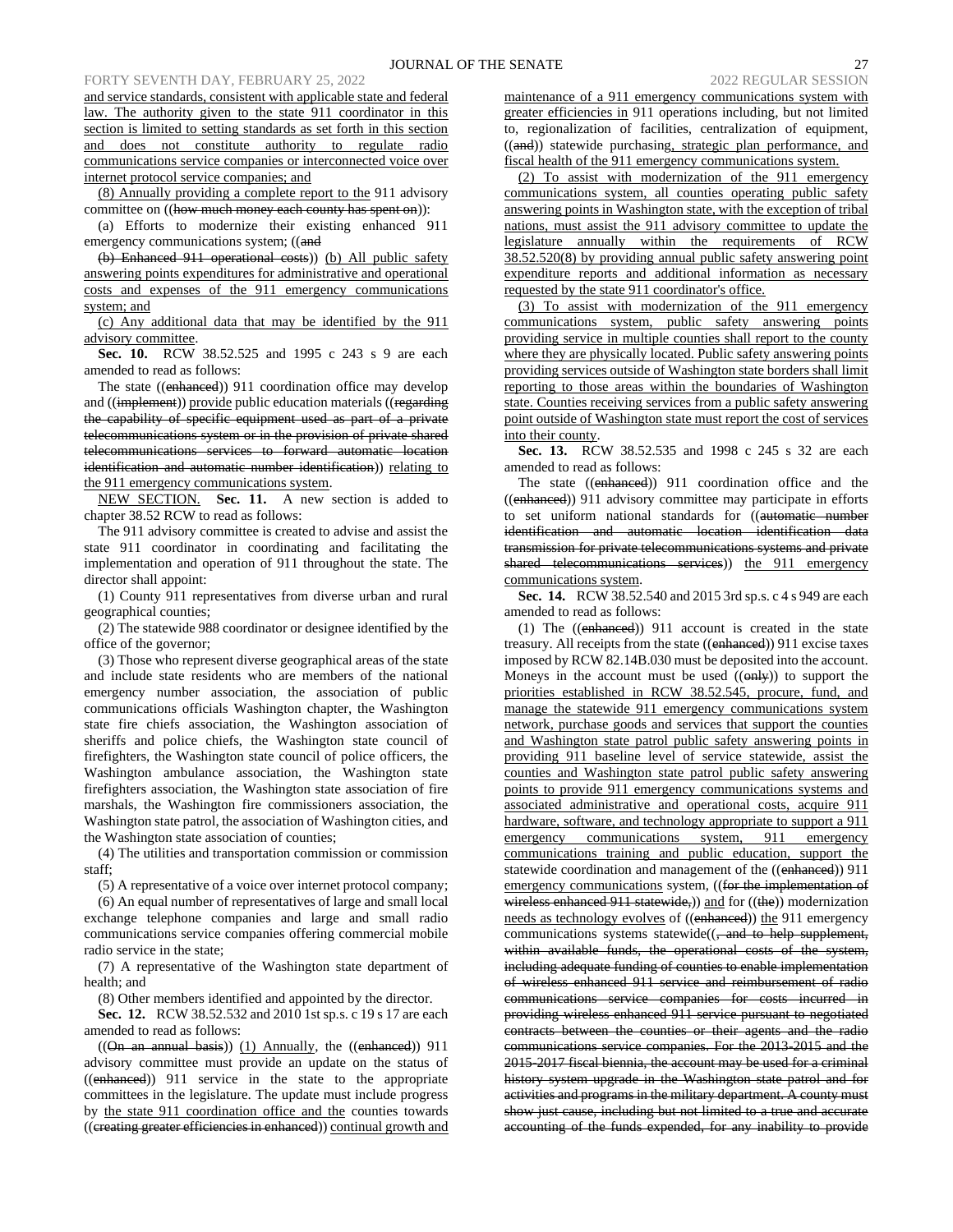reimbursement to radio communications service companies of costs incurred in providing enhanced 911 service)).

(2) Funds generated by the ((enhanced)) 911 excise tax imposed by RCW 82.14B.030(5), (6), and (8) may not be distributed to any county that has not imposed the maximum county ((enhanced)) 911 excise tax allowed under RCW 82.14B.030(1) through (3). ((Funds generated by the enhanced 911 excise tax imposed by RCW 82.14B.030(6) may not be distributed to any county that has not imposed the maximum county enhanced 911 excise tax allowed under RCW 82.14B.030(2).))

(3) The state ((enhanced)) 911 coordinator, with the advice and assistance of the ((enhanced)) 911 advisory committee, is authorized to enter into statewide agreements to improve the efficiency of ((enhanced)) the 911 ((services for all counties)) emergency communications system and shall specify by rule the additional purposes for which moneys, if available, may be expended from this account.

**Sec. 15.** RCW 38.52.545 and 2010 1st sp.s. c 19 s 19 are each amended to read as follows:

In specifying rules defining the purposes for which available state ((enhanced)) 911 moneys may be expended, the state ((enhanced)) 911 coordinator, with the advice and assistance of the ((enhanced)) 911 advisory committee, must consider ((base)) needs ((of individual counties for specific assistance)) necessary to provide a baseline level of 911 service by individual counties and their designated Washington state patrol public safety answering points. Priorities for available ((enhanced)) 911 emergency communications system funding are as follows:

(1) To procure, fund, and manage the statewide 911 network and supporting services, and assure that 911 dialing is operational statewide;

(2) To assist counties and Washington state patrol public safety answering points to provide 911 emergency communications systems and associated administrative and operational costs as necessary to assure that they can achieve a ((basic service)) baseline level of service for 911 operations; and

(3) To assist counties ((as practicable to acquire items of a capital nature appropriate to modernize 911 systems and increase 911 effectiveness)) and their designated Washington state patrol public safety answering points to acquire 911 hardware, software, and technology to support a 911 emergency communications system baseline level of service.

**Sec. 16.** RCW 38.52.550 and 2010 1st sp.s. c 19 s 20 are each amended to read as follows:

A telecommunications company, radio communications service company, or interconnected voice over internet protocol service company, providing emergency communications systems or services or a business or individual providing database information to ((enhanced)) 911 emergency communications personnel is not liable for civil damages caused by an act or omission of the company, business, or individual, the state, political subdivisions and any 911 public corporations in the:

(1) Good faith release of information not in the public record, including unpublished or unlisted subscriber information to emergency service providers responding to calls placed to an ((enhanced)) 911 emergency communications service; or

(2) Design, development, installation, maintenance, or provision of consolidated ((enhanced)) 911 emergency communications systems or services other than an act or omission constituting gross negligence or wanton or willful misconduct.

**Sec. 17.** RCW 38.52.561 and 2010 1st sp.s. c 19 s 21 are each amended to read as follows:

The state ((enhanced)) 911 coordinator, with the advice and assistance of the ((enhanced)) 911 advisory committee, must set nondiscriminatory, uniform technical and operational standards consistent with the rules of the federal communications commission for the transmission of 911 calls from radio communications service companies and interconnected voice over internet protocol service companies to ((enhanced)) 911 emergency communications systems. These standards must be modernized to align with national standards adopted by the state of Washington in rule making and not exceed the requirements set by the federal communications commission. The authority given to the state ((enhanced)) 911 coordinator in this section is limited to setting standards as set forth in this section and does not constitute authority to regulate radio communications service companies or interconnected voice over internet protocol service companies.

**Sec. 18.** RCW 38.52.575 and 2015 c 224 s 6 are each amended to read as follows:

(1) Information contained in an automatic number identification or automatic location identification database that is part of a county ((enhanced)) 911 emergency communications system as defined in RCW 82.14B.020 and intended for display at a public safety answering point with incoming 911 voice or data is exempt from public inspection and copying under chapter 42.56 RCW.

(2) Information voluntarily submitted to be contained in a database that is part of or associated with a county ((enhanced)) 911 emergency communications system as defined in RCW 82.14B.020 and intended for the purpose of display at a public safety answering point with incoming 911 voice or data is exempt from public inspection and copying under chapter 42.56 RCW.

(3) This section shall not be interpreted to prohibit:

(a) Display of information at a public safety answering point;

(b) Dissemination of information by the public safety answering point to police, fire, or emergency medical responders for display on a device used by police, fire, or emergency medical responders for the purpose of handling or responding to emergency calls or for training;

(c) Maintenance of the database by a county;

(d) Dissemination of information by a county to local agency personnel for inclusion in an emergency notification system that makes outgoing calls to telephone numbers to provide notification of a community emergency event;

(e) Inspection or copying by the subject of the information or an authorized representative; or

(f) The public disclosure of information prepared, retained, disseminated, transmitted, or recorded, for the purpose of handling or responding to emergency calls, unless disclosure of any such information is otherwise exempted under chapter 42.56 RCW or other law.

**Sec. 19.** RCW 82.14B.010 and 2010 1st sp.s. c 19 s 1 are each amended to read as follows:

The legislature finds that the state and counties should be provided with an additional revenue source to fund ((enhanced)) 911 emergency communications systems throughout the state on a multicounty or countywide basis. The legislature further finds that the most efficient and appropriate method of deriving additional revenue for this purpose is to impose an excise tax on the use of switched access lines, radio access lines, and interconnected voice over internet protocol service lines.

**Sec. 20.** RCW 82.14B.020 and 2013 2nd sp.s. c 8 s 102 are each amended to read as follows:

As used in this chapter:

(1) "911 emergency communications system" means a public 911 communications system consisting of a network, database, and on-premises equipment that is accessed by dialing or accessing 911 and that enables reporting police, fire, medical, or other emergency situations to a public safety answering point. The system includes the capability to selectively route incoming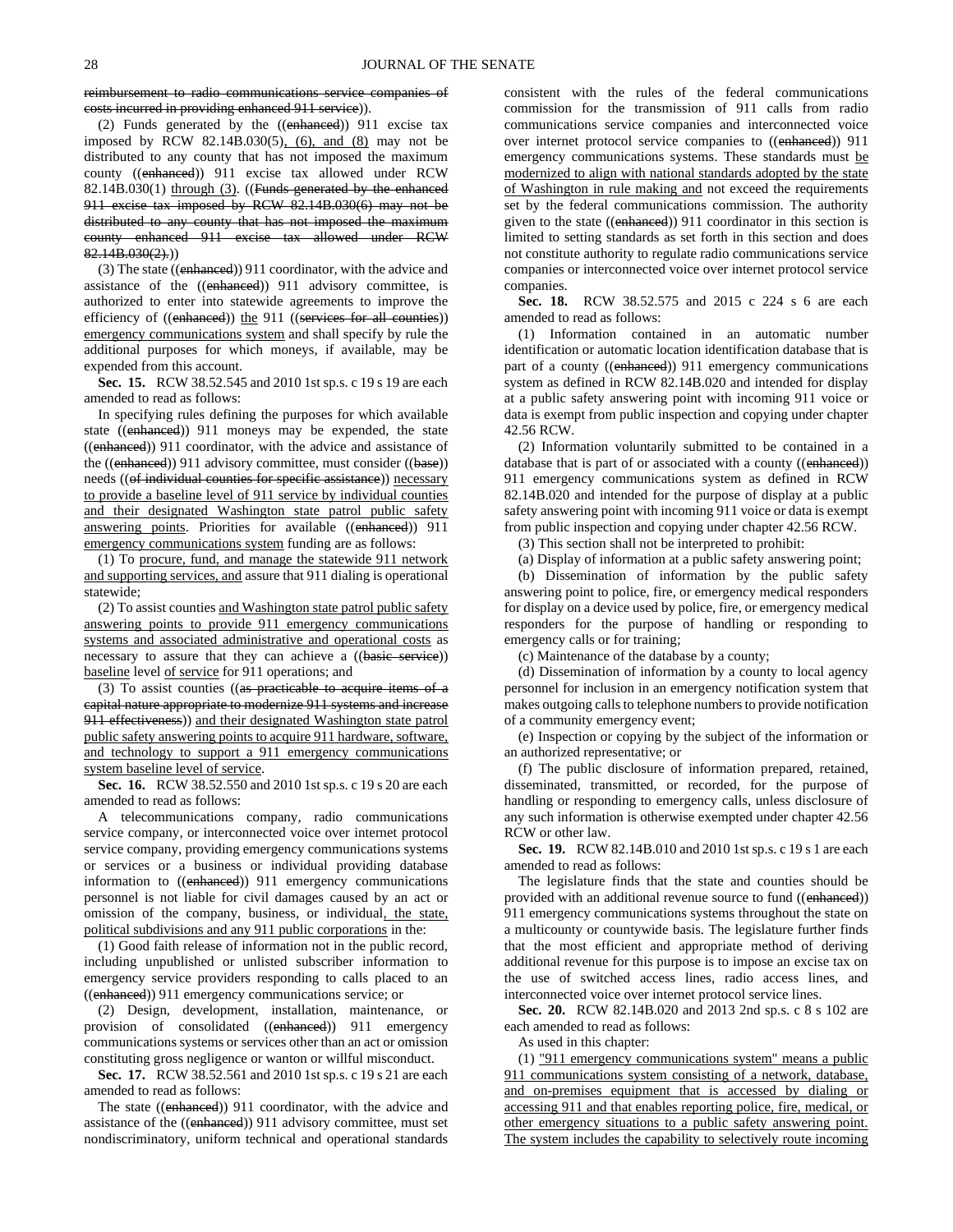911 voice and data to the appropriate public safety answering point that operates in a defined 911 service area and the capability to automatically display the name, address, and telephone number of incoming 911 voice and data at the appropriate public safety answering point.

(2) "Consumer" means a person who purchases a prepaid wireless telecommunications service in a retail transaction.

 $((2))$  (3) "Emergency services communication system" means a multicounty or countywide communications network, including an enhanced or next generation 911 emergency communications system, which provides rapid public access for coordinated dispatching of services, personnel, equipment, and facilities for police, fire, medical, or other emergency services.

 $((\langle 3 \rangle)(4)$  "Enhanced 911 emergency communications system" means a public communications system consisting of a network, database, and on-premises equipment that is accessed by dialing or accessing 911 and that enables reporting police, fire, medical, or other emergency situations to a public safety answering point. The system includes the capability to selectively route incoming 911 voice or data to the appropriate public safety answering point that operates in a defined 911 service area and the capability to automatically display the name, address, and telephone number of incoming 911 voice or data at the appropriate public safety answering point. "Enhanced 911 emergency communications system" includes the modernization to next generation 911 systems.

 $(((4))$  $(5)$  "Interconnected voice over internet protocol service" has the same meaning as provided by the federal communications commission in 47 C.F.R. Sec. 9.3 on January 1, 2009, or a subsequent date determined by the department.

 $((\left<\frac{5}{2}\right>))$  (6) "Interconnected voice over internet protocol service line" means an interconnected voice over internet protocol service that offers an active telephone number or successor dialing protocol assigned by a voice over internet protocol provider to a voice over internet protocol service customer that has inbound and outbound calling capability, which can directly access a public safety answering point when such a voice over internet protocol service customer has a place of primary use in the state.

 $((\textbf{(6)}))$  (7) "Local exchange company" has the meaning ascribed to it in RCW 80.04.010.

 $((\langle 7 \rangle))$  (8) "Next generation 911 emergency communications system" means a public communications system consisting of networks, databases, and public safety answering point 911 hardware, software, and technology that is accessed by the public in the state through 911. The system includes the capability to: Route incoming 911 voice and data to the appropriate public safety answering point that operates in a defined 911 service area; answer incoming 911 voice and data; and receive and display incoming 911 voice and data, including automatic location identification and automatic number identification, at a public safety answering point. "Next Generation 911 emergency communications system" includes future modernizations to the 911 system.

(9) "Place of primary use" means the street address representative of where the subscriber's use of the radio access line or interconnected voice over internet protocol service line occurs, which must be:

(a) The residential street address or primary business street address of the subscriber; and

(b) In the case of radio access lines, within the licensed service area of the home service provider.

 $((\textbf{(8)}))$   $(10)$  "Prepaid wireless telecommunications service" means a telecommunications service that provides the right to use mobile wireless service as well as other nontelecommunications services including the download of digital products delivered electronically, content, and ancillary services, which must be paid for in full in advance and sold in predetermined units or dollars of which the number declines with use in a known amount.

 $((\cancel{9}))$   $(11)$  "Private telecommunications system" has the meaning ascribed to it in RCW 80.04.010.

 $((\langle 10 \rangle)(12)$  "Radio access line" means the telephone number assigned to or used by a subscriber for two-way local wireless voice service available to the public for hire from a radio communications service company. Radio access lines include, but are not limited to, radio-telephone communications lines used in cellular telephone service, personal communications services, and network radio access lines, or their functional and competitive equivalent. Radio access lines do not include lines that provide access to one-way signaling service, such as paging service, or to communications channels suitable only for data transmission, or to nonlocal radio access line service, such as wireless roaming service, or to a private telecommunications system.

 $((\langle 11 \rangle) (13)$  "Radio communications service company" ((has the meaning ascribed to it in RCW 80.04.010, except that it does not include radio paging providers. It does include those persons or entities that provide commercial mobile radio services, as defined by 47 U.S.C. Sec. 332(d)(1), and both facilities-based and nonfacilities-based resellers)) means every corporation, company, association, joint stock, partnership, and person, their lessees, trustees, or receivers appointed by any court, and every city or town making available facilities to provide commercial mobile radio services, as defined by 47 U.S.C. Sec. 332(d)(1), or cellular communications services for hire, sale, and both facilities-based and nonfacilities-based resellers, and does not include radio paging providers.

 $(( (12)) ) (14)$  "Retail transaction" means the purchase of prepaid wireless telecommunications service from a seller for any purpose other than resale.

 $(( (13)))(15)$  "Seller" means a person who sells prepaid wireless telecommunications service to another person.

 $(( (44)) )$   $(16)$  "Subscriber" means the retail purchaser of telecommunications service, a competitive telephone service, or interconnected voice over internet protocol service. "Subscriber" does not include a consumer, as defined in this section.

 $((\langle 15 \rangle))$   $(17)$  "Switched access line" means the telephone service line which connects a subscriber's main telephone(s) or equivalent main telephone(s) to the local exchange company's switching office.

**Sec. 21.** RCW 82.14B.030 and 2013 2nd sp.s. c 8 s 105 are each amended to read as follows:

Subject to the enactment into law of the 2013 amendments to RCW 82.08.0289 in section 107, chapter 8, Laws of 2013 2nd sp. sess., the 2013 amendments to RCW 80.36.430 in section 108, chapter 8, Laws of 2013 2nd sp. sess., and the 2013 amendments to RCW 43.20A.725 in section 109, chapter 8, Laws of 2013 2nd sp. sess.:

(1) The legislative authority of a county may impose a county ((enhanced)) 911 excise tax on the use of switched access lines in an amount not exceeding seventy cents per month for each switched access line. The amount of tax must be uniform for each switched access line. Each county must provide notice of the tax to all local exchange companies serving in the county at least sixty days in advance of the date on which the first payment is due. The tax imposed under this subsection must be remitted to the department by local exchange companies on a tax return provided by the department. The tax must be deposited in the county ((enhanced)) 911 excise tax account as provided in RCW 82.14B.063.

(2)(a) The legislative authority of a county may also impose a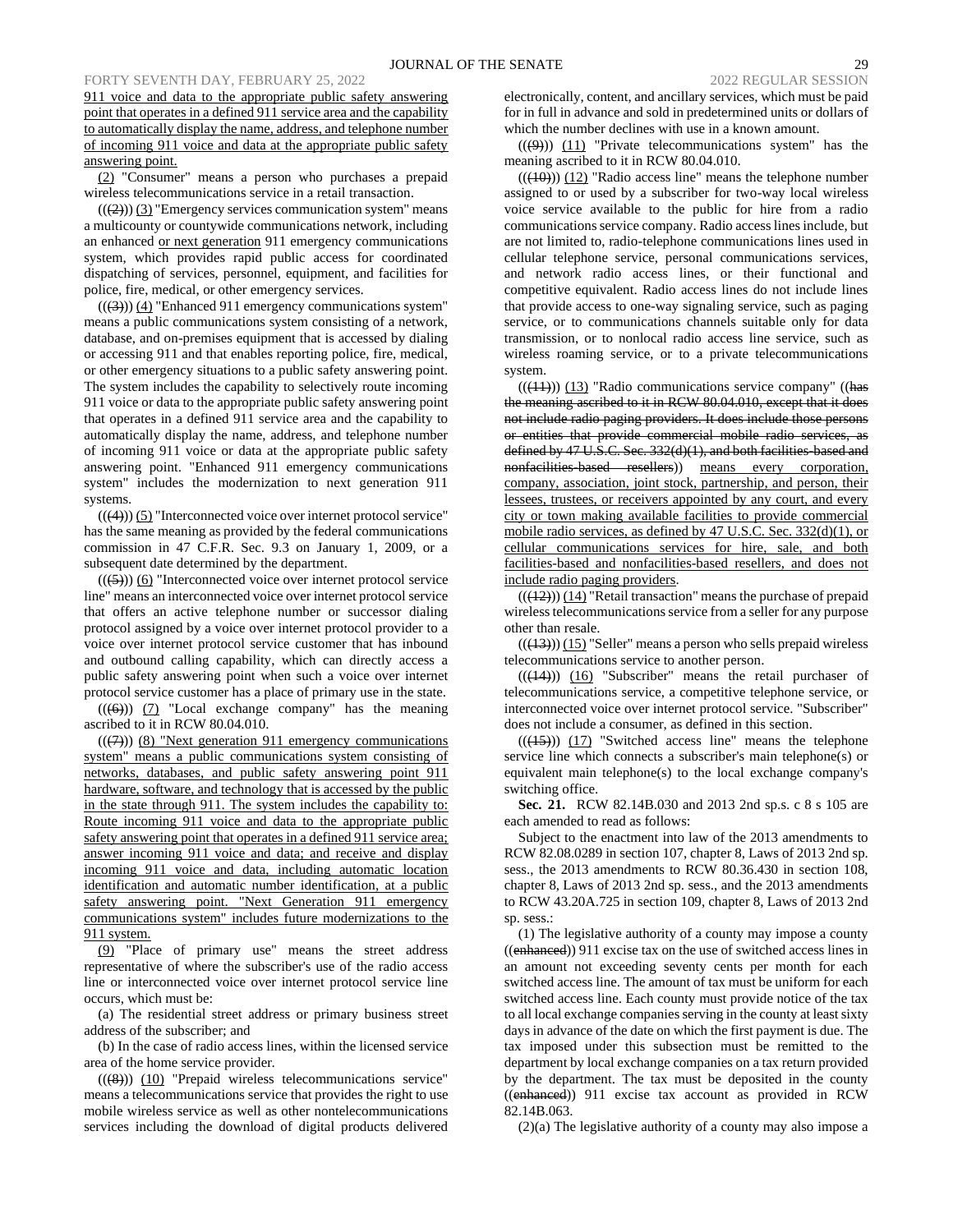county ((enhanced)) 911 excise tax on the use of radio access lines:

(i) By subscribers whose place of primary use is located within the county in an amount not exceeding seventy cents per month for each radio access line. The amount of tax must be uniform for each radio access line under this subsection (2)(a)(i); and

(ii) By consumers whose retail transaction occurs within the county in an amount not exceeding seventy cents per retail transaction. The amount of tax must be uniform for each retail transaction under this subsection (2)(a)(ii).

(b) The county must provide notice of the tax to all radio communications service companies serving in the county at least sixty days in advance of the date on which the first payment is due. The tax imposed under this section must be remitted to the department by radio communications service companies, including those companies that resell radio access lines, and sellers of prepaid wireless telecommunications services, on a tax return provided by the department. The tax must be deposited in the county ((enhanced)) 911 excise tax account as provided in RCW 82.14B.063.

(3)(a) The legislative authority of a county may impose a county ((enhanced)) 911 excise tax on the use of interconnected voice over internet protocol service lines in an amount not exceeding seventy cents per month for each interconnected voice over internet protocol service line. The amount of tax must be uniform for each line and must be levied on no more than the number of voice over internet protocol service lines on an account that are capable of simultaneous unrestricted outward calling to the public switched telephone network.

(b) The interconnected voice over internet protocol service company must use the place of primary use of the subscriber to determine which county's ((enhanced)) 911 excise tax applies to the service provided to the subscriber.

(c) The tax imposed under this section must be remitted to the department by interconnected voice over internet protocol service companies on a tax return provided by the department.

(d) The tax must be deposited in the county ((enhanced)) 911 excise tax account as provided in RCW 82.14B.063.

(e) To the extent that a local exchange carrier and an interconnected voice over internet protocol service company contractually jointly provide a single service line, only one service company is responsible for remitting the ((enhanced)) 911 excise taxes, and nothing in this section precludes service companies who jointly provide service from agreeing by contract which of them must remit the taxes collected.

(4) Counties imposing a county ((enhanced)) 911 excise tax must provide an annual update to the ((enhanced)) 911 coordinator detailing the proportion of their county ((enhanced)) 911 excise tax that is being spent on:

(a) Efforts to modernize their existing ((enhanced)) 911 communications system; and

(b) ((Enhanced)) 911 operational costs.

(5) A state ((enhanced)) 911 excise tax is imposed on all switched access lines in the state. The amount of tax may not exceed twenty-five cents per month for each switched access line. The tax must be uniform for each switched access line. The tax imposed under this subsection must be remitted to the department by local exchange companies on a tax return provided by the department. Tax proceeds must be deposited by the treasurer in the ((enhanced)) 911 account created in RCW 38.52.540.

 $(6)(a)$  A state ((enhanced)) 911 excise tax is imposed on the use of all radio access lines:

(i) By subscribers whose place of primary use is located within the state in an amount of twenty-five cents per month for each radio access line. The tax must be uniform for each radio access line under this subsection (6)(a)(i); and

(ii) By consumers whose retail transaction occurs within the state in an amount of twenty-five cents per retail transaction. The tax must be uniform for each retail transaction under this subsection (6)(a)(ii). Until July 1, 2018, a seller of prepaid wireless telecommunications service may charge an additional five cents per retail transaction as compensation for the cost of collecting and remitting the tax.

(b) The tax imposed under this section must be remitted to the department by radio communications service companies, including those companies that resell radio access lines, and sellers of prepaid wireless telecommunications service, on a tax return provided by the department. Tax proceeds must be deposited by the treasurer in the ((enhanced)) 911 account created in RCW 38.52.540. The tax imposed under this section is not subject to the state sales and use tax or any local tax.

(7) For purposes of the state and county ((enhanced)) 911 excise taxes imposed by subsections (2) and (6) of this section, the retail transaction is deemed to occur at the location where the transaction is sourced to under RCW 82.32.520(3)(c).

(8) A state ((enhanced)) 911 excise tax is imposed on all interconnected voice over internet protocol service lines in the state. The amount of tax may not exceed twenty-five cents per month for each interconnected voice over internet protocol service line whose place of primary use is located in the state. The amount of tax must be uniform for each line and must be levied on no more than the number of voice over internet protocol service lines on an account that are capable of simultaneous unrestricted outward calling to the public switched telephone network. The tax imposed under this subsection must be remitted to the department by interconnected voice over internet protocol service companies on a tax return provided by the department. Tax proceeds must be deposited by the treasurer in the ((enhanced)) 911 account created in RCW 38.52.540.

(9) For calendar year 2011, the taxes imposed by subsections (5) and (8) of this section must be set at their maximum rate. By August 31, 2011, and by August 31st of each year thereafter, the state ((enhanced)) 911 coordinator must recommend the level for the next year of the state ((enhanced)) 911 excise tax imposed by subsections (5) and (8) of this section, based on a systematic cost and revenue analysis, to the utilities and transportation commission. The commission must by the following October 31st determine the level of the state ((enhanced)) 911 excise taxes imposed by subsections (5) and (8) of this section for the following year.

**Sec. 22.** RCW 82.14B.040 and 2013 2nd sp.s. c 8 s 103 are each amended to read as follows:

Subject to the enactment into law of the 2013 amendments to RCW 82.08.0289 in section 107, chapter 8, Laws of 2013 2nd sp. sess., the 2013 amendments to RCW 80.36.430 in section 108, chapter 8, Laws of 2013 2nd sp. sess., and the 2013 amendments to RCW 43.20A.725 in section 109, chapter 8, Laws of 2013 2nd sp. sess.:

(1) Except as provided otherwise in subsection (2) of this section:

(a) The state ((enhanced)) 911 excise tax and the county ((enhanced)) 911 excise tax on switched access lines must be collected from the subscriber by the local exchange company providing the switched access line.

(b) The state ((enhanced)) 911 excise tax and the county ((enhanced)) 911 excise tax on radio access lines must be collected from the subscriber by the radio communications service company, including those companies that resell radio access lines, providing the radio access line to the subscriber, and the seller of prepaid wireless telecommunications service.

(c) The state and county ((enhanced)) 911 excise taxes on interconnected voice over internet protocol service lines must be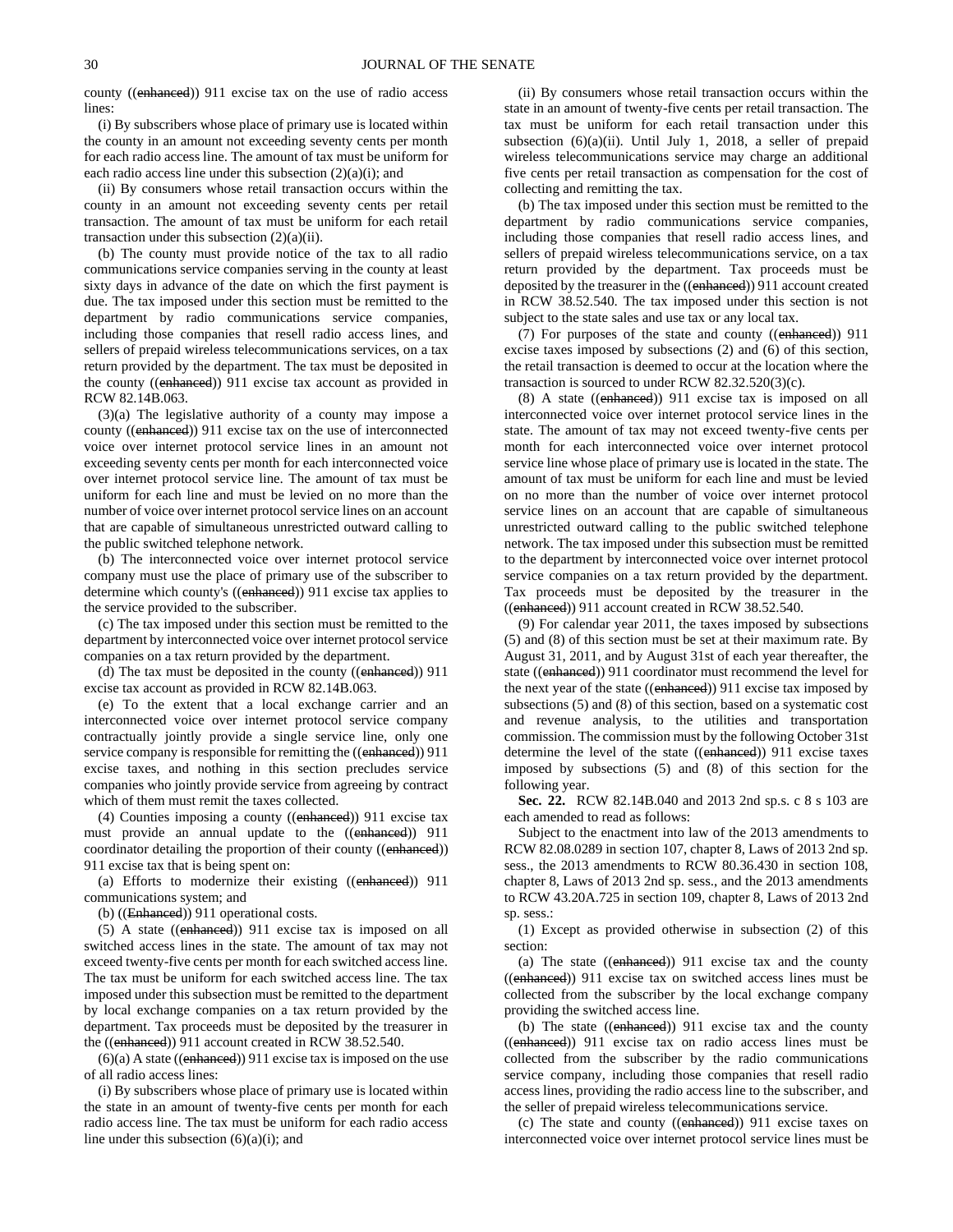collected from the subscriber by the interconnected voice over internet protocol service company providing the interconnected voice over internet protocol service line to the subscriber.

(d) The amount of the tax must be stated separately on the billing statement which is sent to the subscriber.

 $(2)(a)$  The state and county ((enhanced)) 911 excise taxes imposed by this chapter must be collected from the consumer by the seller of a prepaid wireless telecommunications service for each retail transaction occurring in this state.

(b) The department must transfer all tax proceeds remitted by a seller under this subsection (2) as provided in RCW 82.14B.030 (2) and (6).

(c) The taxes required by this subsection to be collected by the seller must be separately stated in any sales invoice or instrument of sale provided to the consumer.

**Sec. 23.** RCW 82.14B.042 and 2013 2nd sp.s. c 8 s 104 are each amended to read as follows:

Subject to the enactment into law of the 2013 amendments to RCW 82.08.0289 in section 107, chapter 8, Laws of 2013 2nd sp. sess., the 2013 amendments to RCW 80.36.430 in section 108, chapter 8, Laws of 2013 2nd sp. sess., and the 2013 amendments to RCW 43.20A.725 in section 109, chapter 8, Laws of 2013 2nd sp. sess.:

(1)(a) The state and county ((enhanced)) 911 excise taxes imposed by this chapter must be paid by:

(i) The subscriber to the local exchange company providing the switched access line, the radio communications service company providing the radio access line, or the interconnected voice over internet protocol service company providing the interconnected voice over internet protocol service line; or

(ii) The consumer to the seller of prepaid wireless telecommunications service.

(b) Each local exchange company, each radio communications service company, and each interconnected voice over internet protocol service company must collect from the subscriber, and each seller of prepaid wireless telecommunications service must collect from the consumer, the full amount of the taxes payable. The state and county ((enhanced)) 911 excise taxes required by this chapter to be collected by a company or seller, are deemed to be held in trust by the company or seller until paid to the department. Any local exchange company, radio communications service company, seller of prepaid wireless telecommunications service, or interconnected voice over internet protocol service company that appropriates or converts the tax collected to its own use or to any use other than the payment of the tax to the extent that the money collected is not available for payment on the due date as prescribed in this chapter is guilty of a gross misdemeanor.

(2) If any local exchange company, radio communications service company, seller of prepaid wireless telecommunications service, or interconnected voice over internet protocol service company fails to collect the state or county ((enhanced)) 911 excise tax or, after collecting the tax, fails to pay it to the department in the manner prescribed by this chapter, whether such failure is the result of its own act or the result of acts or conditions beyond its control, the company or seller is personally liable to the state for the amount of the tax, unless the company or seller has taken from the buyer in good faith documentation, in a form and manner prescribed by the department, stating that the buyer is not a subscriber or consumer or is otherwise not liable for the state or county ((enhanced)) 911 excise tax.

(3) The amount of tax, until paid by the subscriber to the local exchange company, the radio communications service company, the interconnected voice over internet protocol service company, or to the department, or until paid by the consumer to the seller of prepaid wireless telecommunications service, or to the

department, constitutes a debt from the subscriber to the company, or from the consumer to the seller. Any company or seller that fails or refuses to collect the tax as required with intent to violate the provisions of this chapter or to gain some advantage or benefit, either direct or indirect, and any subscriber or consumer who refuses to pay any tax due under this chapter is guilty of a misdemeanor. The state and county ((enhanced)) 911 excise taxes required by this chapter to be collected by the local exchange company, radio communications service company, or interconnected voice over internet protocol service company must be stated separately on the billing statement that is sent to the subscriber.

(4) If a subscriber has failed to pay to the local exchange company, radio communications service company, or interconnected voice over internet protocol service company, or a consumer has failed to pay to the seller of prepaid wireless telecommunications service, the state or county ((enhanced)) 911 excise taxes imposed by this chapter and the company or seller has not paid the amount of the tax to the department, the department may, in its discretion, proceed directly against the subscriber or consumer for collection of the tax, in which case a penalty of ten percent may be added to the amount of the tax for failure of the subscriber or consumer to pay the tax to the company or seller, regardless of when the tax is collected by the department. Tax under this chapter is due as provided under RCW 82.14B.061.

**Sec. 24.** RCW 82.14B.050 and 1981 c 160 s 5 are each amended to read as follows:

The proceeds of any tax collected under this chapter shall be used by the state or county only for the ((emergency services communication system)) 911 emergency communications system and its administrative and operational costs.

**Sec. 25.** RCW 82.14B.060 and 2010 1st sp.s. c 19 s 8 are each amended to read as follows:

A county legislative authority imposing a tax under this chapter must establish by ordinance all necessary and appropriate procedures for the administration of the county ((enhanced)) 911 excise taxes by the department. A county legislative authority imposing a tax under this chapter must provide the department notification of the imposition of the tax or a change in the tax no less than seventy-five days before the effective date of the imposition of the tax or the change in the tax.

**Sec. 26.** RCW 82.14B.061 and 2010 1st sp.s. c 19 s 9 are each amended to read as follows:

(1) The department must administer and adopt rules as may be necessary to enforce and administer the state and county ((enhanced)) 911 excise taxes imposed or authorized by this chapter. Chapter 82.32 RCW, with the exception of RCW 82.32.045, 82.32.145, and 82.32.380, applies to the administration, collection, and enforcement of the state and county ((enhanced)) 911 excise taxes.

(2) The state and county ((enhanced)) 911 excise taxes imposed or authorized by this chapter, along with reports and returns on forms prescribed by the department, are due at the same time the taxpayer reports other taxes under RCW 82.32.045. If no other taxes are reported under RCW 82.32.045, the taxpayer must remit tax on an annual basis in accordance with RCW 82.32.045.

(3) The department may relieve any taxpayer or class of taxpayers from the obligation of remitting monthly and may require the return to cover other longer reporting periods, but in no event may returns be filed for a period greater than one year.

(4) The state and county ((enhanced)) 911 excise taxes imposed or authorized by this chapter are in addition to any taxes imposed upon the same persons under chapters 82.08, 82.12, and 82.14 RCW.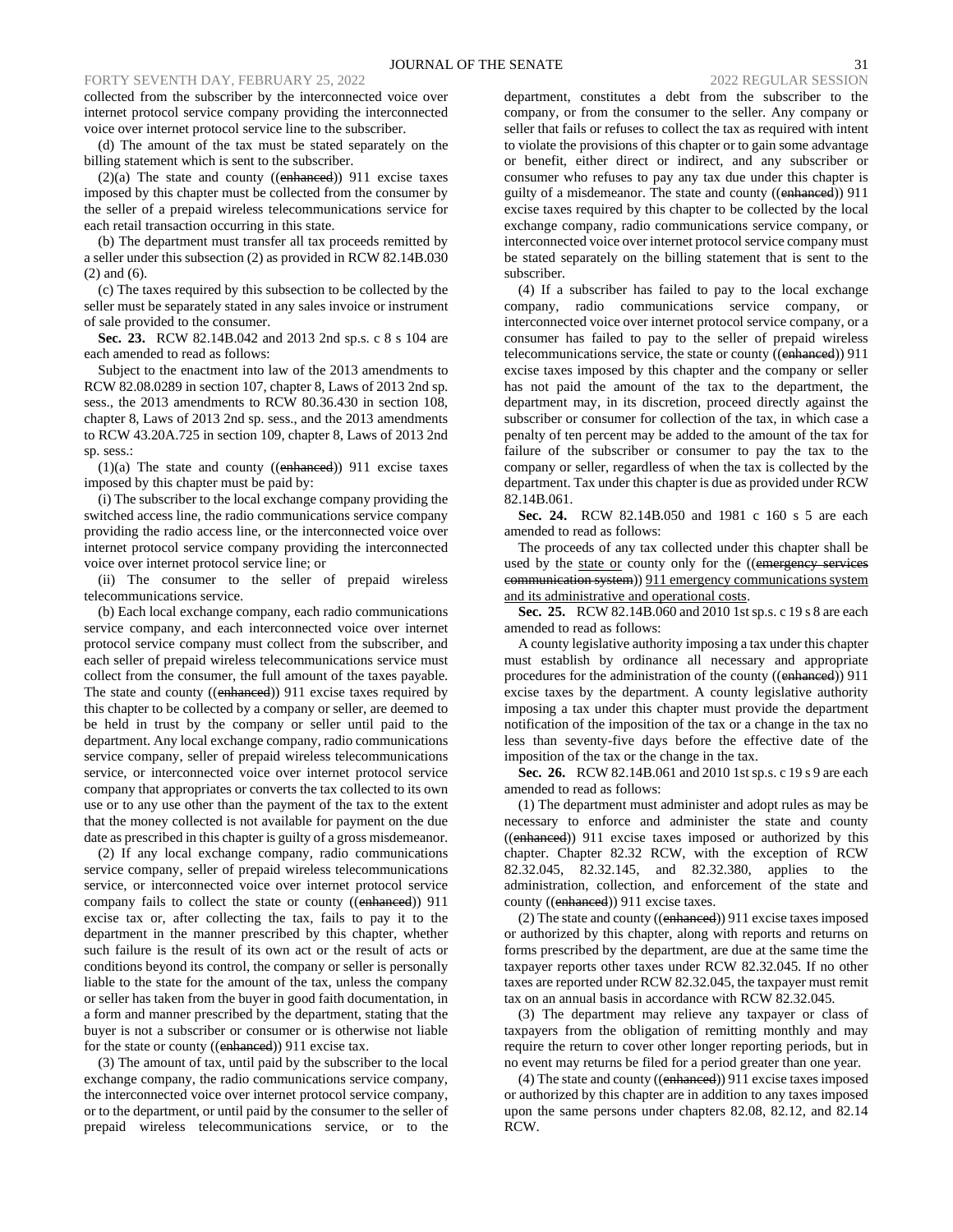(5) Returns must be filed electronically using the department's online tax filing service or other method of electronic reporting as the department may authorize as provided in RCW 82.32.080.

**Sec. 27.** RCW 82.14B.063 and 2010 1st sp.s. c 19 s 4 are each amended to read as follows:

(1) Counties imposing the ((enhanced)) 911 excise tax under RCW 82.14B.030 must contract with the department for the administration and collection of the tax. The department may deduct a percentage amount, as provided by contract, of no more than two percent of the ((enhanced)) 911 excise taxes collected to cover administration and collection expenses incurred by the department. If a county imposes ((an enhanced)) a 911 excise tax with an effective date of January 1, 2011, the county must contract with the department for the administration and collection of the tax by October 15, 2010.

(2) The remainder of any portion of the county ((enhanced)) 911 excise tax under RCW 82.14B.030 that is collected by the department must be deposited in the county ((enhanced)) 911 excise tax account hereby created in the custody of the state treasurer. Expenditures from the account may be used only for distribution to counties imposing the ((enhanced)) 911 excise tax. Only the director of the department or his or her designee may authorize expenditures from the account. The account is not subject to allotment procedures under chapter 43.88 RCW, and an appropriation is not required for expenditures.

**Sec. 28.** RCW 82.14B.065 and 2010 1st sp.s. c 19 s 5 are each amended to read as follows:

(1) All moneys that accrue in the county ((enhanced)) 911 excise tax account created in RCW 82.14B.063 must be distributed monthly to the counties in the amount of the taxes collected on behalf of each county, minus the administration and collection fee retained by the department as provided in RCW 82.14B.063.

(2) If a county imposes by resolution or ordinance  $((an$ enhanced)) a 911 excise tax that is in excess of the maximum allowable county ((enhanced)) 911 excise tax provided in RCW 82.14B.030, the ordinance or resolution may not be considered void in its entirety, but only with respect to that portion of the ((enhanced)) 911 excise tax that is in excess of the maximum allowable tax.

**Sec. 29.** RCW 82.14B.150 and 2010 1st sp.s. c 19 s 10 are each amended to read as follows:

(1) A local exchange company, radio communications service company, or interconnected voice over internet protocol service company must file tax returns on a cash receipts or accrual basis according to which method of accounting is regularly employed in keeping the books of the company. A company filing returns on a cash receipts basis is not required to pay tax on debt subject to credit or refund under subsection (2) of this section.

(2) A local exchange company, radio communications service company, or interconnected voice over internet protocol service company is entitled to a credit or refund for state and county ((enhanced)) 911 excise taxes previously paid on bad debts, as that term is used in 26 U.S.C. Sec. 166, as amended or renumbered as of January 1, 2003.

**Sec. 30.** RCW 82.14B.200 and 2013 2nd sp.s. c 8 s 106 are each amended to read as follows:

Subject to the enactment into law of the 2013 amendments to RCW 82.08.0289 in section 107, chapter 8, Laws of 2013 2nd sp. sess., the 2013 amendments to RCW 80.36.430 in section 108, chapter 8, Laws of 2013 2nd sp. sess., and the 2013 amendments to RCW 43.20A.725 in section 109, chapter 8, Laws of 2013 2nd sp. sess.:

(1) Unless a seller, local exchange company, radio communications service company, or interconnected voice over internet protocol service company has taken from the buyer documentation, in a form and manner prescribed by the department, stating that the buyer is not a subscriber, consumer, or is otherwise not liable for the tax, the burden of proving that a sale of the use of a switched access line, radio access line, or interconnected voice over internet protocol service line was not a sale to a subscriber, consumer, or was not otherwise subject to the tax is upon the person who made the sale.

(2) If a seller, local exchange company, radio communications service company, or interconnected voice over internet protocol service company does not receive documentation, in a form and manner prescribed by the department, stating that the buyer is not a subscriber, consumer, or is otherwise not liable for the tax at the time of the sale, have such documentation on file at the time of the sale, or obtain such documentation from the buyer within a reasonable time after the sale, the seller, local exchange company, radio communications service company, or interconnected voice over internet protocol service company remains liable for the tax as provided in RCW 82.14B.042, unless the seller, local exchange company, radio communications service company, or interconnected voice over internet protocol service company can demonstrate facts and circumstances according to rules adopted by the department that show the sale was properly made without payment of the state or county ((enhanced)) 911 excise tax.

(3) The penalty imposed by RCW 82.32.291 may not be assessed on state or county ((enhanced)) 911 excise taxes due but not paid as a result of the improper use of documentation stating that the buyer is not a subscriber or consumer or is otherwise not liable for the state or county ((enhanced)) 911 excise tax. This subsection does not prohibit or restrict the application of other penalties authorized by law.

**Sec. 31.** RCW 82.14B.210 and 1998 c 304 s 11 are each amended to read as follows:

(1) Upon termination, dissolution, or abandonment of a corporate or limited liability company business, any officer, member, manager, or other person having control or supervision of state ((enhanced)) 911 excise tax funds collected and held in trust under RCW 82.14B.042, or who is charged with the responsibility for the filing of returns or the payment of state ((enhanced)) 911 excise tax funds collected and held in trust under RCW 82.14B.042, is personally liable for any unpaid taxes and interest and penalties on those taxes, if such officer or other person willfully fails to pay or to cause to be paid any state ((enhanced)) 911 excise taxes due from the corporation under this chapter. For the purposes of this section, any state ((enhanced)) 911 excise taxes that have been paid but not collected are deductible from the state ((enhanced)) 911 excise taxes collected but not paid. For purposes of this subsection "willfully fails to pay or to cause to be paid" means that the failure was the result of an intentional, conscious, and voluntary course of action.

(2) The officer, member, manager, or other person is liable only for taxes collected that became due during the period he or she had the control, supervision, responsibility, or duty to act for the corporation described in subsection (1) of this section, plus interest and penalties on those taxes.

(3) Persons liable under subsection (1) of this section are exempt from liability if nonpayment of the state ((enhanced)) 911 excise tax funds held in trust is due to reasons beyond their control as determined by the department by rule.

(4) Any person having been issued a notice of assessment under this section is entitled to the appeal procedures under RCW 82.32.160 through 82.32.200.

(5) This section applies only if the department has determined that there is no reasonable means of collecting the state ((enhanced)) 911 excise tax funds held in trust directly from the corporation.

(6) This section does not relieve the corporation or limited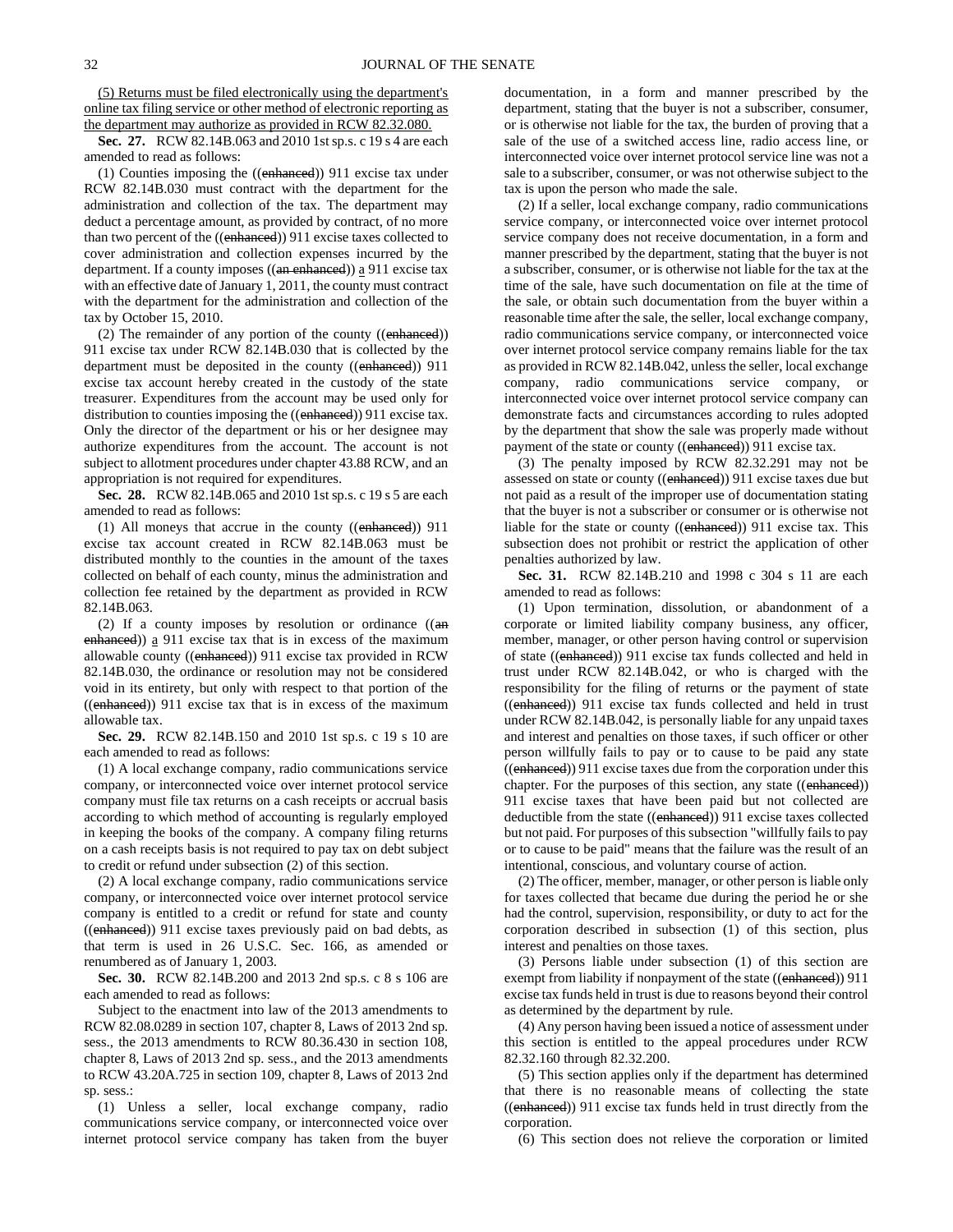liability company of other tax liabilities or otherwise impair other tax collection remedies afforded by law.

(7) Collection authority and procedures prescribed in chapter 82.32 RCW apply to collections under this section.

NEW SECTION. **Sec. 32.** RCW 38.52.530 (Enhanced 911 advisory committee) and 2010 1st sp.s. c 19 § 16, 2010 1st sp.s. c 7 s 51, 2006 c 210 s 1, 2002 c 341 s 3, 2000 c 34 s 1, 1997 c 49 s 7, & 1991 c 54 s 5 are each repealed."

On page 1, line 2 of the title, after "system;" strike the remainder of the title and insert "amending RCW 38.52.030, 38.52.440, 38.52.500, 38.52.501, 38.52.505, 38.52.510, 38.52.520, 38.52.525, 38.52.532, 38.52.535, 38.52.540, 38.52.545, 38.52.550, 38.52.561, 38.52.575, 82.14B.010, 82.14B.020, 82.14B.030, 82.14B.040, 82.14B.042, 82.14B.050, 82.14B.060, 82.14B.061, 82.14B.063, 82.14B.065, 82.14B.150, 82.14B.200, and 82.14B.210; reenacting and amending RCW 38.52.010; adding a new section to chapter 38.52 RCW; creating a new section; and repealing RCW 38.52.530."

The President declared the question before the Senate to be the adoption of the committee striking amendment by the Committee on State Government & Elections to Substitute House Bill No. 1703.

The motion by Senator Hunt carried and the committee striking amendment was adopted by voice vote.

#### MOTION

On motion of Senator Hunt, the rules were suspended, Substitute House Bill No. 1703 was advanced to third reading, the second reading considered the third and the bill was placed on final passage.

Senator Hunt spoke in favor of passage of the bill.

The President declared the question before the Senate to be the final passage of Substitute House Bill No. 1703.

#### ROLL CALL

The Secretary called the roll on the final passage of Substitute House Bill No. 1703 and the bill passed the Senate by the following vote: Yeas, 49; Nays, 0; Absent, 0; Excused, 0.

Voting yea: Senators Billig, Braun, Brown, Carlyle, Cleveland, Conway, Das, Dhingra, Dozier, Fortunato, Frockt, Gildon, Hasegawa, Hawkins, Holy, Honeyford, Hunt, Keiser, King, Kuderer, Liias, Lovelett, Lovick, McCune, Mullet, Muzzall, Nguyen, Nobles, Padden, Pedersen, Randall, Rivers, Robinson, Rolfes, Saldaña, Salomon, Schoesler, Sefzik, Sheldon, Short, Stanford, Trudeau, Van De Wege, Wagoner, Warnick, Wellman, Wilson, C., Wilson, J. and Wilson, L.

SUBSTITUTE HOUSE BILL NO. 1703, having received the constitutional majority, was declared passed. There being no objection, the title of the bill was ordered to stand as the title of the act.

#### SECOND READING

HOUSE BILL NO. 1748, by Representatives Entenman, Leavitt, Valdez, Callan, Gregerson, Peterson, Shewmake, Wylie, Sullivan, Simmons, Riccelli and Harris-Talley

Concerning aged, blind, or disabled program eligibility for victims of human trafficking.

The measure was read the second time.

#### MOTION

Senator Wilson, C. moved that the following committee striking amendment by the Committee on Human Services, Reentry & Rehabilitation be adopted:

Strike everything after the enacting clause and insert the following:

**"Sec. 1.** RCW 74.04.805 and 2020 c 322 s 1 are each amended to read as follows:

(1) The department is responsible for determining eligibility for referral for essential needs and housing support under RCW 43.185C.220. Persons eligible are persons who:

(a) Have been determined to be eligible for the pregnant women assistance program under RCW 74.62.030 or are incapacitated from gainful employment by reason of bodily or mental infirmity that will likely continue for a minimum of ninety days. The standard for incapacity in this subsection, as evidenced by the ninety-day duration standard, is not intended to be as stringent as federal supplemental security income disability standards;

(b) Are citizens or aliens lawfully admitted for permanent residence or otherwise residing in the United States under color of law, or are victims of human trafficking as defined in RCW 74.04.005;

(c)(i) Have furnished the department with their social security number. If the social security number cannot be furnished because it has not been issued or is not known, an application for a number must be made prior to authorization of benefits, and the social security number must be provided to the department upon receipt;

(ii) This requirement does not apply to victims of human trafficking as defined in RCW 74.04.005 if they have not been issued a social security number;

(d)(i) Have countable income as described in RCW 74.04.005 at or below four hundred twenty-eight dollars for a married couple or at or below three hundred thirty-nine dollars for a single individual; or

(ii) Have income that meets the standard established by the department, who are eligible for the pregnant women assistance program;

(e) Do not have countable resources in excess of those described in RCW 74.04.005; and

(f) Are not eligible for federal aid assistance, other than basic food benefits transferred electronically and medical assistance.

(2) Recipients of aged, blind, or disabled assistance program benefits who meet other eligibility requirements in this section are eligible for a referral for essential needs and housing support services within funds appropriated for the department of commerce.

(3) Recipients of pregnant women assistance program benefits who meet other eligibility requirements in this section are eligible for referral for essential needs and housing support services, within funds appropriated for the department of commerce, for twenty-four consecutive months from the date the department determines pregnant women assistance program eligibility.

(4) The following persons are not eligible for a referral for essential needs and housing support:

(a) Persons who refuse or fail to cooperate in obtaining federal aid assistance, without good cause;

(b) Persons who refuse or fail without good cause to participate in ((drug or alcohol)) substance use treatment if an assessment by a certified ((chemical dependency counselor)) substance use disorder professional indicates a need for such treatment. Good cause must be found to exist when a person's physical or mental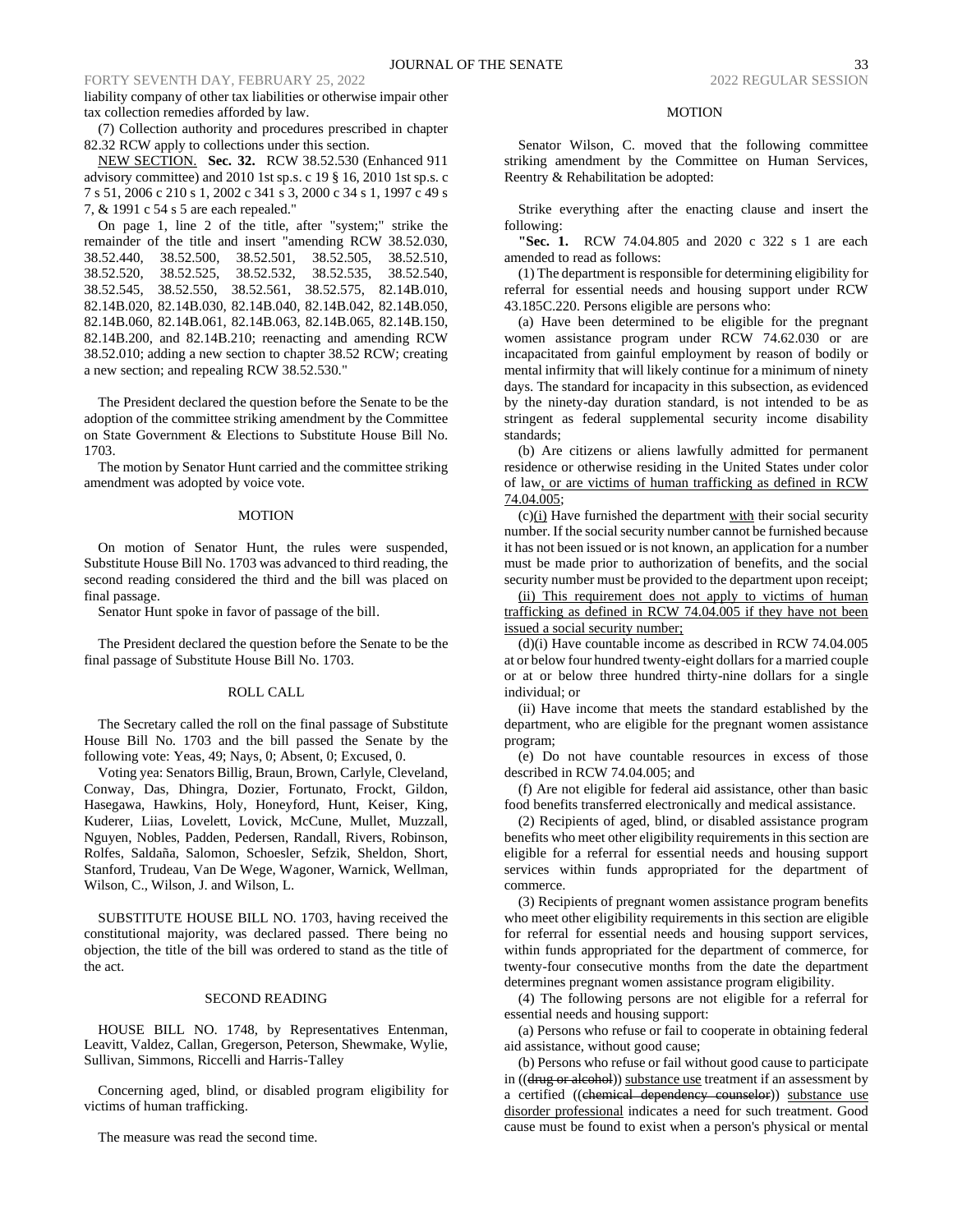condition, as determined by the department, prevents the person from participating in ((drug or alcohol dependency)) substance use treatment, when needed outpatient ((drug or alcohol)) treatment is not available to the person in the county of ((his or her)) their residence or when needed inpatient treatment is not available in a location that is reasonably accessible for the person; and

(c) Persons who are fleeing to avoid prosecution of, or to avoid custody or confinement for conviction of, a felony, or an attempt to commit a felony, under the laws of the state of Washington or the place from which the person flees; or who are violating a condition of probation, community supervision, or parole imposed under federal or state law for a felony or gross misdemeanor conviction.

(5) For purposes of determining whether a person is incapacitated from gainful employment under subsection (1) of this section:

(a) The department shall adopt by rule medical criteria for incapacity determinations to ensure that eligibility decisions are consistent with statutory requirements and are based on clear, objective medical information; and

(b) The process implementing the medical criteria must involve consideration of opinions of the treating or consulting physicians or health care professionals regarding incapacity, and any eligibility decision which rejects uncontroverted medical opinion must set forth clear and convincing reasons for doing so.

(6) For purposes of reviewing a person's continuing eligibility and in order to remain eligible for the program, persons who have been found to have an incapacity from gainful employment must demonstrate that there has been no material improvement in their medical or mental health condition. The department may discontinue benefits when there was specific error in the prior determination that found the person eligible by reason of incapacitation.

(7) The department must review the cases of all persons who have received benefits under the essential needs and housing support program for twelve consecutive months, and at least annually after the first review, to determine whether they are eligible for the aged, blind, or disabled assistance program.

**Sec. 2.** RCW 74.62.030 and 2018 c 48 s 2 are each amended to read as follows:

(1)(a) The aged, blind, or disabled assistance program shall provide financial grants to persons in need who:

(i) Are not eligible to receive federal aid assistance, other than basic food benefits transferred electronically and medical assistance;

(ii) Meet the eligibility requirements of subsection (3) of this section; and

(iii) Are aged, blind, or disabled. For purposes of determining eligibility for assistance for the aged, blind, or disabled assistance program, the following definitions apply:

(A) "Aged" means age sixty-five or older.

(B) "Blind" means statutorily blind as defined for the purpose of determining eligibility for the federal supplemental security income program.

(C) "Disabled" means likely to meet the federal supplemental security income disability standard. In making this determination, the department should give full consideration to the cumulative impact of an applicant's multiple impairments, an applicant's age, and vocational and educational history.

In determining whether a person is disabled, the department may rely on, but is not limited to, the following:

(I) A previous disability determination by the social security administration or the disability determination service entity within the department; or

(II) A determination that an individual is eligible to receive

optional categorically needy medicaid as a disabled person under the federal regulations at 42 C.F.R. Parts 435, Secs. 201(a)(3) and 210.

(b) The following persons are not eligible for the aged, blind, or disabled assistance program:

(i) Persons who are not able to engage in gainful employment due primarily to ((alcohol or drug addiction)) a substance use disorder. These persons shall be referred to appropriate assessment, treatment, or shelter((, or supplemental security income referral services as authorized under chapter 74.50 RCW)) services. Referrals shall be made at the time of application or at the time of eligibility review. This subsection may not be construed to prohibit the department from granting aged, blind, or disabled assistance benefits to ((alcoholics and drug addicts)) persons with a substance use disorder who are incapacitated due to other physical or mental conditions that meet the eligibility criteria for the aged, blind, or disabled assistance program; or

(ii) Persons for whom there has been a final determination of ineligibility based on age, blindness, or disability for federal supplemental security income benefits.

(c) Persons may receive aged, blind, or disabled assistance benefits and essential needs and housing program support under RCW 43.185C.220 concurrently while pending application for federal supplemental security income benefits. The monetary value of any aged, blind, or disabled assistance benefit that is subsequently duplicated by the person's receipt of supplemental security income for the same period shall be considered a debt due the state and shall by operation of law be subject to recovery through all available legal remedies.

(2) The pregnant women assistance program shall provide financial grants to persons who:

(a) Are not eligible to receive federal aid assistance other than basic food benefits or medical assistance; and

(b) Are pregnant and in need, based upon the current income and resource standards of the federal temporary assistance for needy families program, but are ineligible for federal temporary assistance for needy families benefits for a reason other than failure to cooperate in program requirements; and

(c) Meet the eligibility requirements of subsection (3) of this section.

(3) To be eligible for the aged, blind, or disabled assistance program under subsection (1) of this section or the pregnant women assistance program under subsection (2) of this section, a person must:

(a) Be a citizen or alien lawfully admitted for permanent residence or otherwise residing in the United States under color of law, or be a victim of human trafficking as defined in RCW 74.04.005;

(b) Meet the income and resource standards described in RCW 74.04.805(1) (d) and (e);

 $(c)(i)$  Have furnished the department  $((his or her))$  with their social security number. If the social security number cannot be furnished because it has not been issued or is not known, an application for a number shall be made prior to authorization of benefits, and the social security number shall be provided to the department upon receipt;

(ii) This requirement does not apply to victims of human trafficking as defined in RCW 74.04.005 if they have not been issued a social security number;

(d) Not have refused or failed without good cause to participate in ((drug or alcohol)) substance use treatment if an assessment by a certified ((chemical dependency counselor)) substance use disorder professional indicates a need for such treatment. Good cause must be found to exist when a person's physical or mental condition, as determined by the department, prevents the person from participating in ((drug or alcohol dependency)) substance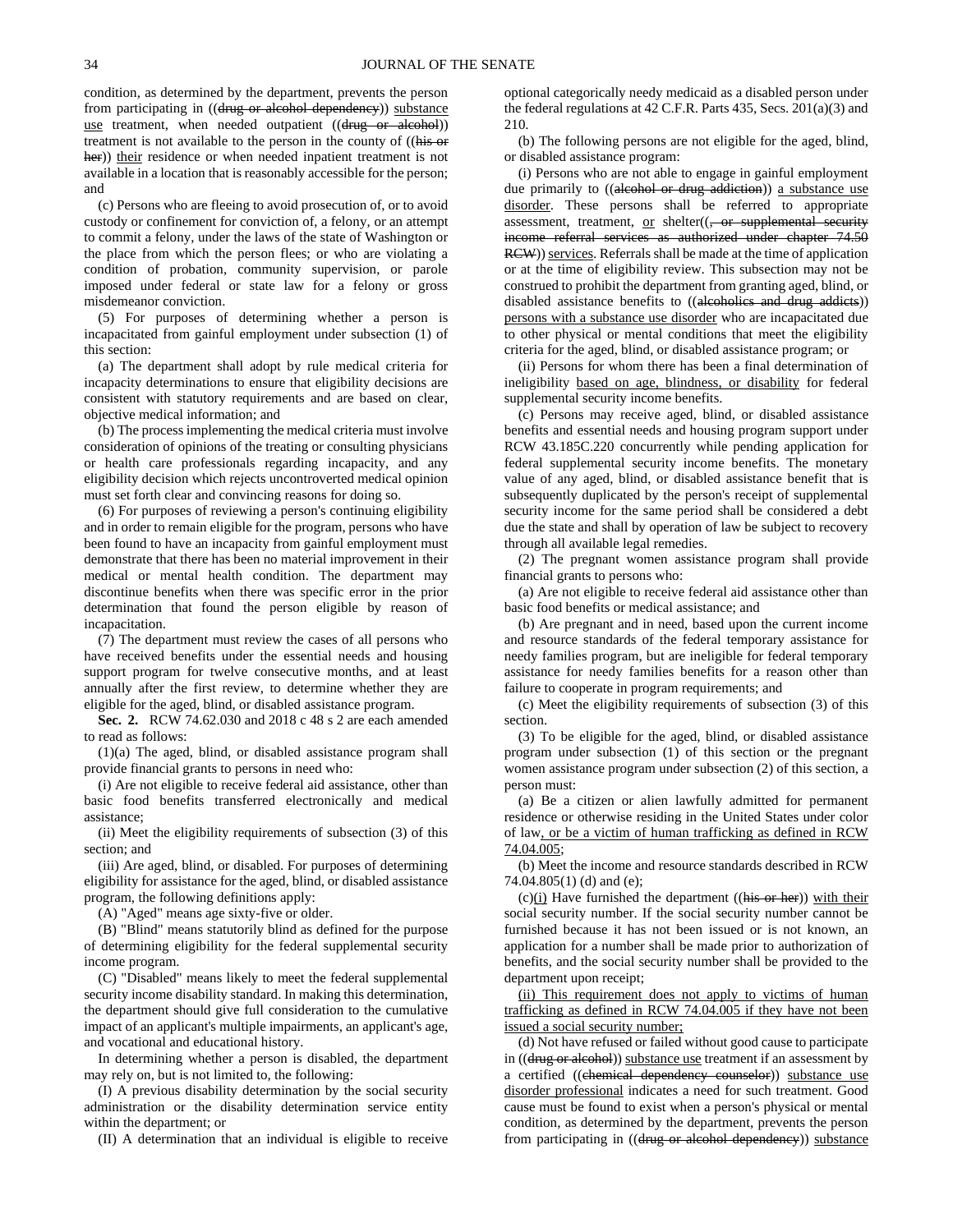use treatment, when needed outpatient ((drug or alcohol)) treatment is not available to the person in the county of ((his or her)) their residence or when needed inpatient treatment is not available in a location that is reasonably accessible for the person; and

(e) Not have refused or failed to cooperate in obtaining federal aid assistance, without good cause.

(4) Referrals for essential needs and housing support under RCW 43.185C.220 shall be provided to persons found eligible under RCW 74.04.805.

(5) No person may be considered an eligible individual for benefits under this section with respect to any month if during that month the person:

(a) Is fleeing to avoid prosecution of, or to avoid custody or confinement for conviction of, a felony, or an attempt to commit a felony, under the laws of the state of Washington or the place from which the person flees; or

(b) Is violating a condition of probation, community supervision, or parole imposed under federal or state law for a felony or gross misdemeanor conviction.

(6) The department must share client data for individuals eligible for essential needs and housing support with the department of commerce and designated essential needs and housing support entities as required under RCW 43.185C.230.

NEW SECTION. **Sec. 3.** This act takes effect July 1, 2022." On page 1, line 2 of the title, after "trafficking;" strike the remainder of the title and insert "amending RCW 74.04.805 and 74.62.030; and providing an effective date."

The President declared the question before the Senate to be the adoption of the committee striking amendment by the Committee on Human Services, Reentry & Rehabilitation to House Bill No. 1748.

The motion by Senator Wilson, C. carried and the committee striking amendment was adopted by voice vote.

#### MOTION

On motion of Senator Wilson, C., the rules were suspended, House Bill No. 1748 was advanced to third reading, the second reading considered the third and the bill was placed on final passage.

Senators Wilson, C. and Gildon spoke in favor of passage of the bill.

The President declared the question before the Senate to be the final passage of House Bill No. 1748.

### ROLL CALL

The Secretary called the roll on the final passage of House Bill No. 1748 and the bill passed the Senate by the following vote: Yeas, 49; Nays, 0; Absent, 0; Excused, 0.

Voting yea: Senators Billig, Braun, Brown, Carlyle, Cleveland, Conway, Das, Dhingra, Dozier, Fortunato, Frockt, Gildon, Hasegawa, Hawkins, Holy, Honeyford, Hunt, Keiser, King, Kuderer, Liias, Lovelett, Lovick, McCune, Mullet, Muzzall, Nguyen, Nobles, Padden, Pedersen, Randall, Rivers, Robinson, Rolfes, Saldaña, Salomon, Schoesler, Sefzik, Sheldon, Short, Stanford, Trudeau, Van De Wege, Wagoner, Warnick, Wellman, Wilson, C., Wilson, J. and Wilson, L.

HOUSE BILL NO. 1748, having received the constitutional majority, was declared passed. There being no objection, the title of the bill was ordered to stand as the title of the act.

### **MOTION**

At 8:56 p.m., on motion of Senator Pedersen, the Senate was declared to be at ease subject to the call of the President.

The Senate was called to order at 9:10 p.m. by Vice President Pro Tempore Lovick.

----

#### **MOTION**

On motion of Senator Pedersen, the Senate reverted to the fourth order of business.

## MESSAGE FROM THE HOUSE

MR. PRESIDENT:

The House has passed:

ENGROSSED SUBSTITUTE HOUSE BILL NO. 2076, and the same are herewith transmitted.

BERNARD DEAN, Chief Clerk

February 23, 2022

## MOTION

On motion of Senator Pedersen, the Senate advanced to the fifth order of business.

## INTRODUCTION AND FIRST READING

ESHB 2076 by House Committee on Labor & Workplace Standards (originally sponsored by Berry, Simmons, Kloba, Bergquist, Pollet, Kirby, Bronoske, Fitzgibbon, Ryu and Macri)

AN ACT Relating to rights and obligations of transportation network company drivers and transportation network companies; amending RCW 49.46.210, 51.12.020, 51.08.070, 51.08.180, 51.16.060, 48.177.010, and 81.68.015; adding new sections to chapter 49.46 RCW; adding a new section to chapter 51.16 RCW; adding a new section to chapter 51.04 RCW; adding a new section to chapter 50A.10 RCW; adding a new chapter to Title 46 RCW; and recodifying RCW 48.177.010.

Referred to Committee on Transportation.

### MOTIONS

On motion of Senator Pedersen, all measures listed on the Introduction and First Reading report were referred to the committees as designated.

At 9:13 p.m., on motion of Senator Pedersen, the Senate adjourned until 9:00 o'clock a.m. Monday, February 28, 2022.

### DENNY HECK, President of the Senate

SARAH BANNISTER, Secretary of the Senate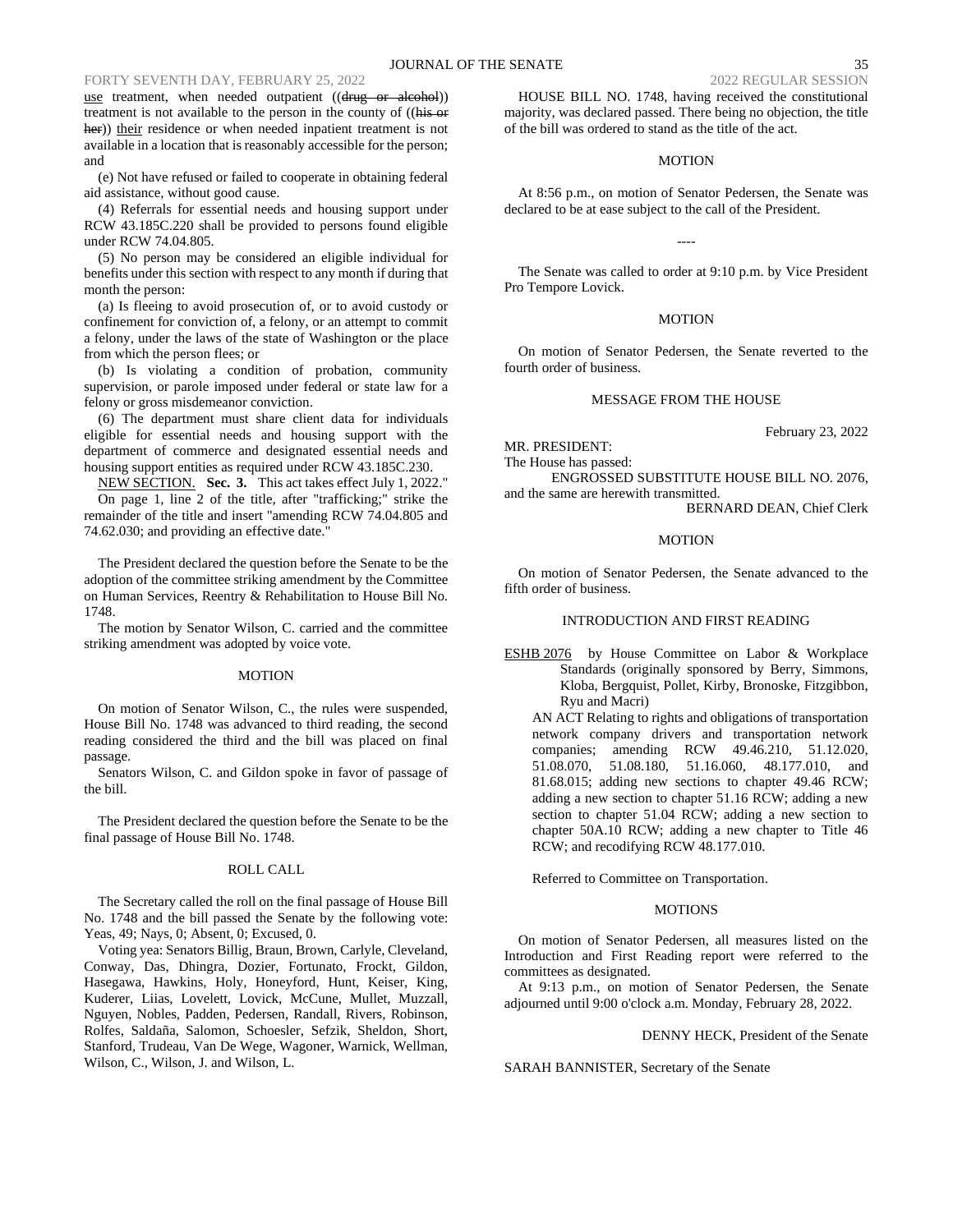| 1286-S                                  |
|-----------------------------------------|
|                                         |
| Third Reading Final Passage  21         |
| 1430                                    |
|                                         |
|                                         |
| Third Reading Final Passage  4          |
| 1646-S                                  |
|                                         |
|                                         |
|                                         |
| 1703-S                                  |
|                                         |
|                                         |
| Third Reading Final Passage  33         |
| 1719                                    |
|                                         |
| Third Reading Final Passage  4          |
| 1735-S                                  |
|                                         |
|                                         |
| 1748                                    |
|                                         |
|                                         |
| Third Reading Final Passage  35         |
| 1790-S                                  |
|                                         |
| 1798                                    |
|                                         |
|                                         |
| 1878-S                                  |
|                                         |
|                                         |
| 1899                                    |
|                                         |
|                                         |
| 2076-S                                  |
|                                         |
| 2076-SE                                 |
|                                         |
| 5085-S                                  |
|                                         |
|                                         |
| 5085-S2                                 |
|                                         |
| Third Reading Final Passage  19<br>5488 |
|                                         |
|                                         |

| 5488-S                                                         |
|----------------------------------------------------------------|
|                                                                |
|                                                                |
| 5689                                                           |
|                                                                |
| 5689-S                                                         |
|                                                                |
| 5689-SE                                                        |
| Third Reading Final Passage  18                                |
| 5693                                                           |
|                                                                |
| 5693-S                                                         |
|                                                                |
| Second Reading  5, 6, 7, 8, 9, 10, 11, 12, 13,                 |
| 14, 15                                                         |
| 5693-SE                                                        |
|                                                                |
| Third Reading Final Passage  17                                |
| 5714                                                           |
|                                                                |
| 5760                                                           |
| 5799                                                           |
|                                                                |
| 5849                                                           |
|                                                                |
| 5975                                                           |
|                                                                |
| 5975-S                                                         |
|                                                                |
|                                                                |
| 5982                                                           |
|                                                                |
| 8010                                                           |
|                                                                |
| 8658                                                           |
|                                                                |
|                                                                |
| 9097 Webster II, Wally                                         |
|                                                                |
| 9240 Earling, David                                            |
|                                                                |
| <b>CHAPLAIN OF THE DAY</b>                                     |
| Heck, Mr. Denny, Lieutenant Governor  1<br><b>FLAG BEARERS</b> |
| Washington State Patrol Honor Guard  1                         |
| <b>GUESTS</b>                                                  |
| Spokane Public School's Language                               |
|                                                                |